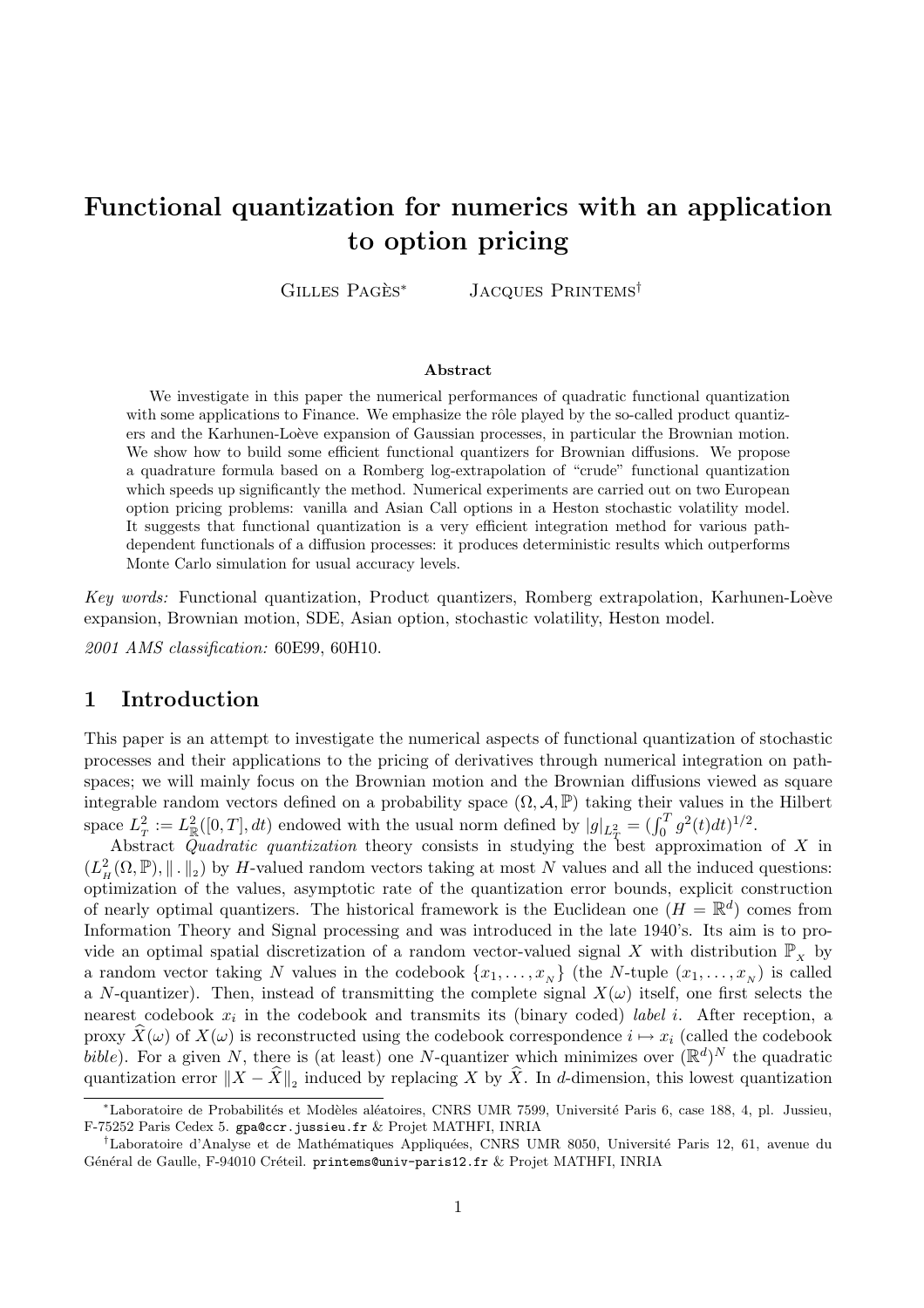error goes to zero at a  $N^{-\frac{1}{d}}$ -rate as  $N \to +\infty$ . Stochastic optimization procedure based on simulation have been devised to compute these optimal quantizers. For an expository of mathematical aspects of quantization in finite dimension we refer to [6] and the references therein. For Signal processing and algorithmic aspects, we refer to [5], [4] and [19].

In the early 1990', optimal quantization has been introduced in Numerical Probability to devise some quadrature integration formulæ with respect to the distribution  $\mathbb{P}_x$  on  $\mathbb{R}^d$  using that  $\mathbb{E} F(X) \approx$  $\mathbb{E} F(\hat{X})$  if N is large enough. This approach is efficient in medium dimensions (see [15], [16] and [19]) especially when many integrals need to be computed with respect to the same distribution  $\mathbb{P}_x$ : tables of the optimal weighted N-tuples can be computed and kept off-line like for Gauss points on the unit interval. Later, optimal quantization has been used to design some tree methods in order to solve multi-dimensional non-linear problems involving the computation of many conditional expectations: American option pricing, non-linear filtering for stochastic volatility models, portfolio optimization (see [18] for a review of applications to computational Finance).

More recently the infinite dimensional setting has been extensively investigated from a theoretical viewpoint with a special attention paid to functional quantization  $(FQ)$  i.e. the quantization of stochastic processes viewed as random vectors taking values in their path spaces such as  $L_T^2 := L^2([0,T], dt)$ (see [3], [11], [12], etc).

In this paper we aim to develop some first numerical applications of  $FQ$ . As concerns theoretical background we partially rely on [13]. We also provide some new numerically-oriented ingredients. We will focus on a financial framework: the pricing of path-dependent derivatives in a Heston stochastic volatility model.

More generally what our approach can be applied to the computation of the expectation  $\mathbb{E}(F(X))$ where  $X$  is a Brownian diffusion (with explicit coefficients) and  $F$  is an additive (integral) functional where  $\Lambda$  is a Browman dimusion (with explicit  $\phi$ ) defined on  $L_T^2$  by  $\xi \mapsto F(\xi) := \int_0^T f(t, \xi(t)) dt$ .

In practice, true *optimal quantizers* of a process  $X$  are out of reach for numerical use, but some "rate optimal" sequences of quantizers do have some semi-closed form. So the starting point for numerics is to compute these "efficient" quantizers as well as the distribution of both their induced quantizations  $\hat{X}$  and quantization errors  $\|\hat{X} - \hat{X}\|_2$  (another property – stationarity – will be needed, see sections 3.2 and 4.1.2 further on). Then, the quadrature formulæ involving these N-quantizers make up an efficient deterministic alternative to Monte Carlo simulation for the computation of  $E F(X)$ .

As concerns Gaussian processes, this can be done by using an expansion of  $X$  on its Karhunen-Loève  $(K-L)$  orthonormal basis. For Brownian diffusions, one maps the Brownian quantizers by solving an integral equation system (see section 4.3 for a presentation or [13]).

Let us give an example of such a rate optimal sequence of stationary quantizers in the simpler case where  $X = B$  is the standard Brownian motion on [0, T]. Given N, we produce some optimal values  $d_N$  and  $(N_k)_{1\leq k\leq d_N}$  – in a sense to be specified in subsection 4.1.1 – such that  $N_1\times\cdots N_n\leq N$ . Then, the quantizer used for  $B$  (at level  $N$ ) is

$$
\varphi^N_{i_1,\dots,i_n}(t) = \sqrt{\frac{2}{T}} \sum_{k=1}^{d_N} \frac{T}{\pi(k-\frac{1}{2})} \sin\left(\pi\left(k-\frac{1}{2}\right) \frac{t}{T}\right) x_{i_k}^{(N_k)}, \quad 1 \le i_k \le N_k, \quad 1 \le k \le d_N,
$$

and its weight is

$$
\alpha_{i_1,...,i_n}^N = \prod_{k=1}^{d_N} \alpha_{i_k}^{(N_k)},
$$

where  $(x_i^{(N_k)}$  $\stackrel{(N_k)}{_{i_k}}, \alpha_{i_k}^{(N_k)}$  $\sum_{i_k}^{(N_k)}$ <sub>1≤i<sub>k</sub>  $\leq N_k$  denotes the optimal (weighted)  $N_k$ -quantizer of the one-dimensional Nor-</sub> mal distribution (see some examples at http://perso-math.univ-mlv.fr/users/printems.jacques/Fquantiz).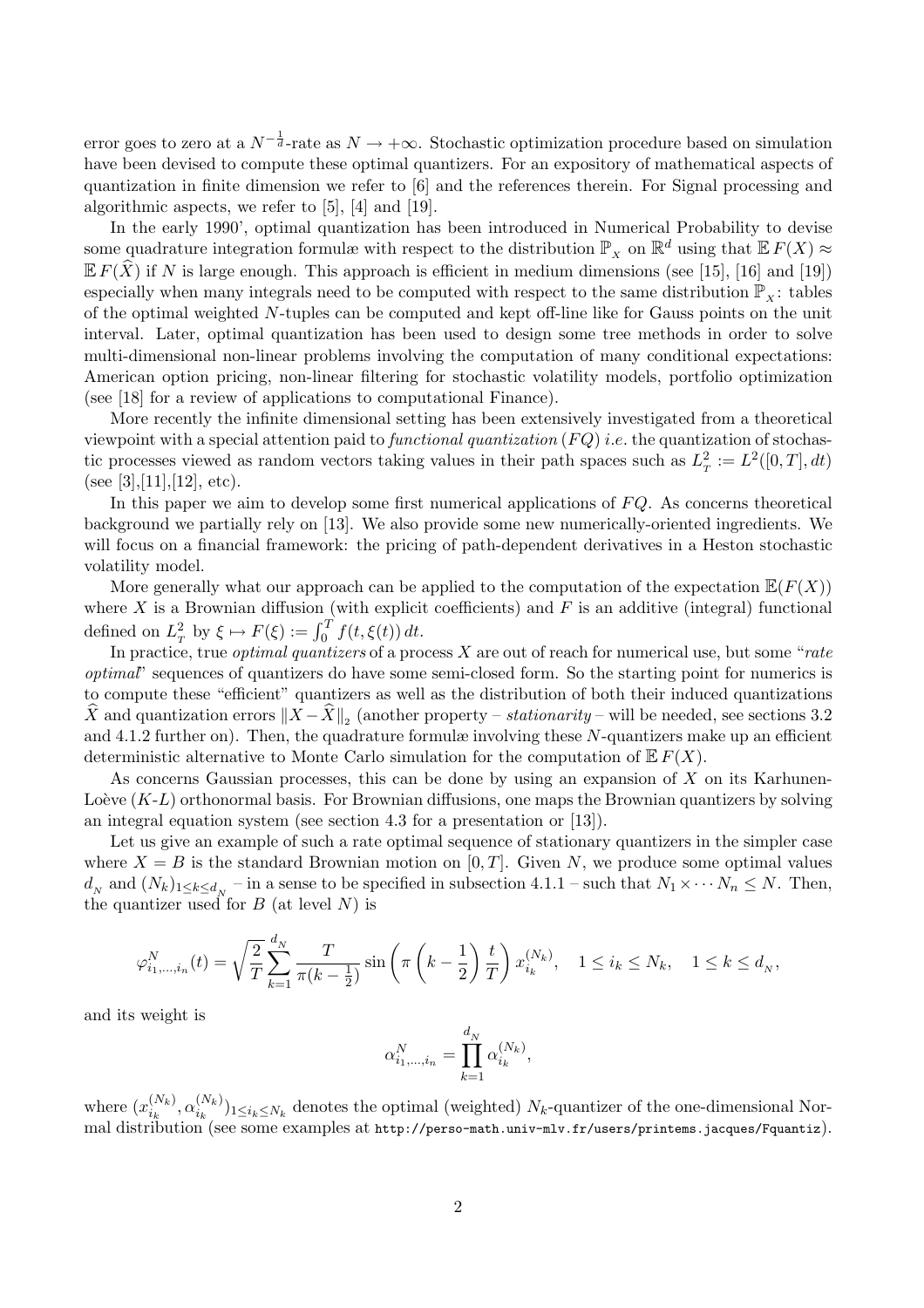Then  $E F(X)$  is approximated by the weighted sum by

$$
\sum_{i_1,\dots,i_n} \alpha_{i_1,\dots,i_n}^N \int_0^T f(t, \varphi_{i_1,\dots,i_n}(t)) dt.
$$

However, "crude" FQ theoretically converges at a rather poor rate, usually  $(\log N)^{-\theta}$  for some  $\theta$ depending on the pathwise regularity of the process X (e.g.  $\theta = 1/2$  for the Brownian motion). So, hoping to compete successfully with Monte Carlo simulations needs to bet on its performances for "reasonably low" values of N (say  $N \le 10000$ ). In fact to help winning this bet, we will introduce two speeding up procedures based on specific properties of  $FQ$ : one is stationarity, the other is a Romberg like extrapolation which is introduced in section 5.2.

The paper is organized as follows: in Section 2 we provide some background on functional quantization of (Gaussian) processes X viewed as  $L_T^2$ -valued random vectors. Section 3.1 is devoted to stationarity and its first computational applications (one-dimensional optimal quantizers, etc). In Section 3.2 some new weighted quadrature formulæ are established for  $E F(X)$  when F is a  $| \cdot |_{L^2_T}$  smooth functional. In Section 4 we give several examples of efficient quantizers: first for Gaussian processes the Karhunen-Loève product quantizers and some of their "non-Voronoi" variants (sections 4.1.1 and 4.2); then some explicit rate optimal sequences of quantizers are proposed for Brownian diffusions. A procedure is described to tabulate the optimal product quantizers. In Section 5.1, the computation procedure of K-L product quantizers for the Brownian motion are described (as well as an extract of the tables available on the web). In Section 5.2, the speeding up Romberg log-extrapolation method is made explicit. In Section 6 the results of two numerical experiments are presented: the pricing of vanilla calls in a Heston stochastic volatility model (as a benchmark since an  $FFT$ -semi-closed form is available) and the pricing of an Asian option in the same model. The results are quite promising (although we decided not to implemented any of the usual "variance reducer"). In particular, we point out the efficiency of the Romberg log-extrapolation (sometimes combined with a linear interpolation method) which numerically outperforms Monte Carlo simulation in both examples (within the range of tested values). In Section 7, we outline an  $FQ-MC$  method to integrate irregular functionals  $F(X)$ : then  $FQ$  becomes a control variate random variable.

## 2 Preliminaries on quadratic functional quantization

Let  $(H, (\ldots)_H)$  be a separable Hilbert space and  $X : (\Omega, \mathcal{A}, \mathbb{P}) \to H$  be a square integrable H-valued random vector with distribution  $\mathbb{P}_x$  defined on H endowed with its Borel  $\sigma$ -field  $\mathcal{B}or(H)$ . One denotes by  $\|\cdot\|_2$  the usual quadratic norm on  $L^2_{\scriptscriptstyle H}(\Omega,\mathbb{P})$  defined by  $\|X\|_2 = \sqrt{\mathbb{E}(|X|^2_{\scriptscriptstyle H})}$ .

Let  $x := (x_1, \ldots, x_N) \in H^N$  be an N-quantizer and let  $\text{Proj}_x : H \to \{x_1, \ldots, x_N\}$  be a projection following the nearest neighbour rule. It means that the Borel partition made of the so-called Voronoi cells  $C_i(x) := \text{Proj}_x^{-1}(\{x_i\}), i = 1, \ldots, N$ , of H satisfies

$$
\text{Proj}_{x}^{-1}(\{x_{i}\}) \subset \{\xi \in H \mid |x_{i} - \xi|_{H} = \min_{1 \leq j \leq N} |x_{j} - \xi|_{H}\}, \ 1 \leq i \leq N.
$$

The partition $(C_i(x))_{i=1,\dots,N}$  is called a *Voronoi tessellation* of H induced by x. One defines the *Voronoi* quantization of X induced by x by

$$
\widehat{X}^x := \mathrm{Proj}_x(X).
$$

(the exponent <sup>x</sup> will often be dropped or replaced by its size <sup>N</sup>). It is the best  $L^2(\mathbb{P})$ -approximation of X by  $\{x_1, \ldots, x_N\}$ -valued random vectors since, for any random vector  $X': \Omega \to \{x_1, \ldots, x_N\}$ ,

$$
||X - X'||_2^2 = \int_{\Omega} |X(\omega) - X'(\omega)|_H^2 \mathbb{P}(d\omega) \ge \int \min_{1 \le i \le N} |X(\omega) - x_i|_H^2 \mathbb{P}(d\omega) = ||X - \widehat{X}^x||_2^2
$$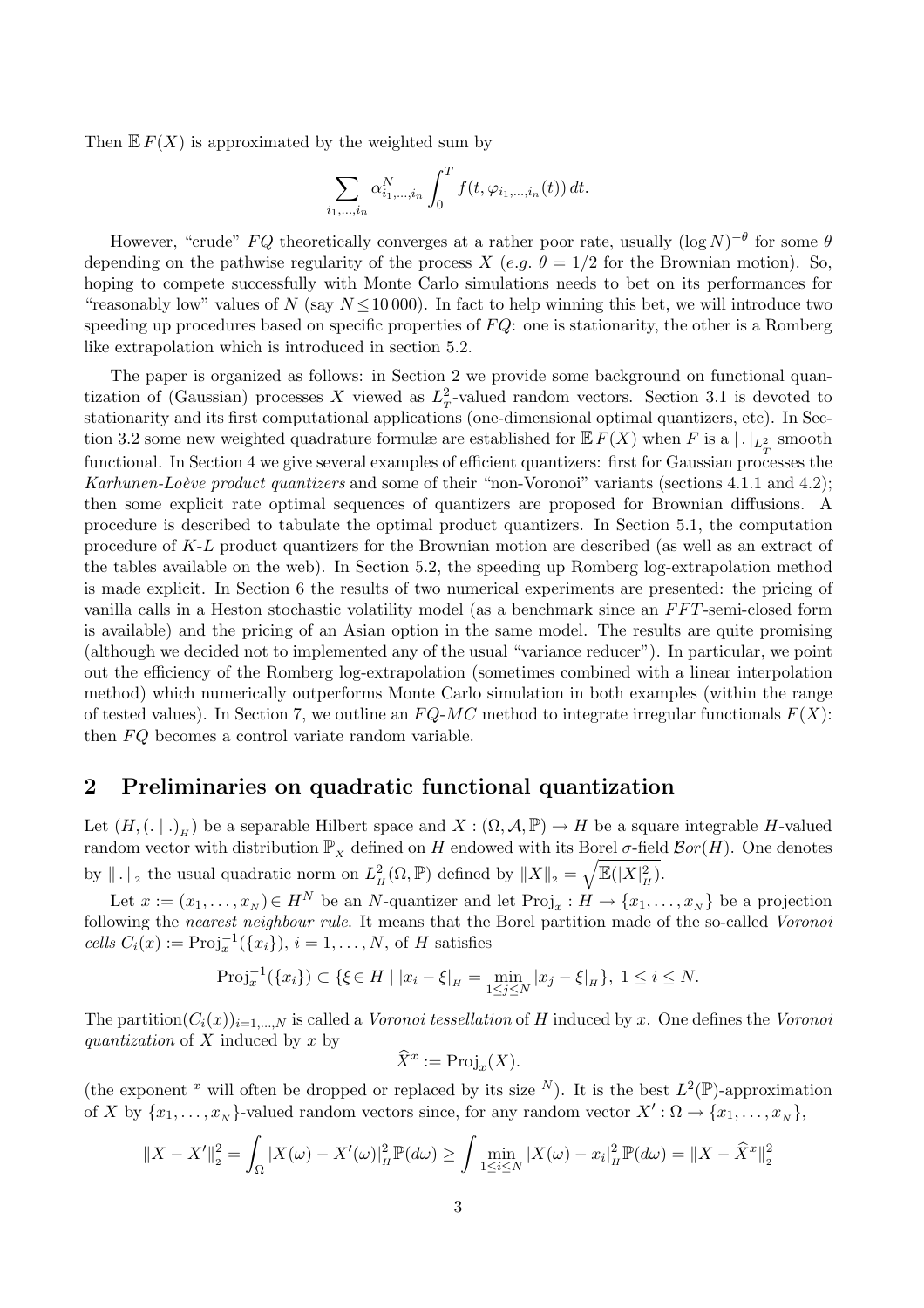There are infinitely many Voronoi tessellations, all producing the same quadratic *quantization error*  $||X - \hat{X}^x||_2$ . In fact the boundaries of any Voronoi tessellation are contained in the union of finitely many median hyperplanes  $H_{ij} \equiv (x_i - x_j | \frac{x_i + x_j}{2} - .)_{H} = 0 \ (x_i \neq x_j)$ . Hence, if the distribution  $\mathbb{P}_{X}$ weights no hyperplane, then  $\hat{X}^x$  is  $\mathbb{P}\text{-}a.s.$  uniquely defined.

The second step of the optimization procedure is to find an N-tuple  $x \in H^N$ , if any, which minimizes the quantization error over  $H^N$ . In fact one checks by the triangular inequality that the function

$$
Q_N^X : (x_1, \dots, x_N) \mapsto ||X - \widehat{X}^x||_2 = ||\min_{1 \le i \le N} |X - x_i|_H ||_2
$$

is Lipschitz continuous on  $H^N$ . When  $N = 1$ ,  $Q_1^2(x) = \mathbb{E}|X - x|_H^2$  is a strictly convex function which reaches its minimum  $\text{Var}(|X|_{H})$  at  $x^* := \mathbb{E}[X]$ . Then, one shows by induction on N (see [11] for details), that  $Q_N^X$  always reaches a minimum at some optimal N-quantizer  $x^* := (x_1^*, \ldots, x_N^*)$ . As soon as  $|\text{supp}\mathbb{P}_X|\geq N$ , any such optimal N-quantizer has pairwise distinct components. The key argument is that the function  $Q_N^X$  is weakly lower semi-continuous on  $H^N$ . (If  $H = \mathbb{R}$  and  $\mathbb{P}_X$  has a log-concave density, the optimal N-quantizer is unique, up to a permutation of its components). One shows using an everywhere dense sequence in H that  $\min_{H^N}(Q_N^X)^2$  goes to 0 as N goes to  $\infty$ . Elucidating the rate of this convergence is a much more demanding problem, even in finite dimension. It is elucidated for non-singular  $\mathbb{R}^d$ -valued random vectors by the so-called Zador Theorem (see [6]).

**Theorem 1** (Zador, Bucklew & Wise, Graf & Luschgy) Assume that  $X \in L_{\mathbb{R}^d}^{2+\eta}$  $_{\mathbb{R}^d}^{2+\eta}(\Omega,\mathbb{P})$  for some  $\eta > 0$ . Let f denote the density of the absolutely continuous part of  $\mathbb{P}_x$  (which can be possibly 0). Then

$$
\min_{(\mathbb{R}^d)^N} (Q_N^X)^2 = \min_{x \in (\mathbb{R}^d)^N} \|X - \widehat{X}^x\|_2^2 = \frac{J_{2,d}}{N^{2/d}} \left( \int_{\mathbb{R}^d} f^{\frac{d}{d+2}}(\xi) d\xi \right)^{1+2/d} + o\left(\frac{1}{N^{\frac{2}{d}}}\right) \quad \text{as} \quad N \to +\infty.
$$

When  $f \neq 0$ , this yields a sharp rate for the quadratic quantization error since the integral in the right hand side is always finite under the assumption of the theorem. When  $f \equiv 0$ , this no longer provides a sharp rate, although such sharp rates can be established for some special distributions (selfsimilar distributions on fractal sets, etc). The true value of  $J_{2,d}$  – which corresponds to the uniform distribution over  $[0, 1]^d$  – is unknown although one knows that  $J_{2,d} = d/(2\pi e) + o(d)$ .

## 3 Numerical integration using (functional) quantization

In this section, we first recall what stationarity of an N-quantizer is, then we provide some quadrature formulæ (some of them are new) and finally we describe in details the log-Romberg speeding up procedure (which remains partially heuristic given the present state of the art.

#### 3.1 Stationarity quantizers

**Definition 1** An N-quantizer  $x := (x_1, \ldots, x_N) \in H^N$  is stationary if it satisfies

$$
\forall i \neq j, \quad x_i \neq x_j \qquad and \qquad \mathbb{P}(X \in \cup_i \partial C_i(x)) = 0 \tag{3.1}
$$

 $(\mathbb{P}_{x}$ -negligible boundary of the Voronoi cells) and

$$
\mathbb{E}(X \mid \widehat{X}^x) = \widehat{X}^x. \tag{3.2}
$$

The random vector  $\widehat{X}^x$  is called a stationary N-quantization of X.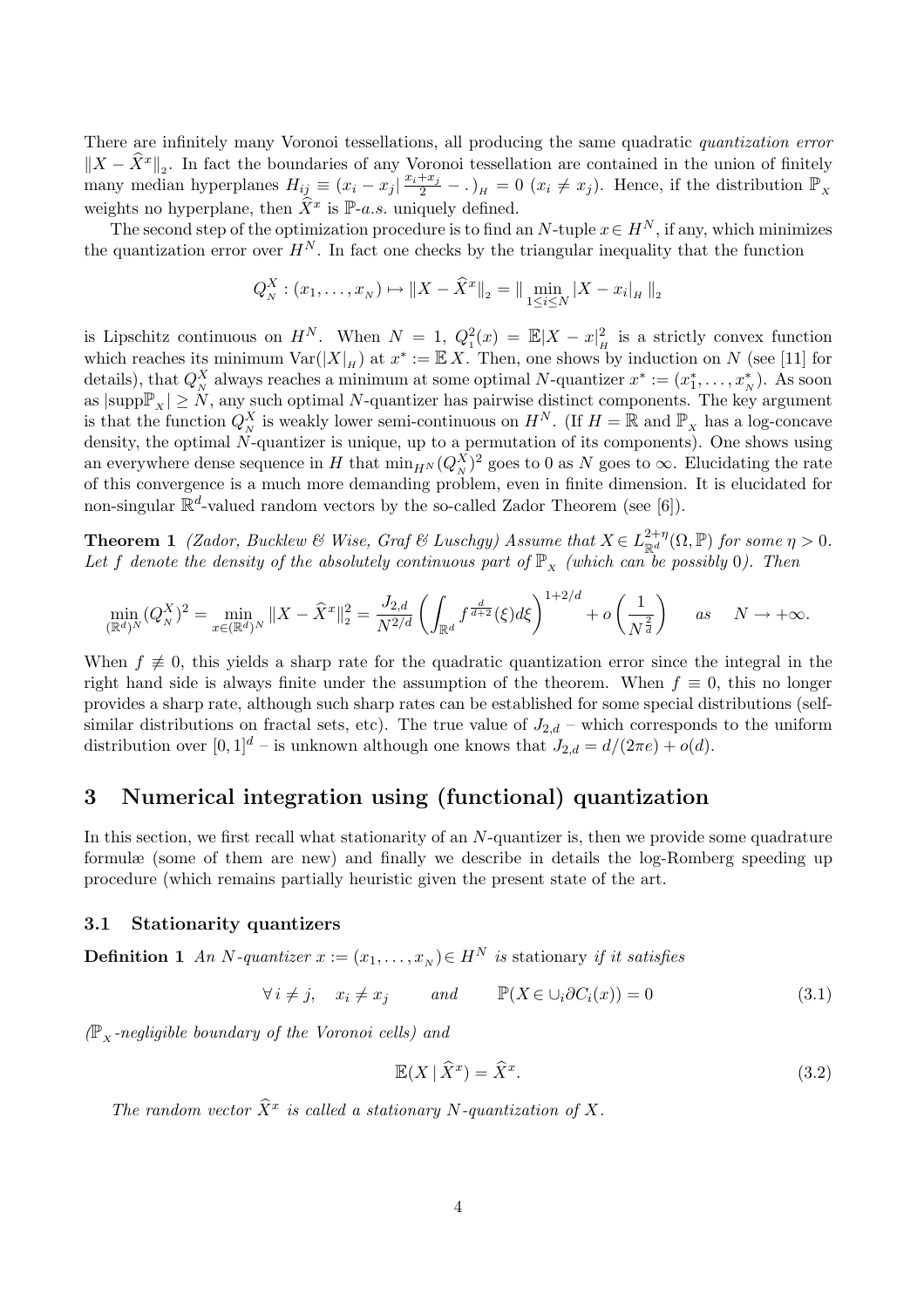In particular, any stationary quantizer satisfies  $\mathbb{E}(X) = \mathbb{E}(\widehat{X}^x)$ . Since the  $\sigma$ -fields generated by  $\widehat{X}^x$  and  $\{X \in C_i(x)\}\$ ,  $i = 1, ..., N\}$  coincide, Equation (3.2) also reads

$$
x_i = \frac{\mathbb{E}(\mathbf{1}_{C_i(x)}(X)X)}{\mathbb{P}(X \in C_i(x))} = \mathbb{E}(X \mid \{X \in C_i(x)\}), \qquad i = 1, ..., N.
$$
 (3.3)

provided  $\mathbb{P}(X \in C_i(x)) > 0, i = 1, \ldots, N$ .

In fact stationary quantizers are the critical points of (the square of) quadratic quantization error: The function  $x \mapsto D_N^X(x) := ||X - \hat{X}^x||_2^2$  is continuously differentiable at any N-quantizer x satisfying (3.1) and

$$
\frac{\partial D_N^X}{\partial x_i}(x) := 2 \mathbb{E}(\mathbf{1}_{C_i(x)}(X)(x_i - X)) = 2 \int_{C_i(x)} (x_i - \xi) \mathbb{P}_X(d\xi), \quad 1 \le i \le N. \tag{3.4}
$$

Consequently, any (local) minimum of the quantization error function is stationary. Optimal Nquantizer(s) are usually not the only stationary quantizers (see Proposition 4 below about Karhunen-Loève product quantizers). However, in 1-dimension for log-concave one-dimensional p.d.f., there is a unique stationary N-quantizer (the optimal one).

Note that owing to (3.2) the quantization error has then a simpler expressions

$$
\mathbb{E}|X - \widehat{X}^x|_H^2 = \mathbb{E}|X|_H^2 - \mathbb{E}|\widehat{X}^x|_H^2 = \mathbb{E}|X|_H^2 - \sum_{i=1}^N |x_i|_H^2 \mathbb{P}(X \in C_i(x)).
$$
\n(3.5)

Similar equalities hold with the variances  $\sigma^2(|X|_H)$  and  $\sigma^2(|\hat{X}^x|_H)$  of X and  $\hat{X}^x$  since their first moments coincide. We will see further on (Sections 3.2, 4 and 5.2) that stationary quantizers are an important class of quantizers for numerics.

In finite dimension, several numerical methods to compute (locally) optimal quantizers are based on the stationary equation. In 1-dimension the stationary quantizers are obtained by a Newton-Raphson procedure. In higher dimension, we turn to stochastic gradient procedure. We refer to ([19]) for detailed explanations. Thus, a tabulation of optimal N-quantizers of the  $\mathcal{N}(0; 1)$  distribution has been carried out and kept off-line. Files can be can be downloaded at any of the following the URL's www.proba.jussieu.fr/pageperso/pages.html or perso-math.univ-mlv.fr/users/printems.jacques/n01/ It contains, for every  $N \in \{1, \ldots, 400\},\$ 

– the (unique) optimal N-quantizer  $x^N$ ,

 $-$  the  $\mathbb{P}_{\xi}$ -masses  $\mathbb{P}_{\xi}(C_i(x^N)), i = 1,\ldots,N$ , of its Voronoi cells (*i.e.* the distribution of  $\widehat{\xi}^{x^N}, \xi \sim$  $\mathcal{N}(0;1)$ ,

– the induced quadratic quantization error  $\|\xi - \hat{\xi}^{x^N}\|_2$  (using (3.5)),

When X is a bi-measurable process and  $H = L_T^2$ , the stationarity condition in its form (3.3) has consequences on the pathwise regularity of the elementary quantizers  $x_i$ : they have (at least) the regularity of  $t \mapsto X_t$  from  $[0, T]$  into  $L^2(\Omega, \mathcal{A}, \mathbb{P})$  (see [11, 12] for details). Furthermore, if X is a centered Gaussian process, one shows that stationary quantizers lie in the self-reproducing space of X centered Gaussian process, one shows that stationary quantizers he in the sen-reproducing space of  $\Lambda$  (see [11]), like the Cameron-Martin space  $H^1 := \{h \in L_T^2 / h(t) = \int_0^t \dot{h}(s)ds, \, \dot{h} \in L_T^2\}$  for the Brownian motion.

#### 3.2 Quadrature formulæ for numerical integration

The basic idea is that, on the one hand, a good quantization  $\hat{X}^x$  is close to X in distribution and, on the other hand, for every Borel functional  $F: H \to \mathbb{R}$  and every  $x = (x_1, \ldots, x_N) \in H^N$ ,

$$
\mathbb{E}\,F(\widehat{X}^x) = \sum_{1 \leq i \leq N} \mathbb{P}_X(C_i(x))\,F(x_i). \tag{3.6}
$$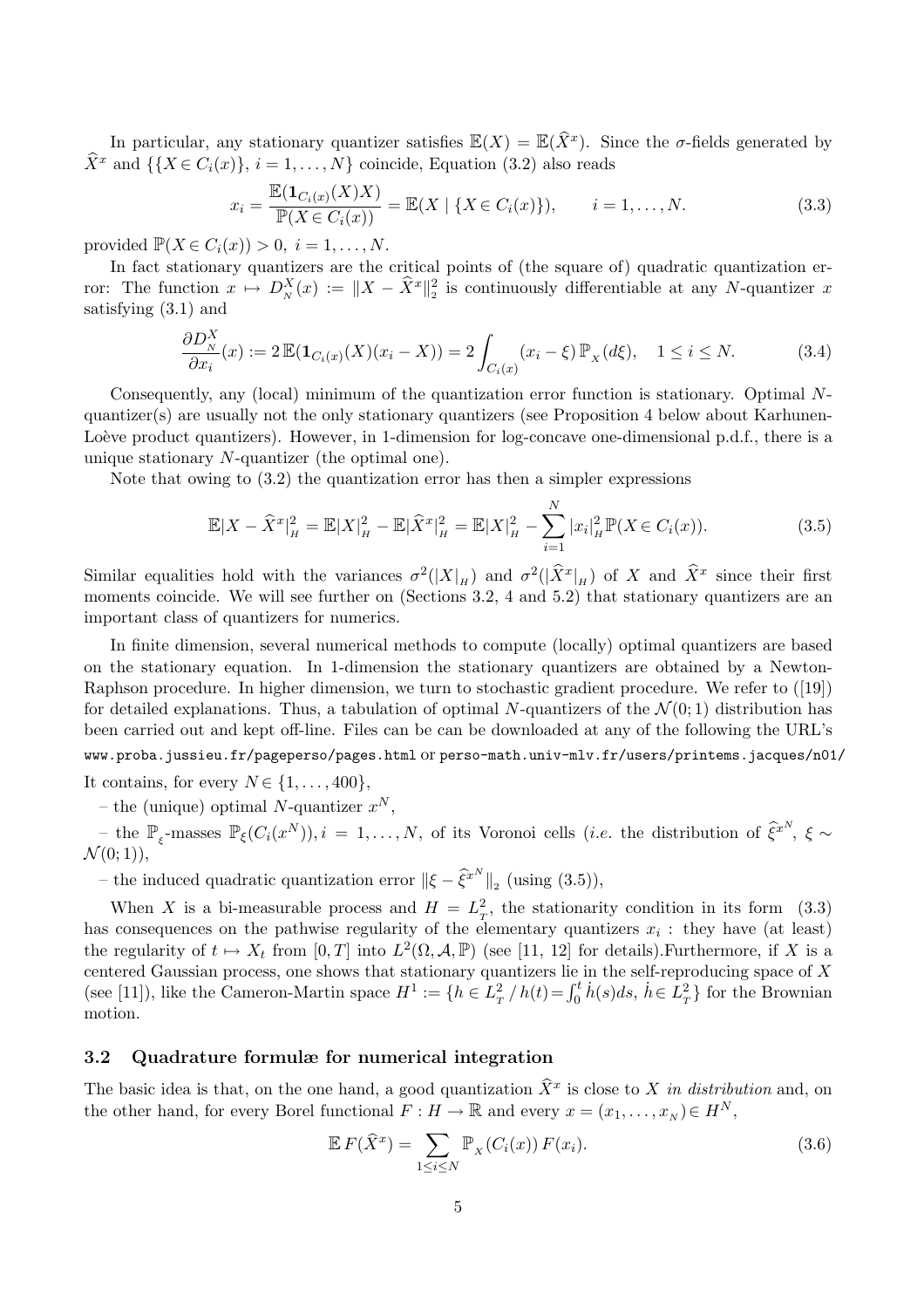So if one has a numerical access to both the N-quantizer x and its "companion" distribution  $(\mathbb{P}_{X}(C_i(x)))_{1\leq i\leq N}$ , the computation in (3.6) is straightforward. In the proposition below are established some error bounds for  $\mathbb{E} F(X) - \mathbb{E} F(\hat{X}^x)$  based on  $L^p$ -quantization errors  $||X - \hat{X}^x||_p$  (with  $p = 2$  or 4).

Item  $(a)$  devoted to Lipschitz continuous functionals is classical, item  $(b)$  extends a second order quadrature formula involving stationary quantizers coming from [15] (see also [19]). Other quadrature formulæ based on  $L^p$ -quantization,  $p \neq 2$ , can be derived.

**Proposition 1** Let  $X \in L^2_H(\Omega, \mathbb{P})$  and let  $F : H \to \mathbb{R}$  be a Borel functional defined on H (a) FIRST ORDER QUADRATURE FORMULA: If F is Lipschitz continuous, then

$$
|\mathbb{E} F(X) - \mathbb{E} F(\widehat{X}^x)| \leq [F]_{\rm Lip} ||X - \widehat{X}^x||_2
$$

for every N-quantizer  $x \in H^N$ . In particular, if  $(x^N)_{N \geq 1}$  denotes a sequence of quantizers such that  $\lim_{N} \|X - \widehat{X}^{x^N}\|_2 = 0$ , then the distribution  $\sum_{n=1}^{N}$  $i=1$  $\mathbb{P}_{{}_X}(C_i(x^N))\delta_{x_i^N}$  of  $\widehat{X}^{x^N}$  weakly converges to the distribution  $\mathbb{P}_{\mathbf{x}}$  of X as  $N \to +\infty$ .

(b) SECOND ORDER QUADRATURE FORMULÆ: Assume that x is a stationary quantizer for X.

 $-I$  = Let  $θ$  :  $H \to \mathbb{R}_+$  be a nonnegative convex function. If  $θ(X) ∈ L^2(\mathbb{P})$  and if F is locally Lipschitz with at most  $\theta$ -growth, i.e.  $|F(x) - F(y)| \leq [F]_{\text{Liploc}} |x - y| (\theta(x) + \theta(y)),$  then  $F(X) \in L^1(\mathbb{P})$  and

$$
|\mathbb{E} F(X) - \mathbb{E} F(\hat{X}^x)| \le 2[F]_{\text{Liploc}} \|X - \hat{X}^x\|_2 \|\theta(X)\|_2.
$$
 (3.7)

– If F is differentiable on H with an  $\alpha$ -Hölder differential DF ( $\alpha \in (0,1]$ ), then

$$
|\mathbb{E}\,F(X) - \mathbb{E}\,F(\widehat{X}^x)| \leq [DF]_{\alpha} \|X - \widehat{X}^x\|_2^{1+\alpha}.\tag{3.8}
$$

When F is twice differentiable and  $D^2F$  is bounded then, one may replace  $[DF]_1 = [DF]_{\text{Lip}}$  by 1  $\frac{1}{2} \|\mathcal{D}^2 F\|_{\infty}$  in (3.8).

– If DF is is locally Lipschitz with at most  $\theta$ -growth,  $\theta$  convex,  $\theta(X) \in L^4(\mathbb{P})$ , then

$$
|\mathbb{E} F(X) - \mathbb{E} F(\hat{X}^x)| \le 3[DF]_{\text{Liploc}} ||X - \hat{X}^x||_4^2 ||\theta(X)||_4.
$$
 (3.9)

(c) AN INEQUALITY FOR CONVEX FUNCTIONALS: Assume that x is a stationary quantizer. Then for any convex functional  $F: H \to \mathbb{R}$ 

$$
\mathbb{E}\,F(\widehat{X}^x) \le \mathbb{E}\,F(X). \tag{3.10}
$$

The proofs of these quadrature formulæ are postponed to an annex.

**Remark:** The error bound (3.9) involves  $||X - \hat{X}^x||_4$  about which very little is known when x is a stationary (or even optimal) quadratic quantizer of  $X$ : its rate of convergence as  $N$  goes to infinity is not elucidated. So one often uses a less elegant (and probably less sharp) bound: assume that  $\theta(X) \in L^p(\mathbb{P})$  for every  $p \geq 1$ , then, for every  $\varepsilon \in (0,1]$ ,

$$
|\mathbb{E}\,F(X) - \mathbb{E}\,F(\widehat{X}^x)| \le |DF|_{\text{Liploc}}\|X - \widehat{X}^x\|_2^{2-\varepsilon} \|X - \widehat{X}^x\|_4^{\varepsilon} (1+3\|\theta(X)\|_{\frac{1}{\varepsilon}}). \tag{3.11}
$$

**Examples:** • The typical regular functionals defined on  $(L_T^2, |.|_{L_T^2})$  (most important example for stochastic processes) are the integral functionals  $F$  defined by

$$
\forall \xi \in L_T^2, \qquad F(\xi) = \int_0^T f(t, \xi(t)) dt
$$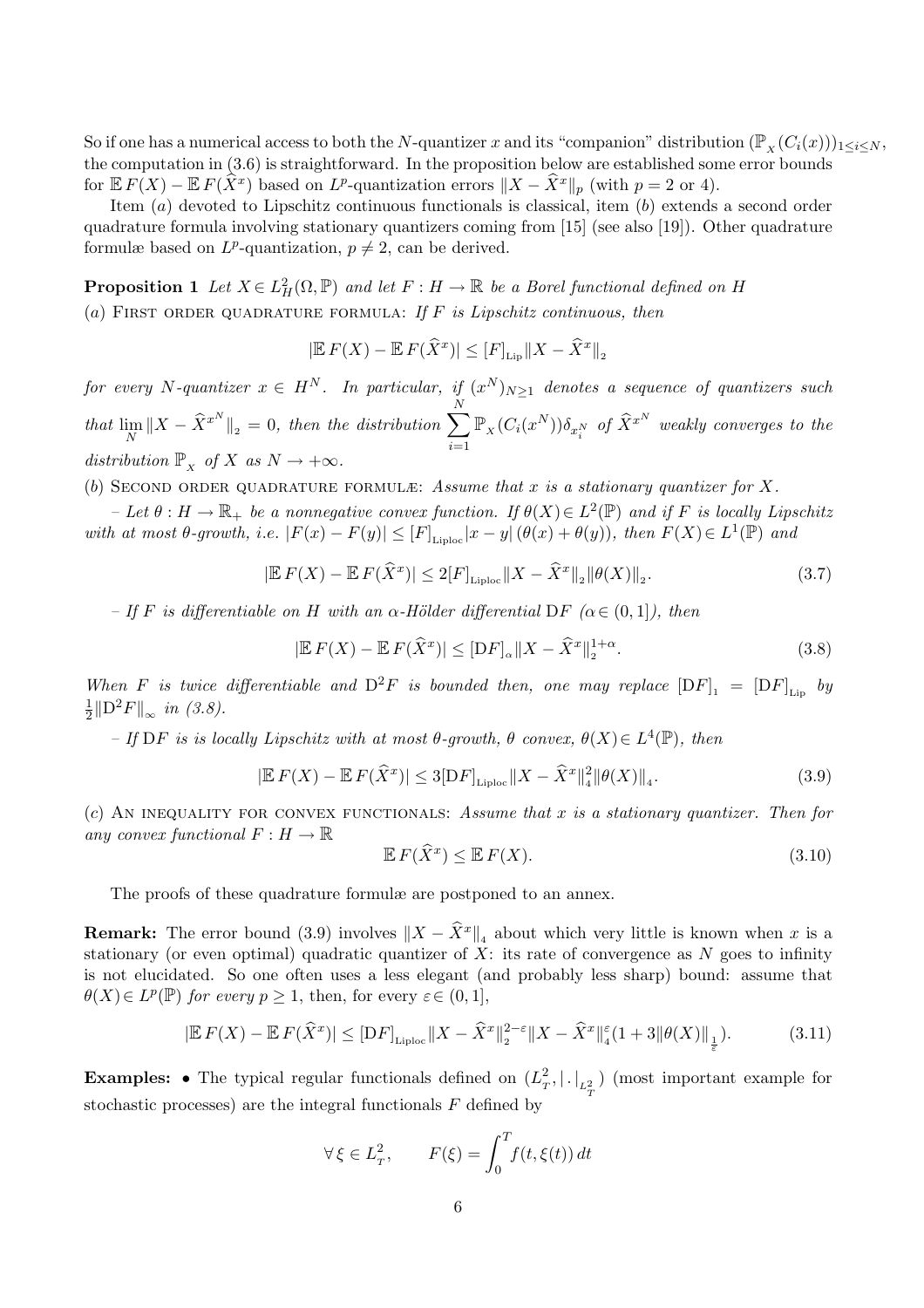where  $f : [0, T] \times \mathbb{R} \to \mathbb{R}$  is a Borel function with at most linear growth in x uniformly in t. In particular, F is Lipschitz continuous as soon as  $f(t,.)$  is (uniformly in t), convex if  $f(t,.)$  is for every t, etc; in particular F is differentiable with an  $\alpha$ -Hölder differential as soon as  $f(t,.)$  is differentiable for every  $t \in [0, T]$  with an  $\alpha$ -Hölder partial differential  $\frac{\partial f}{\partial x}(t,.)$  (uniformly in t). Then

$$
\forall \xi \in L_T^2, \qquad DF(\xi) = \int_0^T \frac{\partial f}{\partial x}(t, \xi(t)) dt.
$$

• The functional  $F$  defined for every  $\xi \in L^2$  by

$$
F(\xi) := \int_0^T e^{\sigma \xi(t) + \rho t} dt \qquad (\rho \in \mathbb{R})
$$

is convex, locally Lipschitz with  $\theta$ -linear growth, infinitely differentiable. Furthermore, using that  $|e^u - e^v| \le |u - v| (e^u + e^v)$  and Schwarz inequality, one derives that

$$
[F]_{\text{Liploc}} := \sigma e^{\rho_+ T} \qquad \text{and} \qquad \theta(\xi) = |e^{\sigma \xi}|_{L^2_T}.
$$
 (3.12)

## 4 Functional quantization revisited from the numerical viewpoint

In this section several results on functional quantization are re-visited to emphasize all the combinatorial and computational aspects that make possible numerical applications. Of course, among all gaussian processes, the Brownian motion plays a central rôle. So, from now on, we will assume that X is a bi-measurable process defined on a probability space  $(\Omega, \mathcal{A}, \mathbb{P})$  satisfying

$$
\mathbb{E}\left|X\right|_{L^2_T}^2 = \int_0^T \mathbb{E}(X_s^2)ds < +\infty
$$

so that it can be viewed as an  $L_T^2$ -valued random vector (up to a P-negligible set). However many results below remain true in an abstract Hilbert framework.

#### 4.1 Gaussian processes

For convenience in this section we will assume from now on that all random processes  $X$  are centered i.e.

$$
\mathbb{E}\,X=0_{\scriptscriptstyle H}.
$$

#### 4.1.1 Karhunen-Loève product quantizers

Let  $(e_n)_{n\geq 1}$  be an ortho-normal basis of  $L^2_T$ . One may expand the paths of  $(X_t)_{t\in[0,T]}$  on this basis i.e.

$$
X(\omega) \stackrel{L_T^2}{=} \sum_{n \ge 1} (X(\omega)|e_n)_{L_T^2} e_n \qquad \mathbb{P}(d\omega)\text{-}a.s.
$$
 (4.13)

Since X is a Gaussian process, the sequence  $((X|e_n))_{n>1}$  is a Gaussian sequence of random variables so that (4.13) can be written

$$
X(\omega) \stackrel{L_T^2}{=} \sum_{n \ge 1} \sqrt{c_n} \, \xi_n(\omega) e_n \qquad \mathbb{P}(d\omega) \text{-} a.s. \tag{4.14}
$$

where  $c_n = \text{Var}((X|e_n))$  and  $(\xi_n)_{n\geq 1}$  is a Gaussian sequence of  $\mathcal{N}(0, 1)$ -distributed random variables, usually not mutually independent. However there is a basis which plays a special rôle with respect to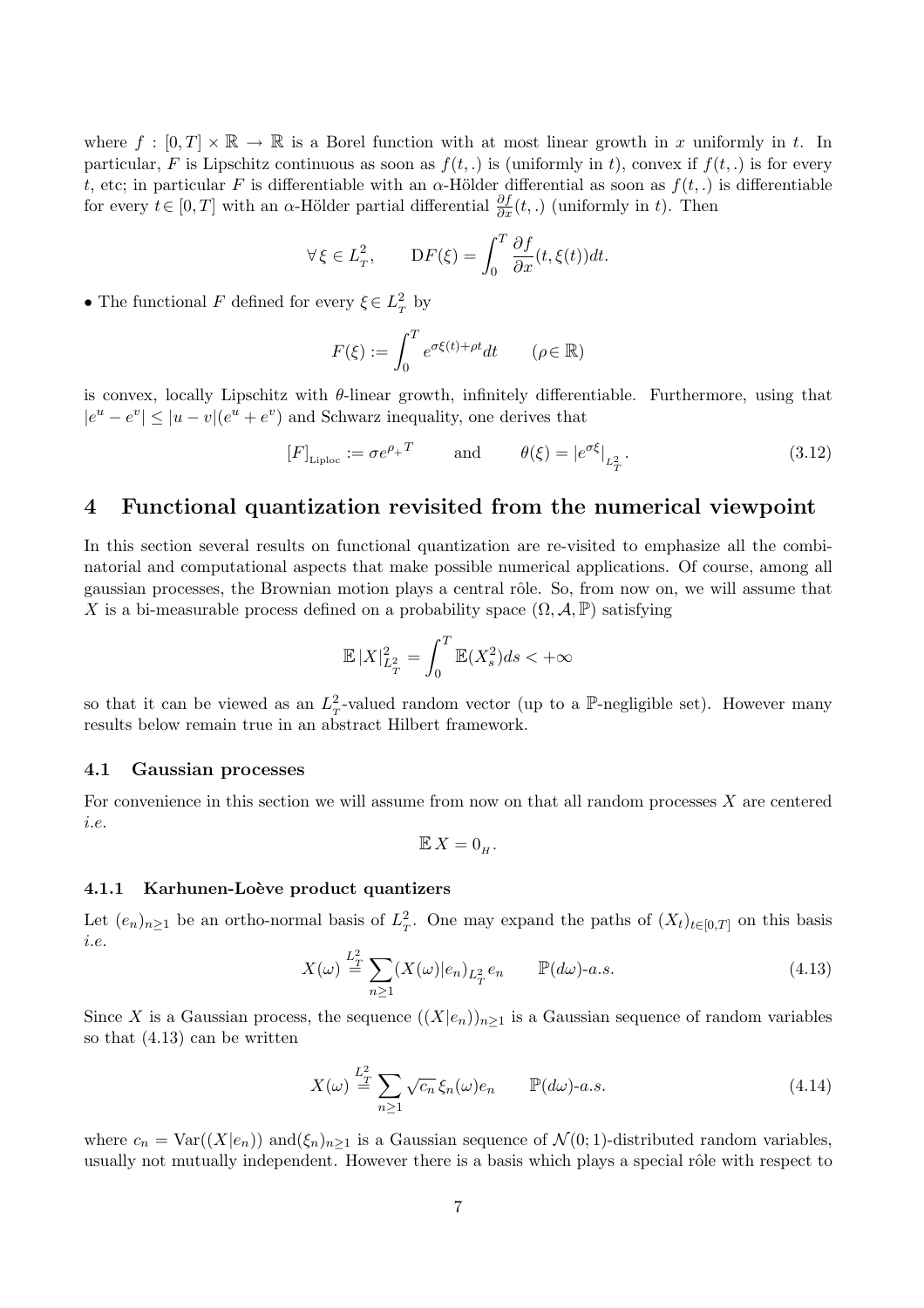the process X: its Karhunen-Loève (denoted K-L) basis  $(e_n^X)_{n\geq 1}$  which achieves the infinite dimensional  $PCA$  of its covariance operator  $\Gamma_x$  defined by

$$
\forall f \in L_T^2, \qquad \Gamma_X(f) := \left( t \mapsto \int_0^T f(s) \, \mathbb{E}(X_t X_s) ds \right).
$$

The operator  $\Gamma_X$  is a non-negative self-adjoint compact operator, so it can be diagonalized in an orthonormal basis – the K-L basis –  $(e_n^X)_{n\geq 1}$  of  $L^2_T$ :

$$
\Gamma_X(e_n^X) = \lambda_n e_n^X, \qquad n \ge 1,
$$

where the eigenvalues  $\lambda_n$  make up a nonincreasing sequence of nonnegative real numbers satisfying

$$
\sum_{n\geq 1} \lambda_n = \mathbb{E} |X|_{L^2_T}^2 < +\infty.
$$

Without loss of generality one may assume that

$$
\forall n \ge 1, \qquad \lambda_n > 0 \tag{4.15}
$$

since otherwise supp $X \neq H$ . Then, the K-L eigenbasis is unique. (In case X is a finite dimensional Gaussian vector, most of what follows remains true by setting  $d := \max\{n \geq 1 : \lambda_n > 0\}$  and considering  $\{1, \ldots, d\}$  instead of  $\{1, \ldots, n, \ldots\}$  as an index set.)

Then, it follows from the so-called "reproducing property" that

$$
\forall f, g \in L_T^2, \text{Cov}\left( (f|X)_{L_T^2}, (g|X)_{L_T^2} \right) = \int_{[0,T]^2} f(t)g(s) \mathbb{E}(X_t X_s) ds dt = (f|\Gamma_X(g))_{L_T^2} \tag{4.16}
$$

so that

$$
c_n^2 = \mathbb{E}\left(X|e_n^X\right)_{L^2_T}^2 = \left(e_n^X|\Gamma_X(e_n^X)\right)_{L^2_T} = \lambda_n \tag{4.17}
$$

$$
Cov((X|e_n^X)_{L^2_T}, (X|e_m^X)_{L^2_T}) = (e_n^X|\Gamma_X(e_m^X))_{L^2_T} = \delta_{n,m}\lambda_n
$$
\n(4.18)

where  $\delta_{n,m}$  is for Kronecker symbol. Consequently

$$
X(\omega) \stackrel{L_T^2}{=} \sum_{n \ge 1} \sqrt{\lambda_n} \xi_n(\omega) e_n^X \qquad \mathbb{P}(d\omega)\text{-}a.s. \tag{4.19}
$$

where the sequence

$$
\xi_n:=\frac{(X|e_n^X)_{L^2_T}}{\sqrt{\text{Var}((X|e_n^X)_{L^2_T})}},\ n\ge 1
$$

is now i.i.d. and  $\mathcal{N}(0;1)$ -distributed. Expansion (4.19) is known as the K-L expansion of X. It combines both orthonormality of the K-L basis  $(e_n^X)_{n\geq 1}$  and the mutual independence of its coordinates  $\xi_n$ . Furthermore, the equality (4.19) holds in  $L^2(d\mathbb{P}\otimes dt)$ . In particular it holds  $\mathbb{P}(d\omega)$ -a.s. at dt-almost every time  $t \in [0, T]$ . It is the PCA of the process X in that all d dimensional truncations of (4.19) produce the best  $d$ -dimensional approximation of  $X$  in the least square sense.

A very natural way to produce a functional quantization for Gaussian processes in  $L_T^2$  using at most  $N$  elementary quantizers is to use a *product quantizer* of the form

$$
\widehat{X}_t = \sum_{n \ge 1} \sqrt{\lambda_n} \,\widehat{\xi}_n \, e_n^X(t) \tag{4.20}
$$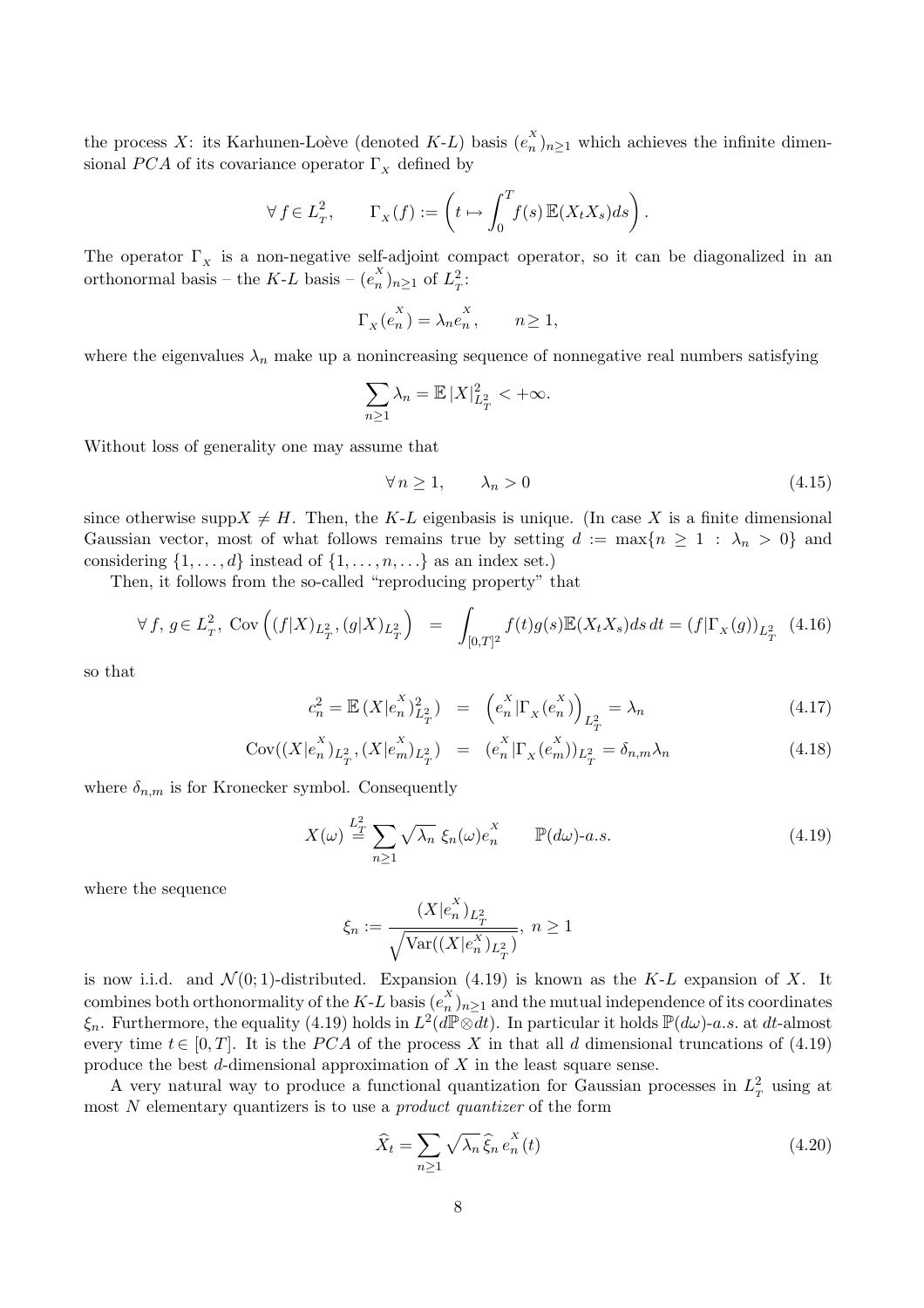where  $\hat{\xi}_n := \hat{\xi}_n^{x(N_n)} = \text{Proj}_{x^{(N_n)}}(\xi_n)$  is an optimal  $N_n$ -quantization of  $\xi_n$  and  $N_1 \times \cdots \times N_n \leq$  $N, N_1, \ldots, N_n \geq 1$ . Note that for large enough n,  $N_n = 1$  so that  $\widehat{\xi}_n = 0$  which makes the above series a finite sum. Also keep in mind that the p.d.f. of normal distribution being log-concave the optimal  $N_n$  quantizer  $x^{(N_n)} := (x_1^{(N_n)})$  $x_1^{(N_n)}, \ldots, x_{N_n}^{(N_n)}$  $\binom{N_n}{N_n}$  is unique (and already tabulated as mentioned above).

The  $N_1 \times \cdots \times N_n$ -quantizer  $\chi$  that produces the above Voronoi quantization (4.20) is of the form

$$
\chi_{\underline{i}}(t) = \sum_{n \ge 1} \sqrt{\lambda_n} x_{i_n}^{(N_n)} e_n^X(t), \qquad \underline{i} = (i_1, \dots, i_n, \dots) \in \prod_{n \ge 1} \{1, \dots, N_n\}.
$$
 (4.21)

**Definition 2** A quantizer  $\chi$  defined by (4.21) is called a K-L product quantizer. For convenience and when there is no ambiguity concerning the reference basis we will often denote  $\chi$  by

$$
\chi = \sqrt{\lambda} \otimes x
$$
 with  $x = \prod_{n \ge 1} x^{(N_n)}$ .

Furthermore, one denote by  $\mathcal{O}_{pq}(X, N)$  the set

 $\mathcal{O}_{pq}(X, N) := \{ \chi / \chi K-L \text{ product quantizer of size at most } N \text{ as defined by (4.21)} \}$ 

The proposition below describes the geometric structure

Proposition 2 Let  $\chi =$ √  $\lambda \otimes x$  be a K-L product quantizer as defined by (4.21). Let  $d_x := \max\{k : x\}$  $N_k > 1$ } $\in \mathbb{N}$  denote the "quantization dimension" (highest non-trivially quantized dimension). (a) Then, the quadratic quantization error induced by  $\chi$  satisfies

$$
\|X - \widehat{X}^{\chi}\|_{2}^{2} = \sum_{n \geq 1} \lambda_{n} \|\xi_{n} - \widehat{\xi}_{n}^{N_{n}}\|_{2}^{2} = \mathbb{E}|X|_{L_{T}^{2}}^{2} + \sum_{n=1}^{d_{x}} \lambda_{n} (\|\xi_{k} - \widehat{\xi}_{k}^{N_{n}}\|_{2}^{2} - 1). \tag{4.22}
$$

(b) For every multi-index  $i \in$  $\overline{y}$  $n\geq 1$  $\{1, \ldots, N_n\}$ , the associated Voronoi cell of  $\chi$  is

$$
C_{\underline{i}}(\chi) = \prod_{n \ge 1} (\sqrt{\lambda_n} C_{i_n}(x^{(N_n)})).
$$
\n(4.23)

**Remark.** In fact, both claims only rely on the orthonormality of the basis  $(e_n^X)_{n\geq 1}$  and do not make use of the specificity of the  $K-L$  basis.

**Proof.** (a) One notes that  $||X - \hat{X}^{\chi}||_2^2 = \mathbb{E} \min_i |X - \chi_i|^2$  where  $\chi_i$  is given by (4.21). Then

$$
\mathbb{E} \min_{\underline{i}} |X - \chi_{\underline{i}}|^2 = \mathbb{E} \left( \min_{1 \le i_1 \le N_1, \dots, 1 \le i_{d_x} \le N_{d_x}} \left| \sum_{n \ge 1} \sqrt{\lambda_n} \xi_n e_n - \sum_{n=1}^{d_x} \sqrt{\lambda_n} x_{i_n}^{(N_n)} e_n \right|^2 \right)
$$
  
\n
$$
= \mathbb{E} \left( \min_{1 \le i_1 \le N_1, \dots, 1 \le i_{d_x} \le N_{d_x}} \sum_{n=1}^{d_x} \lambda_n |\xi_n - x_{i_n}^{(N_n)}|^2 + \sum_{n \ge d_x + 1} \lambda_n \xi_n^2 \right)
$$
  
\n
$$
= \sum_{n=1}^{d_x} \lambda_n \mathbb{E} \left( \min_{1 \le i_n \le N_n} |\xi_n - x_{i_n}^{(N_n)}|^2 \right) + \sum_{n \ge d_x + 1} \lambda_n
$$
  
\n
$$
= \sum_{n=1}^{d_x} \lambda_n \mathbb{E} \left( \min_{1 \le i_n \le N_n} |\xi_n - x_{i_n}^{(N_n)}|^2 \right) + \mathbb{E} |X|_{L_T^2} - \sum_{n=1}^{d_x} \lambda_n
$$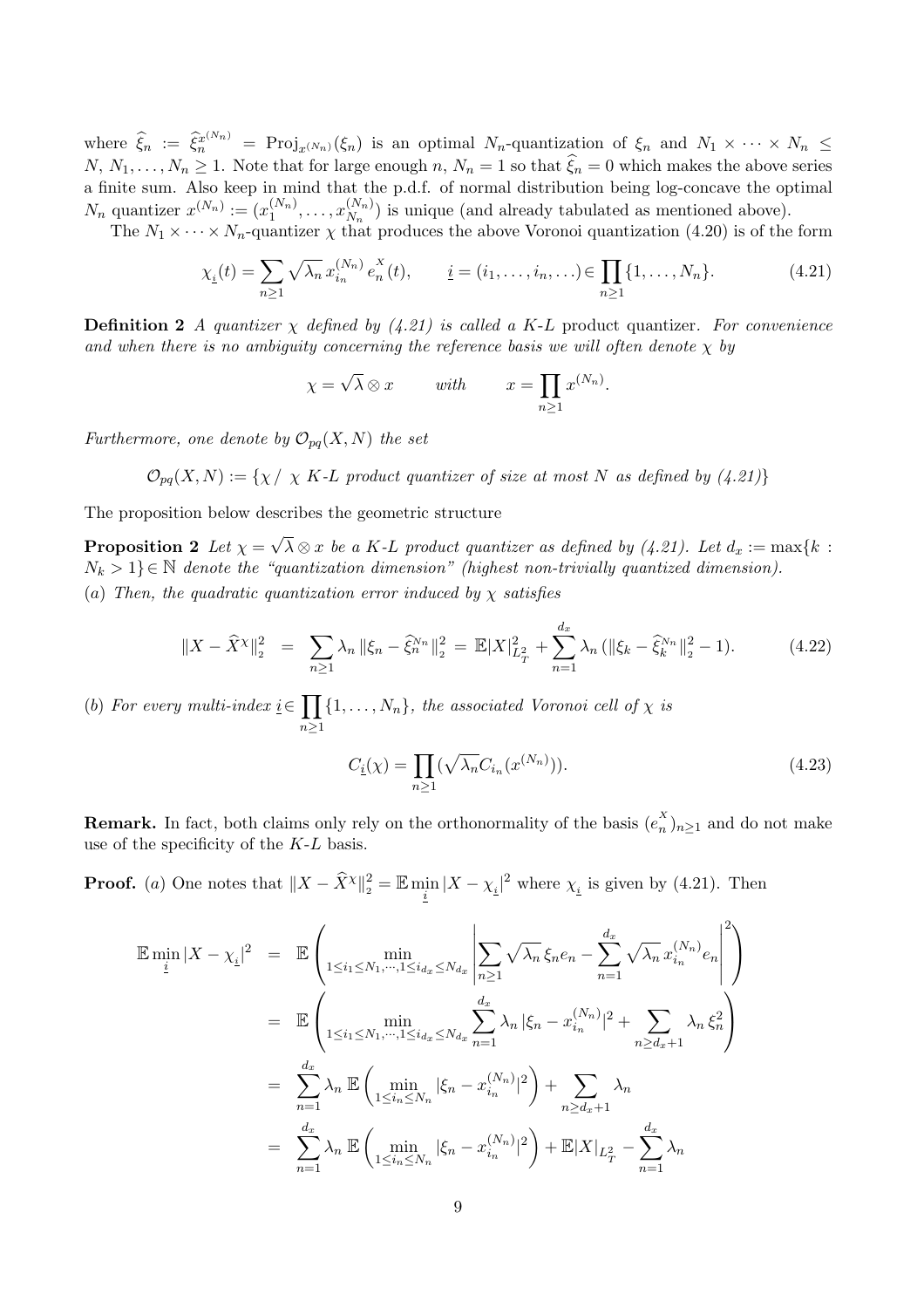The first equality follows from the fact that, for every  $n > d_x$ ,  $x^{(N_n)} = \mathbb{E}(\xi_n) = 0$ .

(b) One may assume without loss of generality that, for every  $n \geq 1$ , the components of  $x^{(N_n)}$  are in an ascending order *i.e.*  $i \mapsto x_i^{(N_n)}$  $i^{(N_n)}$  is nondecreasing. Let  $\underline{i} := (i_1, \ldots, i_{d_x}, 1, \ldots)$  and  $\underline{j} := (j_1, \ldots, j_{d_x}, 1, \ldots)$ . Then, if  $\zeta =$  $\tilde{P}$  $\sum_{n} \zeta_n e_n \in H$ ,  $|\zeta - \chi_i|^2 < |\zeta - \chi_j|^2$  if and only if

$$
\sum_{n=1}^{d_x} \sqrt{\lambda_n}^2 \left( x_{i_n}^{(N_n)} - x_{j_n}^{(N_n)} \right) \left( \frac{\zeta_n}{\sqrt{\lambda_n}} - \frac{x_{i_n}^{(N_n)} + x_{j_n}^{(N_n)}}{2} \right) < 0.
$$

Then, for every fixed *n*, setting  $j_n = i_{n+1}$  and  $j_{n'} = i_{n'}$  if  $n' \neq n$  implies that

$$
\frac{x_{i_n}^{(N_n)} + x_{i_n-1}^{(N_n)}}{2} < \frac{\zeta_n}{\sqrt{\lambda_n}} < \frac{x_{i_n+1}^{(N_n)} + x_{i_n}^{(N_n)}}{2} \quad i.e. \quad \frac{\zeta_n}{\sqrt{\lambda_n}} \in C_{i_n}(x^{(N_n)}).
$$

One checks that this condition is sufficient.  $\Diamond$ 

 $\overline{a}$ 

Then the lowest quadratic quantization error induced by K-L product quantizers having at most N codebooks is obtained as the solution of the following optimization problem

$$
\min\left\{\sum_{n=1}^{d} \lambda_n \min_{\mathbb{R}^{N_n}} \|\xi - \hat{\xi}^{N_n}\|_2^2 + \sum_{n \ge d+1} \lambda_n, \ N_1 \times \dots \times N_n \le N, \ N_1, \dots, N_m \ge 2, \ d \ge 1\right\}.
$$
 (4.24)

 $\mathbf{r}$ 

This provides an upper-bound for the lowest quantization error over all quantizers with at most N codebooks. This approach is the starting point for theoretical estimation of the rate of convergence of the quantization error in [11] (and in [12] with d-dimensional marginal blocks instead of 1-dimensional ones; this holds for any orthonormal basis of  $L_T^2$  which is extensively exploited in these references).

Solving numerically the optimization problem  $(4.24)$  for a wide range of values of N when it is possible is a first step to use functional quantization for numerics (see Section 5.1 for the Brownian motion).

Now, let us come to the specific feature of the K-L expansion which makes possible numerical implementation of the quadrature formulæ established in Section 3.2. A closed formula is available for the distribution of  $\widehat{X}^{\chi}$  when  $\chi$  is a K-L product quantizer, namely

$$
\forall \underline{i} \in \prod_{n \ge 1} \{1, \dots, N_n\}, \quad \mathbb{P}(\widehat{X}^{\chi} = \chi_{\underline{i}}) = \prod_{n \ge 1} \mathbb{P}(\xi \in C_{i_n}(x^{(N_n)})), \qquad \xi \sim \mathcal{N}(0; 1). \tag{4.25}
$$

This follows from the combination of parallelepipedic shape  $(4.23)$  of the Voronoi cells  $C<sub>i</sub>$  and the independence of the normal random variables  $\xi_n, n \geq 1$  in the expansion (4.19) since

$$
\mathbb{P}(\widehat{X}^{\chi} = \chi_{\underline{i}}) = \mathbb{P}\left(\cap_{n\geq 1}\{\sqrt{\lambda_n}\xi_n \in \sqrt{\lambda_n}C_{i_n}(x^{(N_n)}\}\right) = \prod_{n\geq 1}\mathbb{P}(\xi_n \in C_{i_n}(x^{(N_n)}).
$$

The weight vector  $(\mathbb{P}(\xi \in C_i(x^{(N_n)})))_{i=1,\dots,N_n}$  is simply the distribution of the optimal  $N_n$ -quantization  $\hat{\xi}^{N_n} := \xi^{x^{(N_n)}}, \xi \sim \mathcal{N}(0, 1)$ ). hence, if one denotes by erf the distribution function of  $\mathcal{N}(0, 1)$ , one has

$$
\mathbb{P}(\xi \in C_i(x^{(N_n)})) = \text{erf}\left(x_{i+1/2}^{(N_n)}\right) - \text{erf}\left(x_{i-1/2}^{(N_n)}\right), \ i = 1, \dots, N_n
$$

with  $x_{i+1}^{(N_n)}$  $\chi_{i+1/2}^{(N_n)} := \frac{x_{i+1}^{(N_n)} + x_i^{(N_n)}}{2}, i = 1, \ldots, N_n - 1, x_{1/2}^{(N_n)} = -\infty, x_{N_n+1/2}^{(N_n)} = +\infty$  (They are available at the formerly given URL's). For our purposes here, no higher values than 100 are necessary for  $N_n$ .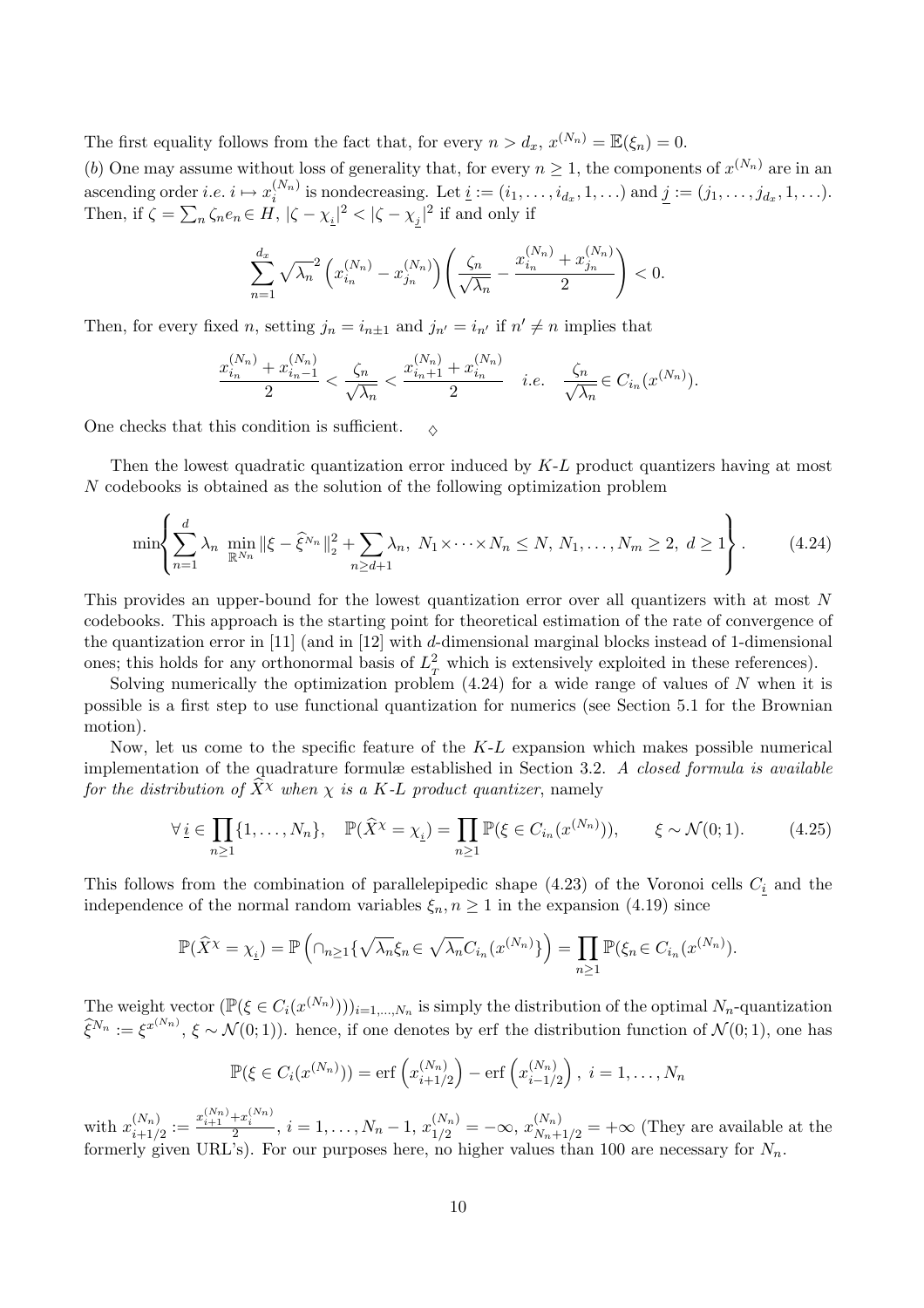Practical rule for numerical implementation: Numerical implementation of the functional quantization of a Gaussian process  $X$  is possible as soon as closed form is available for the eigensystem  $(e_n^X, \lambda_n)_{n \geq 1}.$ 

The most important example of an explicit K-L system is of course the Brownian motion  $(W_t)_{t\in[0,T]}$ whose  $K-L$  eigensystem is given by

$$
e_n^W(t) := \sqrt{\frac{2}{T}} \sin\left(\pi (n - 1/2) \frac{t}{T}\right), \qquad \lambda_n := \left(\frac{T}{\pi (n - 1/2)}\right)^2, \qquad n \ge 1.
$$
 (4.26)

Other common Gaussian processes have explicit K-L expansions like the Brownian bridge  $(e_n^X(t) := 2/T \sin (\pi n \frac{t}{T})$  and  $\lambda_n := (T/(\pi n))^2$ . The stationary Ornstein-Uhlenbeck process admits a semion Gaussian processes have explicit  $\mathbf{A}-\mathbf{L}$  expansions like the browman oringe  $(e_n(t)) :=$ <br>and  $\lambda_n := (T/(\pi n))^2$ . The stationary Ornstein-Uhlenbeck process admits a semiclosed form for its  $K-L$  system (see e.g. [8], p.195).

As a conclusion to this chapter let us cite an upper-bound obtained in [11] by solving the optimization problem (4.24). This yields the following theoretical rate of convergence for the quantization error of a Gaussian process X.

**Proposition 3** Let X be a Gaussian process with a K-L eigensystem  $(e_n^X, \lambda_n)_{n\geq 1}$ . Assume that  $\lambda_n \leq c^* \, n^{-b}, \, b > 1, \, c^* > 0.$  Then

$$
\min\left\{\|X-\widehat{X}^{\chi}\|_{2}, \ \chi \in \mathcal{O}_{pq}(X,N)\right\} \leq \left(c^{*}\left(\frac{b}{2}\right)^{b-1} \left(\frac{1}{b-1} + 4C_{\mathcal{N}(0;1)}\right)\right)^{1/2} \frac{1}{(\log N)^{\frac{b-1}{2}}} \tag{4.27}
$$

where  $C_{\mathcal{N}(0,1)} := \sup_{N \geq 1}$  $N^2 \min_{x \in \mathbb{R}^N} \|\xi - \widehat{\xi}^x\|_2$ . In particular, for the standard Brownian motion W,

$$
\min\left\{\|W - \widehat{W}^{\chi}\|_{2}, \ \chi \in \mathcal{O}_{pq}(W, N)\right\} \leq \frac{2T}{\pi} \left(1 + 4C_{\mathcal{N}(0, 1)}\right)^{1/2} \frac{1}{(\log N)^{\frac{1}{2}}}.
$$

Furthermore, it is also established in [11] using entropy methods that the above rate is the true one: if  $\lambda_n \ge c_* n^{-b}$   $(c_*>0)$  for every  $n \ge 1$ , then there is some real  $c'_*>0$  such that

$$
\min_{x \in H^N} \|X - \hat{X}^x\|_2 \ge c'_*(\log N)^{-\frac{b-1}{2}}, \qquad N \ge 1.
$$
\n(4.28)

Consequently the  $O(\log N)^{-\frac{1}{2}}$ -rate is optimal for the Brownian motion and

There exists some rate optimal sequences  $(\chi_N)_{N \geq 1}$  of K-L product quantizers for W.

**Remarks.** • A sharp rate based on a product quantization of X by d-dimensional marginal blocks instead of 1-dimensional ones is established in [12] when  $\lambda_n = c_{\lambda} n^{-b} + o(n^{-b})$   $(c_* > 0)$ :

$$
\min_{x \in H^N} \|X - \widehat{X}^x\|_2 = \frac{c_2^{\frac{1}{2}} b^{\frac{b}{2}}}{2^{\frac{b-1}{2}} (b-1)^{\frac{1}{2}}} \left(\log N\right)^{-\frac{b-1}{2}} + o\left(\left(\log N\right)^{-\frac{b-1}{2}}\right). \tag{4.29}
$$

• A conjecture confirmed by numerical experiments is that  $C_{\mathcal{N}(0;1)} = \lim_N$  $\overline{a}$  $N^2 \min_{x \in \mathbb{R}^N} \|\xi - \hat{\xi}^x\|_2$  $\mathbf{r}$  $=\frac{\pi}{2}$ 2 √ 3 (the second equality follows from Zador's Theorem, see [12] for more details).

**Extensions.** • The upper-bound  $(4.27)$  remains true if one replaces mutatis mutandis the K-L eigensystem by any system  $(e_n, c_n^2)_{n\geq 1}$  where  $(e_n)_{n\geq 1}$  is an orthonormal basis of  $L^2_T$  and  $c_n^2 = \text{Var}((X \mid e_n)_{L^2_T})$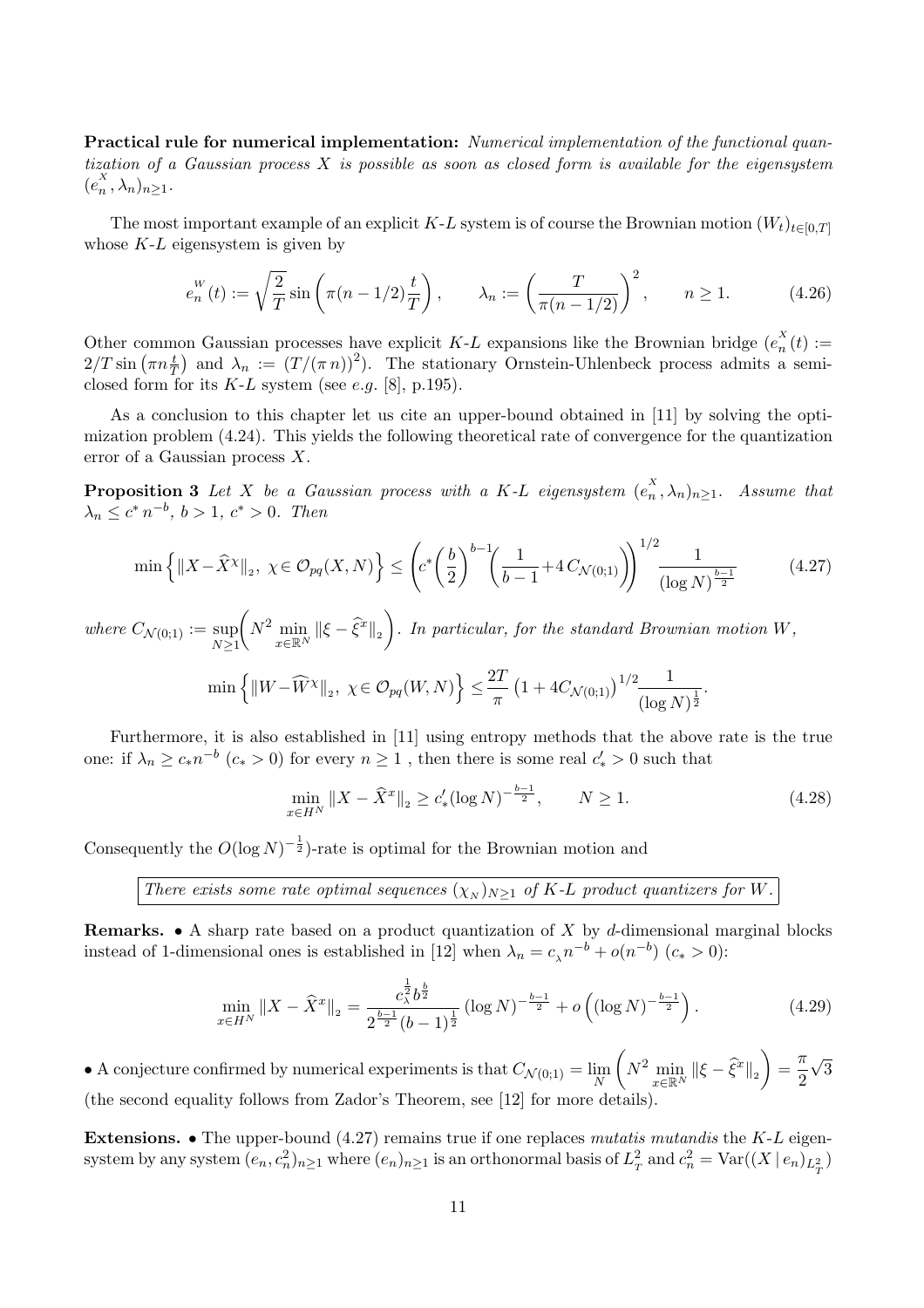(but there no explicit formula for the distribution of these product quantizations). This is a way to get the quantization error rates for many Gaussian processes like the fractional Brownian motion using e.g. the Haar basis (see [11] for some examples).

• The upper-bound (4.27) also remains true if one considers a system  $(e_n, c_n^2)_{n\geq 1}$  such that  $\sum_{n\geq 1} c_n \xi_n e_n$ converges to X in which  $e_n$  is no longer orthogonal (but still normed) provided that the random variables  $\xi_n$  in (4.19) remain independent. This follows from the independence of  $\xi_n - \widehat{\xi}_n^{N_n}, n \ge 1$  and the stationarity property satisfied by  $\widehat{\xi}_n^{N_n}, n \ge 1$  (see Section 4.2 below).

### 4.1.2 Stationarity of K-L product quantizer

The following proposition emphasizes a new important and typical feature of the K-L basis: that K-L product quantizers are stationary. It is an important asset for numerical purposes since one may then apply the second order quadrature formulæ established in Proposition  $1(b)$ .

**Proposition 4** Let  $\chi \in \mathcal{O}_{pq}(X, N)$  be a K-L product quantizer of X. Then  $\chi$  is stationary for X.

**Proof** (See also [6], Lemma 4.8). Let  $\chi$  = √  $\lambda \otimes x$ . The  $\xi_n$  being independent in the K-L expansion (4.19), then the  $\hat{\xi}_n$  are independent in (4.20) as well. Furthermore, it is obvious from (4.20) and the identity  $\widehat{\xi}_n = (\widehat{X}^{\chi} | e_n^{\chi})_{L^2_T}$ / dependent in (4.20) as went Furthermore, it is obvious<br>  $\sqrt{\lambda_n}$ ,  $n \ge 1$ , that  $\sigma(\widehat{X}^{\chi}) = \sigma(\widehat{\xi}_n, n \ge 1)$ . Consequently

$$
\mathbb{E}(X \mid \widehat{X}^{\chi}) = \sum_{n} \sqrt{\lambda_n} \mathbb{E}(\xi_n \mid \widehat{\xi}_m, m \ge 1) e_n^X = \sum_{n} \sqrt{\lambda_n} \mathbb{E}(\xi_n \mid \widehat{\xi}_n, \widehat{\xi}_m, m \ge 1, m \ne n) e_n^X
$$
  
= 
$$
\sum_{n} \sqrt{\lambda_n} \mathbb{E}(\xi_n \mid \widehat{\xi}_n) e_n^X = \sum_{n} \sqrt{\lambda_n} \widehat{\xi}_n e_n^X
$$
 (stationarity of  $\widehat{\xi}_n$ ),  
=  $\widehat{X}^{\chi}$ .

## 4.2 An example of computable non-Voronoi rate optimal quantizers: the antiderivative of the Brownian motion

We will illustrate in this short paragraph how rate optimal product quantizers of the Brownian motion can produce (non Voronoi) rate optimal quantizers of its antiderivative (nevertheless with an explicit distribution).

First note that one can integrate a Karhunen-Loève expansion of the Brownian motion. In fact,  $h \mapsto \int_0^h$  $\int_0^L h(s)ds$  being a Lipschitz continuous function from  $L_T^2$  into  $(C([0,T])$ ,  $\|\cdot\|_{\sup})$ , one has, in  $L^2_{(C([0,T]),\|\cdot\|_{\text{sup}})}(\mathbb{P})$  (and  $\mathbb{P}\text{-}a.s.$  in  $L^2_T$ ):

$$
\int_0^t W_s ds \stackrel{L_T^2}{=} \sum_{n \ge 1} \lambda_n \xi_n \sqrt{\frac{2}{T}} \left( 1 - \cos\left(\frac{t}{\sqrt{\lambda_n}}\right) \right) \text{ with } \lambda_n := \left(\frac{T}{\pi(n-1/2)}\right)^2, \ n \ge 1, \tag{4.30}
$$

$$
= 2\sqrt{\frac{2}{T}} \sum_{n\geq 1} \lambda_n \xi_n \sin^2\left(\frac{t}{2\sqrt{\lambda_n}}\right) \tag{4.31}
$$

 $\overline{a}$ 

where:  $-(\xi_n)_{n\geq 1}$  is i.i.d., normally distributed (and comes from the K-L expansion of W),

- the sequence 
$$
\left(t \mapsto \sqrt{\frac{2}{T}} \left(1 - \cos\left(\frac{t}{\sqrt{\lambda_n}}\right)\right)\right)_{n \geq 1}
$$
 is *not* orthonormal in  $L_T^2$ .

In fact, the expansion (4.30) converges  $\mathbb{P}\text{-}a.s.$  and in  $L^1(\mathbb{P})$ , uniformly in  $t \in [0, T]$ , since

$$
\sup_{t\in[0,T]}\left|\sum_{n\geq 1}\lambda_n\,\xi_n\sin^2\!\left(\frac{t}{2\sqrt{\lambda_n}}\right)\right|\leq \sum_{n\geq 1}\lambda_n|\xi_n|.
$$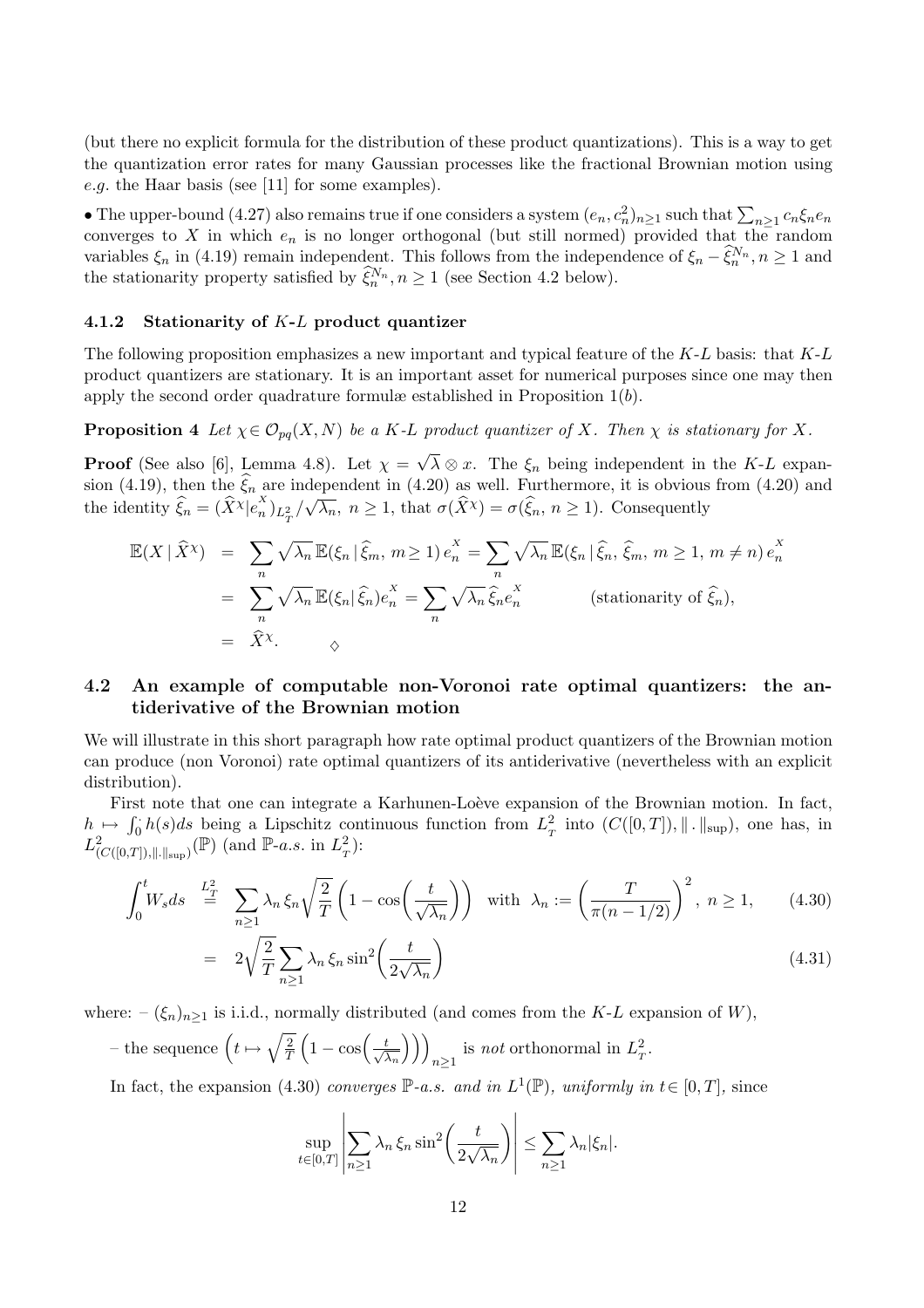The series on the right hand of the inequality lies in  $L^1(\mathbb{P})$  since  $\sum_{n\geq 1}\lambda_n<+\infty$  and  $\xi_n\sim \xi^1\in L^1(\mathbb{P})$ . The same uniform  $L^1(\mathbb{P})$ - convergence holds for the integrated product quantizer expansion, that is

$$
\widetilde{\int_0 W_s} ds := \int_0^\cdot \widehat{W}_s^\chi ds = 2\sqrt{\frac{2}{T}} \sum_{n \ge 1} \lambda_n \widehat{\xi}_n \sin^2\left(\frac{t}{2\sqrt{\lambda_n}}\right) \tag{4.32}
$$

since, by stationarity of the quantizer  $x^{(N_n)}$  of  $\xi_n, \mathbb{E}|\hat{\xi}_n| \leq \mathbb{E}|\xi_n|$  for every  $n \geq 1$  (the  $\mathbb{P}\text{-}a.s.$  convergence is trivial since  $\hat{\xi}_n = 0$  for large enough n). One has to be aware that  $\int_0^{\cdot} W_s ds$ χ is not a Voronoi quantization since it is defined on the Voronoi tessellation of the Brownian motion. For this very reason it is easy to compute and furthermore it satisfies a kind of stationary equation: one checks that  $\sigma(\int_0^s W_s ds) = \sigma(\widehat{W}) = \sigma(\xi_n, n \ge 1)$  so that,  $h \mapsto \int_0^s$  $\int_0^1 h(s)ds$  being continuous and linear on  $L_T^2$ ,

$$
\mathbb{E}\left(\int_0^{\cdot} W_s ds \mid \widetilde{\int_0^{\cdot} W_s ds}\right) = \mathbb{E}\left(\int_0^{\cdot} W_s ds \mid \widehat{W}^{\chi}\right) = \widetilde{\int_0^{\cdot} W_s ds}.
$$

**Proposition 5** Let  $\chi^N \in \mathcal{O}_{pq}(W,N)$ ,  $N \geq 1$ , let  $\lambda_n$  be defined by (4.30) and let  $\widetilde{\int_0^N W_s ds}$ N :=  $\int_0^1 \widehat{W_s}^{\chi^N}$  ds be defined by (4.32).

(a) The quadratic quantization error is given by

$$
\left\| \int_0^1 W_s ds - \widetilde{\int_0^W s} ds \right\|_2^2 = 3 \sum_{n \ge 1} \lambda_n^2 \left( 1 - (-1)^{n-1} \frac{4\sqrt{\lambda_n}}{3T} \right) \min_{x \in \mathbb{R}^{N_n}} \| \xi - \widehat{\xi}^x \|_2^2. \tag{4.33}
$$

If  $(X^N)_{N\geq 1}$  is rate optimal for W then ° ° ° ° °  $\mathbf{r}$ .  $\overline{\int_{0}^{1}}W_{s}ds-\widetilde{\int_{0}^{1}}\overline{W_{s}}ds$  $\chi^N$  $\bigg\|_2$  $= O((\log N)^{-1})$  which is not rate optimal. There is a rate optimal sequence  $\zeta^N \in \mathcal{O}_{pq}(W,N)$  for  $\int_0^{\|2} W_s ds$  i.e. such that

$$
\left\| \int_0^{\cdot} W_s ds - \widehat{\int_0^{\cdot} W_s ds} \right\|_2 = O((\log N)^{-\frac{3}{2}}).
$$

(b) Furthermore, the  $L^1(\mathbb{P})$ -mean  $\|\cdot\|_{\sup}$ -quantization error satisfies

$$
\mathbb{E}\left(\sup_{t\in[0,T]}\left|\int_0^t W_s ds - \widehat{\int_0^t W_s ds}\right|\right) \le 2\sqrt{\frac{2}{T}} \sum_{n\ge 1} \lambda_n \min_{x\in\mathbb{R}^{N_n}} \|\xi - \widehat{\xi}^x\|_2. \tag{4.34}
$$

**Proof:** (a) Temporarily set  $E_n(t) = 1 - \cos\left(\frac{t}{\sqrt{2}}\right)$  $\overline{\lambda_n}$ . Then  $|E_n|^2$  $L_T^2$  $= T$  $\left(\frac{3}{2} - 2(-1)^{n-1}\frac{\sqrt{\lambda_n}}{T}\right)$ and

$$
\left| \int_0^{\overline{t}} W_s ds - \widehat{\int_0 W_s ds} \right|_{L^2_T}^2 = \frac{2}{T} \sum_{n,m \ge 1} \lambda_n \lambda_m \mathbb{E}(\xi_n - \widehat{\xi}_n) (\xi^m - \widehat{\xi}^m) (E^n | E^m)_{L^2_T}
$$

$$
\left\| \int_0^{\overline{t}} W_s ds - \widehat{\int_0 W_s ds} \right\|_2^2 = \frac{2}{T} \sum_{n \ge 1} \lambda_n^2 \mathbb{E}(\xi_n - \widehat{\xi}_n)^2 |E^n|_{L^2_T}^2.
$$

so that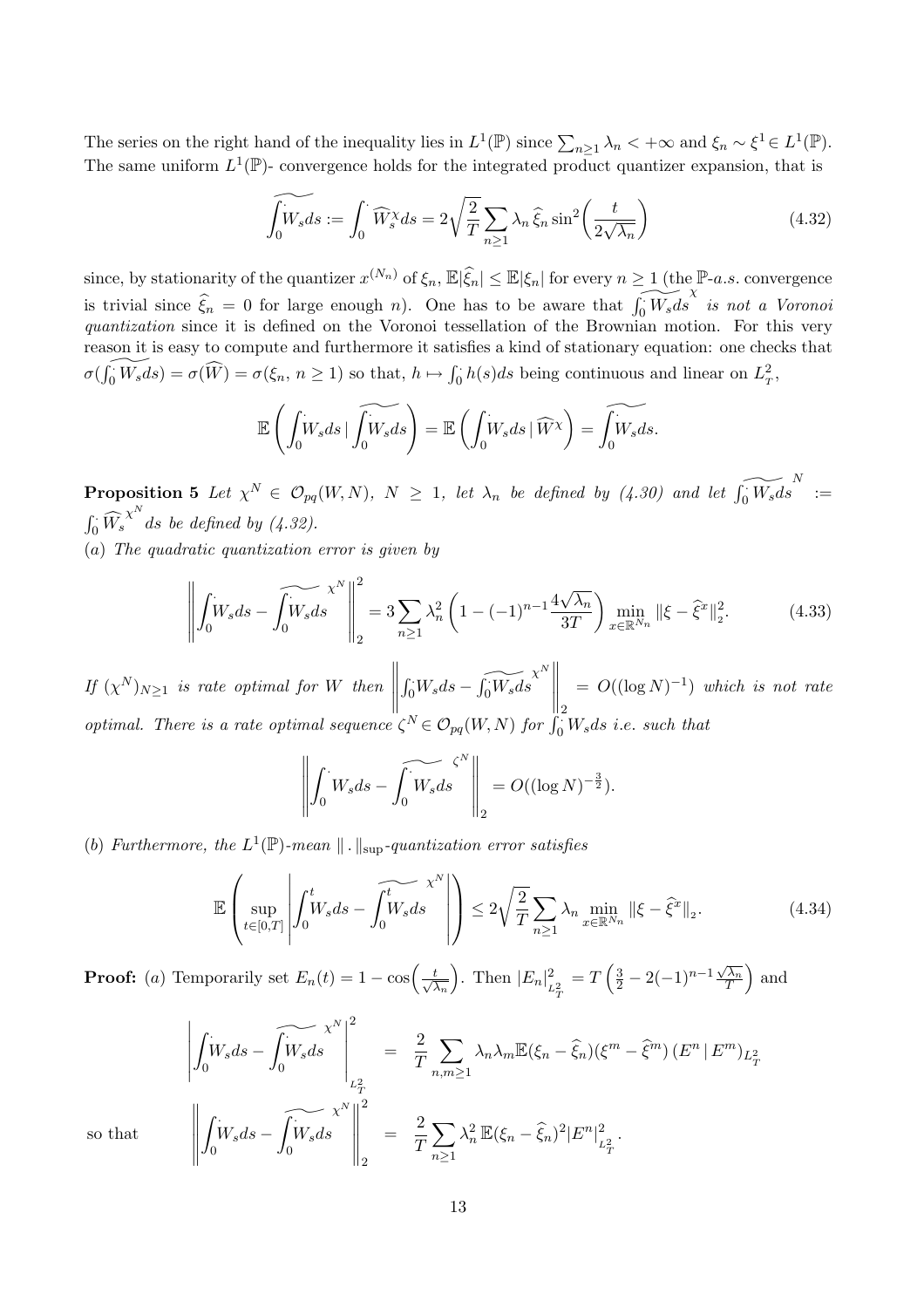The above equality follows from the fact that the random variables  $\xi_n - \hat{\xi}_n, n \ge 1$ , are independent and centered since  $\mathbb{E}(\xi_n - \widehat{\xi}_n) = \mathbb{E}(\mathbb{E}(\xi_n|\widehat{\xi}_n) - \widehat{\xi}_n) = 0$ . The first rate follows from the optimal size allocation for W in  $(4.24)$  then plugged in the right hand side of  $(4.33)$ . The second follows from the optimal size allocation directly in (4.33). We refer to [11] for details.

(b) easily follows from

$$
\sup_{t\in[0,T]}\left|\int_0^t\!\!\!W_sds-\int_0^t\!\!\!\!\!W_sds\right|=2\sqrt{\frac{2}{T}}\sup_{t\in[0,T]}\left|\sum_{n\geq 1}\lambda_n(\xi_n-\widehat{\xi}_n)\sin^2\!\left(\frac{t}{2\sqrt{\lambda_n}}\right)\right|\leq 2\sqrt{\frac{2}{T}}\sum_{n\geq 1}\lambda_n\left|\xi_n-\widehat{\xi}_n\right|.
$$

**Remarks.** • One derives similarly from (4.34) in claim (b) that the lowest  $L^1(\mathbb{P})$ -mean  $L^{\infty}(dt)$ . quantization error goes to zero at (least at) a  $O((\log(N))^{-1})$ -rate (this is not rate optimal, see [14]). • Some rates can be obtained for higher iterated integrals (and the Brownian bridge too).

#### 4.3 Explicit non-Voronoi rate optimal quantization of Brownian diffusions

In [13] the exact quantization error rate for a class of Brownian diffusions (including most 1-dimensional ones) is established (see also [2]). It is a constructive approach based on the Lamperti transform and stochastic calculus techniques. This rate is  $O((\log N)^{-\frac{1}{2}})$  like for the Brownian motion as soon as the diffusion coefficient is not too degenerate. We shortly describe below how to construct an explicit (non-Voronoi) quantizer sequence that yields the rate. Let

$$
dX_t = b(X_t)dt + \sigma(X_t)dW_t, \quad X_0 = x_0 \tag{4.35}
$$

be a Brownian diffusion where  $\sigma$  is a nonvanishing function. Let  $(\chi^N)_{N\geq 1}$  be a sequence of rate optimal K-L product quantizers of the Brownian motion. The components of  $\chi^N$  are explicit  $C^{\infty}$ functions. Some quantizers for X can be designed from the sequence  $(\chi^N)_{N\geq 1}$  as follows: let L denote the Lamperti transform defined by

$$
L(y) := \int_0^y \frac{d\xi}{\sigma(\xi)}
$$

(assumed to be real-valued and increasing). Then,  $Y_t := L(X_t)$  satisfies an  $SDE$ 

$$
dY_t = \beta(Y_t)dt + dW_t, \quad Y_0 = L(x_0)
$$

with a linear Brownian perturbation term (and an explicit function  $\beta$  specified in [13]). Then, one defines, an  $N$ -quantizer of  $X$  by setting

$$
x_i^N(t) = L^{-1}(u_i^N(t)) \quad \text{where} \quad u_i^N(t) = L(v_0) + \int_0^t \beta(u_i^N(t))dt + \chi_i^N(t), \quad i = 1, \dots, N
$$

(for notational convenience, we temporarily switch to the simpler notation  $i$  for the index rather than *i*: here, the multi-index feature plays no rôle). Elementary computations show that  $x^N = (x_i^N)_{1 \le i \le N}$ is solution of the system of integral equations

$$
x_i^N(t) = v_0 + \int_0^t [b(x_i^N(s)) - \frac{1}{2}\sigma\sigma'(x_i^N(s))]ds + \int_0^t \sigma(x_i^N(s))d\chi_i^N(s), \ i = 1, \dots, N. \tag{4.36}
$$

Let us note that the Ito correction term  $-\frac{1}{2}$  $\frac{1}{2}\sigma\sigma'$  would disappear if (4.35) was written in the Stratonovich sense.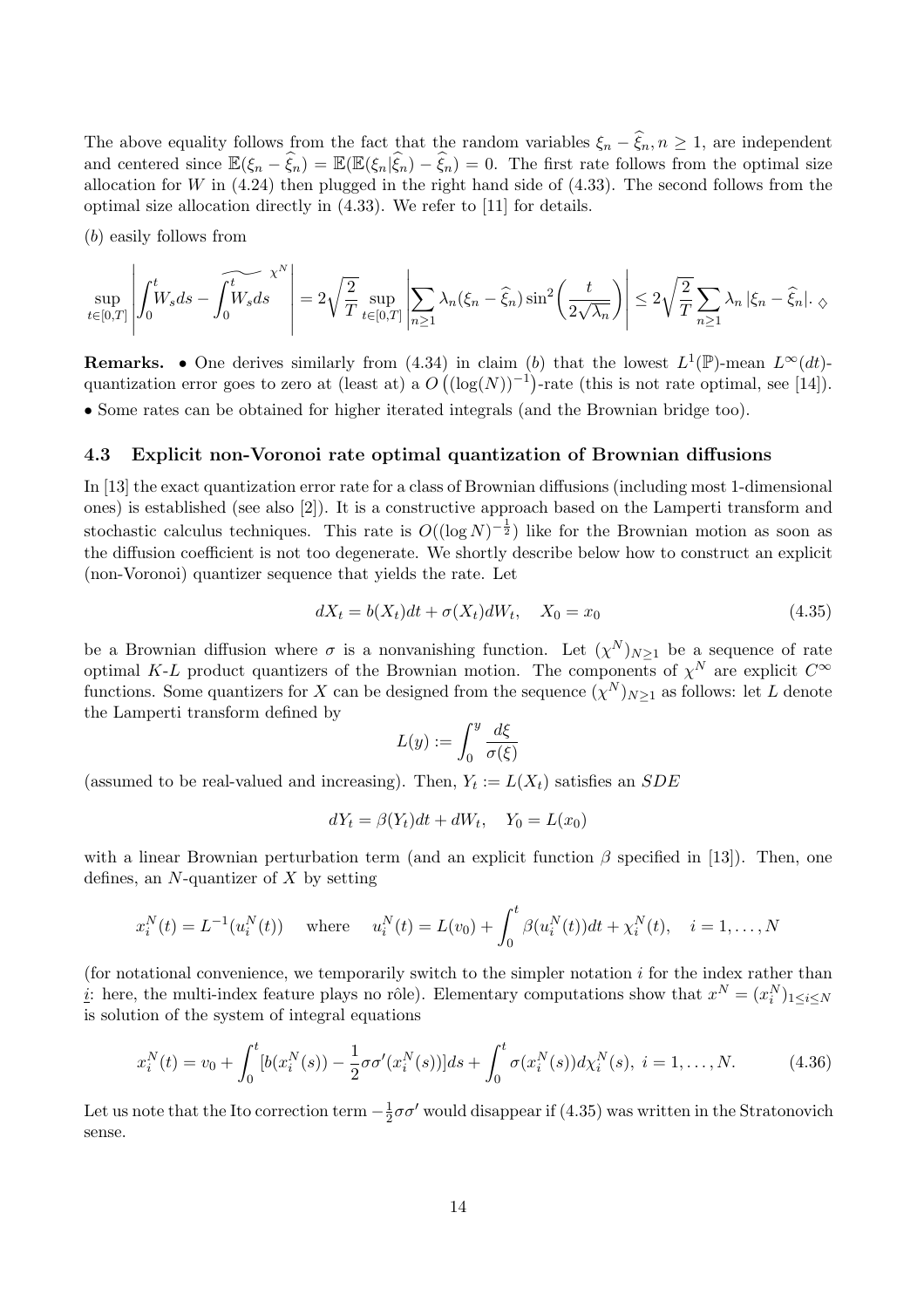When b and  $\sigma$  are both Lipschitz continuous the sequence  $(x^N)_{N\geq 1}$  is rate optimal in  $L_I^p$  $L^2_{\scriptscriptstyle{I\!I\!I}}(\Omega,\mathbb{P})$ for every  $p \in [1,2)$  (see Theorems 1 and 2 in [13]). More precisely, the sequence of non-Voronoi N-quantizations

$$
\widetilde{X}_t^{x^N} := \sum_{1 \le i \le N} x_i^N(t) \mathbf{1}_{C_i(\chi^N)}(W), \ N \ge 1,
$$

satisfies

$$
\| |X - \widetilde{X}^{x^N}|_{L^2_T} \|_p = O((\log N)^{-1/2}), \qquad p \in [1, 2).
$$

When  $p = 2$  an easy adaptation of the proof of Theorem 1 in [13] yields a  $O((\log N)^{-\frac{1}{2}+\epsilon})$ -rate in  $L^p_{I}$  $L^p_{T}(\Omega, \mathbb{P})$  for every  $\varepsilon > 0$ .

The quantization  $\widetilde{X}^{x^N}$  is not Voronoi since it is defined on the Voronoi tessellation of W, but its distribution is simply the  $\mathbb{P}_w$ -weights of the cells  $C_i(\chi^N)$  which are known by (4.25). Numerical implementation of these quantizers needs to use a discretization scheme of the integral system (4.36). This is done in Section 6.1 to price options in a Heston stochastic volatility model.

This approach to functional quantization of diffusion heavily relies on the Lamperti transform which is structurally 1-dimensional. However an extension to multi-dimensional diffusions is possible  $e.g.$  if

$$
\sigma(x) = (DS(x))^{-1}
$$

where S is  $\mathcal{C}^2$ -diffeomorphism on  $\mathbb{R}^d$  (see Section 5 in [13] for details). Other specific multi-dimensional settings can be dealt with in a constructive way as it will be seen in Section 6.2 with the stochastic settings can be dealt with in a *constructive* way as it will be seen in Section 0.2 with the stochastic volatility Heston model: some stochastic integrals  $\int_0^t f(Z_s) dW_s$  will be approximated by functional quantization when  $Z$  is a 1-dimensional diffusion process independent with the Brownian motion  $W$ .

## 5 Toward numerical implementation

#### 5.1 Optimal product quantizers: the "blind" optimization procedure

Assume that *closed forms* are available for both components of the K-L eigensystem  $(e_n^X, \lambda_n)_{n\geq 1}$  of a Gaussian process  $X$  as it is the case for the Brownian motion (or the Brownian bridge).

Then, we are in the position to solve numerically the optimization problem (4.24) which yields for every  $N \in \{1, \ldots, N_{\text{max}}\}$  the best product quantizer  $\chi_{\text{rec}}^N$  and its "companion parameters" (distribution of  $\widehat{X}^{\chi_{\text{rec}}^{N}}$ , quantization error  $||X - \widehat{X}^{\chi_{\text{rec}}^{N}}||_2$ ). The reason for implementing such a *blind* optimization procedure is that the theoretical values which produce the exact asymptotic rate are not efficient within the range of values of of numerical interest. Furthermore, this "blind" optimization procedure is reasonably fast and its results can be kept off line. It is carried out in two steps.

PHASE 1 (OPTIMIZATION PHASE AT FIXED N): Producing the K-L product N-quantizer  $\chi_{\text{opt}}^N = \overline{\chi}$  $\sqrt{\lambda} \otimes x_{\text{opt}}$  with minimal quadratic quantization error among all product quantizers of size exactly N.

This phase is carried out by using the "library" storing the optimal  $N_n$ -quantizers  $x^{(N_n)}$  and their own companion parameters of the  $\mathcal{N}(0;1)$  distribution.

In practice,  $N_n \leq 100$  is enough for values of N as high as  $10^6$  since decompositions  $(d_x \text{ too small})$ involving not enough factors will clearly be far from optimality.

PHASE 2 (RECORD SELECTION PHASE): Storing for every  $N \in \{1, \ldots, N_{\text{max}}\},$ 

– the size  $N_{\text{rec}} := N_{\text{rec}}(N) \in \{1, \ldots, N\}$  which produces the lowest quadratic quantization error,

- the optimal decomposition  $N_{\text{rec}} = N_1^{\text{rec}} \times \cdots \times N_n^{\text{rec}} \times \cdots \times N_{d_{\text{rec}}}^{\text{rec}}$ , (with  $n \mapsto N_n^{\text{rec}}$  non-increasing and  $N_{d_{\text{rec}}}^{\text{rec}} \geq 2$ ,  $N_{d_{\text{rec}}+1}^{\text{rec}} = 1$ ),

from which one retrieves instantly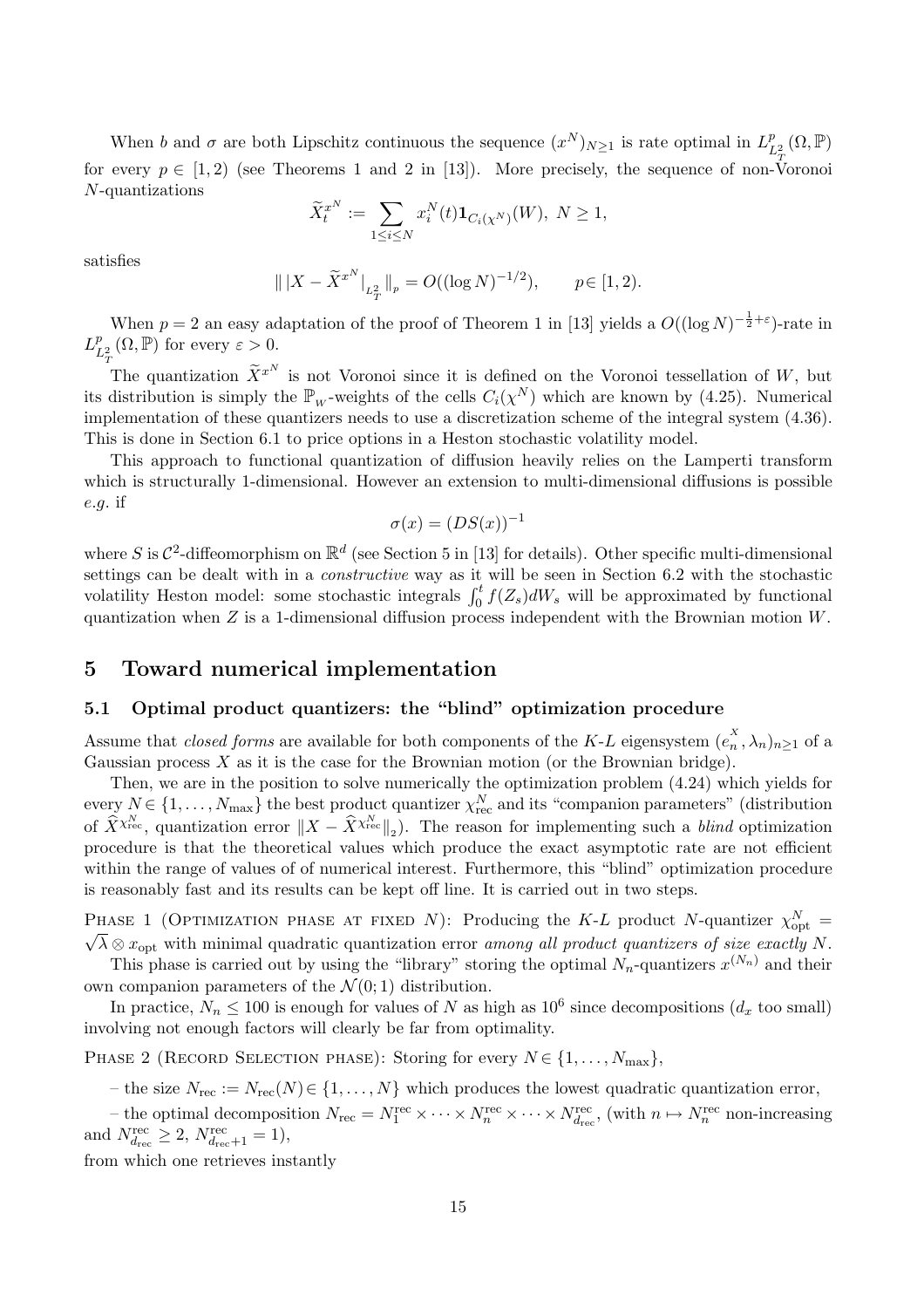- the K-L product quantizer  $\chi_{\text{rec}}^{N} = \chi_{\text{opt}}^{N_{\text{rec}}}$  which solves the optimization problem (4.24) at level N.
- the distribution of its related quantization  $\hat{X}^{\chi_{\text{rec}}^N}$  (using formula (4.25)),
- the corresponding quantization error by  $(4.22)$ .

Table 1 below provides  $N_{\text{rec}}$ , the quantization error and the record decomposition first for several typical values of N, namely  $N = 1, 10, 100, 1000, 10000$  (the full record table, the record quantizer list including the distributions are available at the same URL). Figure 8 show the  $K-L$  product quantizers of the Brownian motion on [0, 1] for  $N = 10, 48$  and for the "record value" of  $N = 100$  that is  $N_{\text{rec}} = 96$ .

| N       | $N_{\rm rec}$ | Quantiz. Error | $N_{\text{rec}}$ Decomposition |
|---------|---------------|----------------|--------------------------------|
|         |               | 0.7071         |                                |
| 10      | 10            | 0.3138         | $5 - 2$                        |
| 100     | 96            | 0.2264         | $12 - 4 - 2$                   |
| 1 0 0 0 | 966           | 0.1881         | $23 - 7 - 3 - 2$               |
| 10000   | 9984          | 0.1626         | $26 - 8 - 4 - 3 - 2 - 2$       |
| 100000  | 97920         | 0.1461         | $34-10-6-4-3-2-2$              |

Table 1. Brownian motion: Some typical "record" values for numerical implementations Figure 2 shows the graphs of both  $N \mapsto ||W - \widehat{W}^{X_{\text{rec}}^N}||_2^2$  and  $N \mapsto ||W - \widehat{W}^{X_{\text{opt}}^N}||_2^2$  for  $N \in$  $\{1,\ldots,1\,000\}$ . Figure 3 depicts  $N \mapsto ||W - \widehat{W}^{\chi^N_{\text{rec}}}\|_2^{-2}$  in a log-log scale which emphasizes the log N behaviour of the distortion. The coefficients obtained by a linear regression yield

$$
||W - \widehat{W}^{X_{\text{opt}}^N}||_2^{-2} \approx 4 \log N + 2 \quad i.e. \quad ||W - \widehat{W}^{X_{\text{rec}}^N}||_2^2 \approx \frac{0.25}{\log N + 0.5}, \ 1 \le N \le 10000.
$$

The lower and upper bounds provided by  $(4.28)$  and  $(4.27)$  respectively are on [0, 1],

$$
\frac{1}{\pi^2} \frac{2^2}{2^{2-1}(2-1)} = \frac{2}{\pi^2} \approx 0.2026 < 0.25 < 1.2040 \approx \frac{1}{\pi^2} (1 + 2\pi\sqrt{3}).\tag{5.37}
$$

confirm the above bound (5.37).

Firstly, we shortly describe the operating optimization procedure to obtain optimal product quantizers of size at most N for every  $N \leq N_{\text{max}}$ . Then, we propose a Romberg like extrapolation method which speeds up the convergence of the functional quantization method so that it produces very accurate results for moderate values of  $N$ , say less than 10 000. We include it in this section since it still relies on some conjectures concerning F-K product quantizers.

#### 5.2 The Romberg log-extrapolation

For convenience we will only consider the case of the Brownian motion since we have a sharp rate for its quadratic quantization error rate, but the method works with any other process for which such a result holds. Let  $\Psi: (L^2_T, |\cdot|_{L^2_T}) \to \mathbb{R}$  be a three times differentiable functional such that  $D^2\Psi$  is bounded and Lipschitz. Let  $\overline{(\chi^N)}_{N\geq 1}$  denote a sequence of rate optimal K-L product quantizers of the Brownian motion W and let  $\widehat{W}^N := \widehat{W}^{\chi^N}$  denote the related Voronoi quantizations. First note that by Proposition 4 (stationarity)

$$
\mathbb{E}(\mathrm{D}\Psi(\widehat{W}^N)\mid W-\widehat{W}^N)_{L^2_T}=\mathbb{E}(\mathrm{D}\Psi(\widehat{W}^N)\mid \mathbb{E}(W\mid \widehat{W}^N)-\widehat{W}^N)_{L^2_T}=0.
$$

Then, it follows from the Taylor formula that there is some bounded random vector  $\zeta$  such that

$$
\mathbb{E}(\Psi(W)) = \mathbb{E}(\Psi(\widehat{W}^N)) + \frac{1}{2}\mathbb{E}(\mathcal{D}^2\Psi(\widehat{W}^N)(W - \widehat{W}^N)^{\otimes 2}) + \mathbb{E}(\zeta(W - \widehat{W}^N)^{\otimes 3}).
$$
\n(5.38)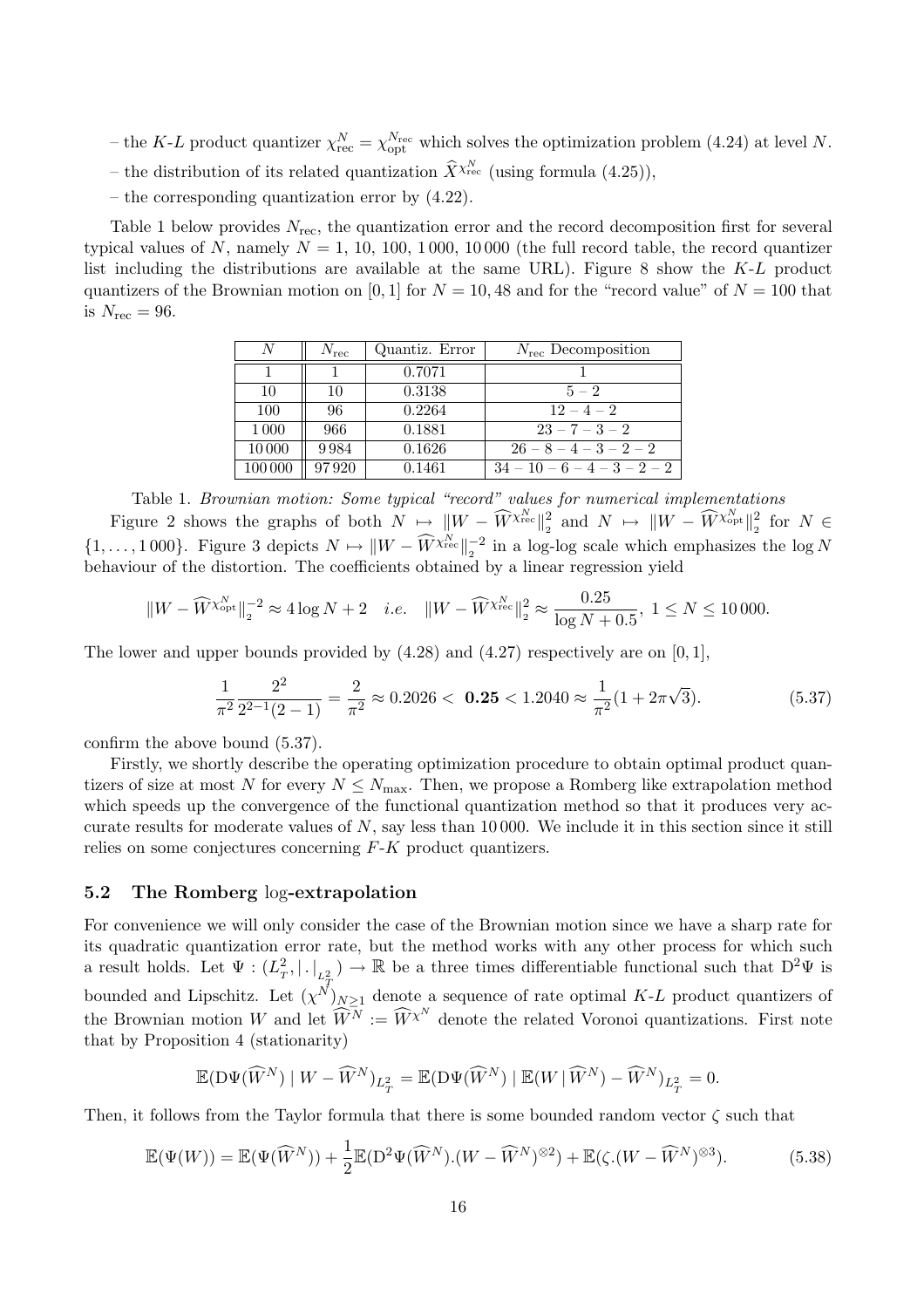The sequence  $({\chi}^N)_N$  being rate optimal  $\mathbb{E}(\mathrm{D}^2 \Psi(\widehat{W}^N) . (W - \widehat{W}^N)^{\otimes 2}) = O$ ¡  $(\log N)^{-1}$ . However, recent finite dimensional results (see [1], Theorem 6) as well as several numerical experiments suggest a true expansion: this means conjecturing the existence of a real constant  $\kappa_w > 0$  such that

$$
\mathbb{E}(\mathcal{D}^2 \Psi(\widehat{W}^N) \cdot (W - \widehat{W}^N)^{\otimes 2}) = 2 \kappa_{\Psi} (\log N)^{-1} + o((\log N)^{-1}) \text{ as } N \to \infty.
$$
 (5.39)

If one also assumes that  $\mathbb{E}|W - \widehat{W}^{N}|^3$ .  $L_T^2$  $= o((\log N)^{-1})$  (which also holds as a conjecture), then a speeding up Romberg log-extrapolation can be implemented as follows: one computes  $\mathbb{E}(\Psi(\widehat{W}^M))$  and  $\mathbb{E}(\Psi(\widehat{W}^N))$  for some  $M = M(N) < N$ ,  $M(N) \asymp N^r$ ,  $r \in (0, 1)$ . Then solving the linear system

$$
\mathbb{E}(\Psi(W)) = \mathbb{E}(\Psi(\widehat{W}^M)) + \frac{\kappa_{\Psi}}{\log M} + o((\log M)^{-1}), \ \mathbb{E}(\Psi(W)) = \mathbb{E}(\Psi(\widehat{W}^N)) + \frac{\kappa_{\Psi}}{\log N} + o((\log N)^{-1})
$$

yields the Romberg log-extrapolation formula

$$
\mathbb{E}(\Psi(W)) = \frac{\log N \times \mathbb{E}(\Psi(\widehat{W}^N)) - \log M \times \mathbb{E}(\Psi(\widehat{W}^M))}{\log N - \log M} + o\left((\log N)^{-1}\right). \tag{5.40}
$$

So we passed from a  $O((\log N)^{-1})$ -rate to an o ¡  $(\log N)^{-1}$ -rate. The conjecture (supported by numerical simulations not reproduced here) concerning  $\mathbb{E}[W - \widehat{W}^{N}]$  $L_T^2$ is that a  $o((\log N)^{-(\frac{3}{2}-\varepsilon)}), \varepsilon > 0,$ rate holds. In fact very little is known on the  $L^{p'}$ -quantization error induced by  $L^p$ -optimal quantizers when  $p' > p$  even in 1-dimension. If the same rate holds in (5.39), then a  $o((\log N)^{-(\frac{3}{2}-\varepsilon)})$ -rate holds in (5.40).

An alternative to this approach can be to replace  $\log N$  by  $||W - \widehat{W}^{X_{\text{opt}}^N}||_2^{-2}$  in (5.40) (and *idem* for  $M$ ), as suggested by B. Wilbertz [23]. Some tests in [23] show that it often improves the accuracy of the extrapolation and has a stabilizing effect on the choice of the couples  $(N, M)$ .

## 6 Numerical experiments using a Heston stochastic volatility model

In this section we use the functional quantization based quadrature formulæ to price vanilla Calls and Asian Calls in a Heston model. This is a stochastic volatility model introduced by Heston in 1993 (see [7]) in which the squared volatility process is driven by a CIR process. Namely, the dynamics of the "risky" asset price process is given by

$$
\begin{cases}\ndS_t = S_t(r dt + \sqrt{v_t}) dW_t^1, & S_0 = s_0 > 0, \\
dv_t = k(a - v_t) dt + \vartheta \sqrt{v_t} dW_t^2, & v_0 > 0, \text{ with } \langle W^1, W^2 \rangle_t = \rho t, \ \rho \in [-1, 1],\n\end{cases} (6.41)
$$

where r denotes the (constant) interest rate and  $(v_t)$  denotes the square stochastic volatility process and a, k,  $\vartheta$  are non-negative real parameters. The equation for the  $(v_t)$  has a unique (strong) pathwise continuous solution living in  $\mathbb{R}_+$  (see e.g. [10] and [9], p.235). Note that in this section, we emphasize the numerical aspects and that in many situations we have no proof yet to support rigorously the results that we observe. This is due to the fact that the volatility process has a non Lipschitz diffusion coefficient. In particular the assumptions required in [13] to get some error rates for functional quantization of diffusion are not satisfied (except in some special cases as pointed out below).

#### 6.1 A benchmark: pricing vanilla options in a Heston model

The pricing of vanilla calls and puts is simply a benchmark to evaluate the efficiency of the method since a quasi-closed form for their premium is available (based on an FFT). It involves some integrals of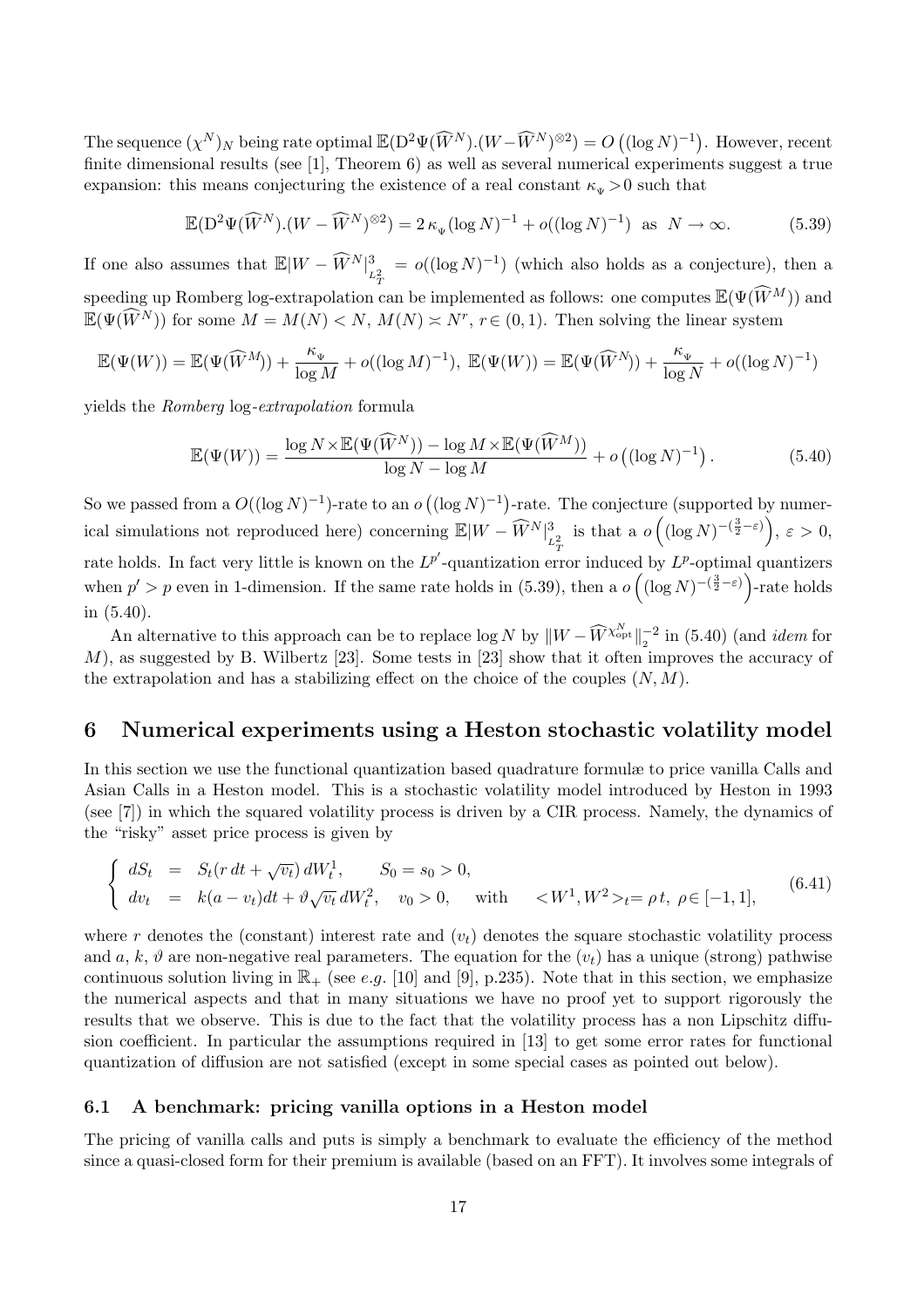the characteristic function the couple  $(v_t, \int_0^t$  $v_0^t$   $v_s$ ds) for which a true closed form is available (see *e.g.* [10] or [7]). We use it to compute the reference premia in our experiments (its approximate accuracy is 10−<sup>2</sup> , see [7]). Our aim is to price by functional quantization (at time 0) European Calls on the underlying asset  $(S_t)$  with strike price K and maturity  $T > 0$ , *i.e.* 

Call<sup>Hest</sup>
$$
(S_0, K, r) = e^{-rT} \mathbb{E}((S_T - K)_+).
$$

As a first step, we follow an approach which works for more general dynamics of the stochastic volatility. First we project  $W^1$  onto  $W^2$  so that

$$
W_t^1 = \rho W_t^2 + \sqrt{1 - \rho^2} \,\widetilde{W}_t^1,
$$

with  $\widetilde{W}^1$  a standard Brownian motion independent of  $W^2$ . Then, Itô calculus shows that

$$
S_t = s_0 \exp\left(-\frac{\rho^2}{2}\bar{v}_t t + \rho \int_0^t \sqrt{\bar{v}_s} dW_s^2\right) \exp\left((r - \frac{1 - \rho^2}{2}\bar{v}_t)t + \sqrt{1 - \rho^2} \int_0^t \sqrt{\bar{v}_s} d\widetilde{W}_s^1\right)
$$

with  $\bar{v}_t = \frac{1}{t}$ t  $\int_0^t$  $v_0^t v_s ds$ . Consequently, using the independence of  $\widetilde{W}^1$  and  $W^2$ , one derives that

Call<sup>Hest</sup>(S<sub>0</sub>, K, r, v<sub>0</sub>, T) = 
$$
\mathbb{E}\left(e^{-rT}\mathbb{E}\left((S_T - K)_{+}|\mathcal{F}_T^{W^2}\right)\right) = \mathbb{E}\left(\text{Call}_{BS}\left(S_0^{(v)}, K, r, ((1 - \rho^2)\bar{v}_T)^{\frac{1}{2}}, T\right)\right)
$$
  
with 
$$
S_0^{(v)} = s_0 \exp\left(-\frac{\rho^2}{2}\bar{v}_T T + \rho \int_0^T \sqrt{v_s} dW_s^2\right)
$$

where Call<sub>BS</sub>(s<sub>0</sub>, K, r,  $\sigma$ , T) denotes the regular (r,  $\sigma$ , T)-Black-Scholes model premium function (for *vanilla* calls). Then the equation satisfied by  $(v_t)$  yields<sup>(1</sup>)

$$
\int_0^t \sqrt{v_s} dW_s^2 = \frac{v_t - v_0 - kt(a - \bar{v}_t)}{\vartheta} \tag{6.42}
$$

so that finally

$$
\text{Call}^{Hest}(S_0, K, r, v_0, T) = \mathbb{E} \left( \Phi_c(v_T - v_0, \bar{v}_T) \right) \tag{6.43}
$$

with 
$$
\Phi_c(v,\bar{v}) = \text{Call}_{BS}\left(s_0 \exp\left(\rho T \left[\left(\frac{k}{\vartheta} - \frac{\rho}{2}\right)\bar{v} + \frac{v}{T\vartheta} - \frac{ka}{\vartheta}\right]\right), K, r, \left((1 - \rho^2)\bar{v}\right)^{\frac{1}{2}}, T\right).
$$

An analogous formula holds for  $Put_{Hest}(S_0, K, r, v_0, T)$  by replacing mutatis mutandis Call<sub>BS</sub> by Put<sub>BS</sub> in (6.43). Then function  $\Phi_c$  is  $\mathcal{C}^{\infty}$  on  $(0, +\infty)^2$ . Note that when  $\rho = 0$ , (6.43) only depends on the  $L^2$ -continuous linear functional  $\bar{v}_T$ .

Following the quantization procedure described in section 4.3, we set  $b(v) = -k(v - a)$  and  $\sigma(v) =$ Following the quantization procedure described in section 4.5, we set  $\theta(\theta) = -\kappa(\theta - \theta)$  and  $\theta(\theta) = \theta \sqrt{\theta}$ . Unfortunately, since the function  $\sigma$  is non-Lipschitz at 0, we cannot rigorously claim from [13] that solutions of the the integral system (4.36) produce a rate optimal sequence  $(y^N)$  for  $(v_t)$ . However, we will see (when  $\frac{\vartheta^2}{4k} < a$ ) that it produces satisfactory numerical results.

A SETTING:  $a = \frac{\vartheta^2}{4k}$  $\frac{\partial^2}{\partial k}$ . This special setting will make possible to investigate the efficiency of functional quantization for smooth functionals since, in this setting, the solutions of the integral equation (4.36) can be made explicit. Hence, there is no error due to the time discretization scheme of (4.36).

<sup>&</sup>lt;sup>1</sup>The key point in what follows is to express the stochastic integral  $\int_0^t$  $\sqrt[t]{v_s}dW_s^2$  as a functional of  $v_t$ ,  $v_0$  and an integral functional of  $(v_s)$ . If the variance process follows a general diffusion process  $dv_t = b(v_t)dt + \vartheta(v_t)dW_t^2$  then one may apply under appropriate regularity assumption, Itô's formula to the function  $\varphi(v) := \sqrt{v}/\vartheta(v)$  to get such an expression.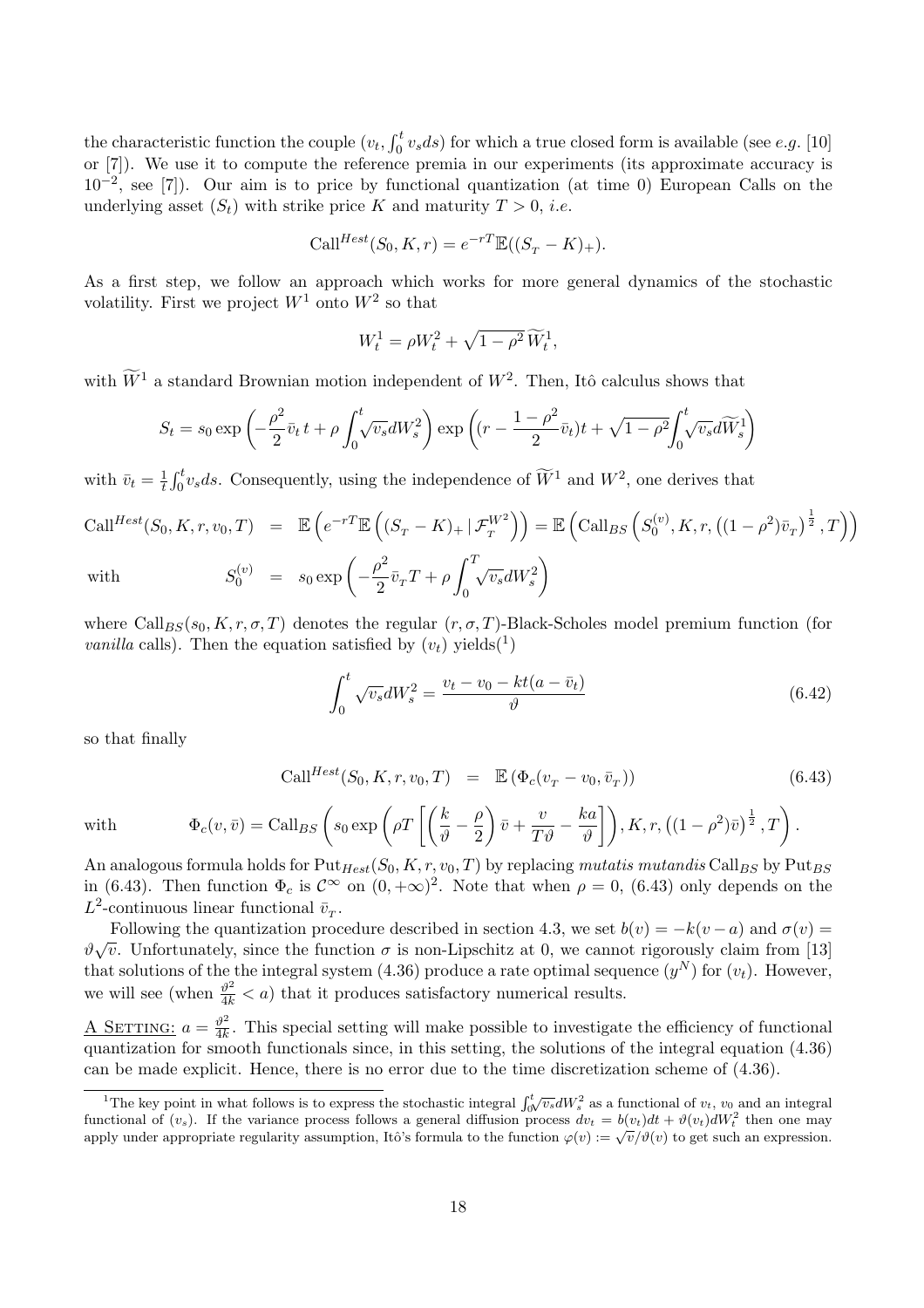So, in some way it is more illustrative of the numerical performances of functional quantization. This follows from a fact pointed out by Rogers in [21]: one may assume without loss of generality that the process  $(v_t)$  is the square of a scalar Ornstein-Uhlenbeck process

$$
dX_t = -\frac{k}{2}X_t dt + \frac{\vartheta}{2}dW_t^2, \qquad X_0 = \sqrt{v_0}.
$$
 (6.44)

Having in mind that the N-quantizers  $\chi^N = \sqrt{\frac{M}{\epsilon}}$  $\lambda \otimes x \in \mathcal{O}_{pq}(W,N)$  given by  $(4.21)$  read

$$
\chi_{\underline{i}}^{N}(t) = \sqrt{\frac{2}{T}} \sum_{n \geq 1} x_{i_n}^{(N_n)} \frac{T}{\pi(n-1/2)} \sin\left(\pi(n-1/2)\frac{t}{T}\right), \qquad \underline{i} = (i_1, \ldots, i_n, \ldots) \in \prod_{n \geq 1} \{1, \ldots, N_n\},
$$

the integral system  $(4.36)$  associated to X, namely

$$
x_{\underline{i}}(t) = \sqrt{v_0} - \frac{k}{2} \int_0^t x_{\underline{i}}(s) ds + \frac{\vartheta}{2} \chi_{\underline{i}}^N(t), \qquad \underline{i} = (i_1, \dots, i_n, \dots) \in \prod_{n \ge 1} \{1, \dots, N_n\},\tag{6.45}
$$

has a closed form given by

$$
x_{\underline{i}}^{N}(t) = e^{-kt/2}\sqrt{v_{0}} + \frac{\vartheta}{2} \sum_{n\geq 1} x_{i_{n}}^{(n)} \tilde{c}_{n} \varphi_{n}(t) \quad \text{with} \quad \tilde{c}_{n} := \frac{T^{2}}{(\pi(n-1/2))^{2} + (kT/2)^{2}}
$$
  
and 
$$
\varphi_{n}(t) := \sqrt{\frac{2}{T}} \left(\frac{\pi}{T}(n-1/2)\sin\left(\pi(n-1/2)\frac{t}{T}\right) + \frac{k}{2}\left(\cos\left(\pi(n-1/2)\frac{t}{T}\right) - e^{-kt/2}\right)\right).
$$

Then, following [13], we have for every  $p \in [1, 2)$ ,

$$
\|\widetilde{X}^{N} - X\|_{p} \le C_{p,k,\vartheta,T} \|\widehat{W^2}^{X^N} - W^2\|_{2} = O\left( (\log N)^{-\frac{1}{2}} \right)
$$
\n(6.46)

where  $\tilde{X}^N$  is the non-Voronoi quantization defined by

$$
\widetilde{X}_t^N = \sum_{i=1}^N x_i^N(t) \mathbf{1}_{C_i(X^N)}(W^2) = e^{-kt/2} \sqrt{v_0} + \frac{\vartheta}{2} \sum_{n \ge 1} \widehat{\xi}_n^{x^{(n)}} \widetilde{c}_n \,\varphi_n(t), \quad t \in [0, T].
$$

One designs a (non-Voronoi) N-quantization for the process  $(v_t)$  by setting

$$
\widetilde{v}_t^N = (\widetilde{X}_t^N)^2 = \sum_i (x_i^N(t))^2 \mathbf{1}_{C_i(\chi^N)}(W^2). \tag{6.47}
$$

Then, one derives from (6.46) that, for every  $p \in [1, 2]$ ,

$$
\|\left|\tilde{v}^N - v\right|_{L^2_T} \|_p = O\left( (\log N)^{-(\frac{1}{2} - \varepsilon)} \right) \quad \text{for every } \varepsilon > 0. \tag{6.48}
$$

Finally, a first approximation of Call<sup>Hest</sup> $(S_0, K, r, v_0, T)$  is based on (6.43)

$$
\widehat{\text{CrCall}}^{\text{Hest}}(s_0, K, T, v_0, r) := \mathbb{E}(\Phi_c(\widetilde{v}_T - v_0, \overline{\widetilde{v}}_T))
$$
\n
$$
= \sum_i \Phi_c\left((x_i^N)^2(T) - v_0, \overline{(x_i^N)^2}(T)\right) \mathbb{P}(\widehat{W}^2 = \chi_i^N) \tag{6.49}
$$

where the probability distribution  $(\mathbb{P}(\widehat{W}^2 = \chi_i^N))_i$  is given by (4.25). The notation "Cr" is for "Crude".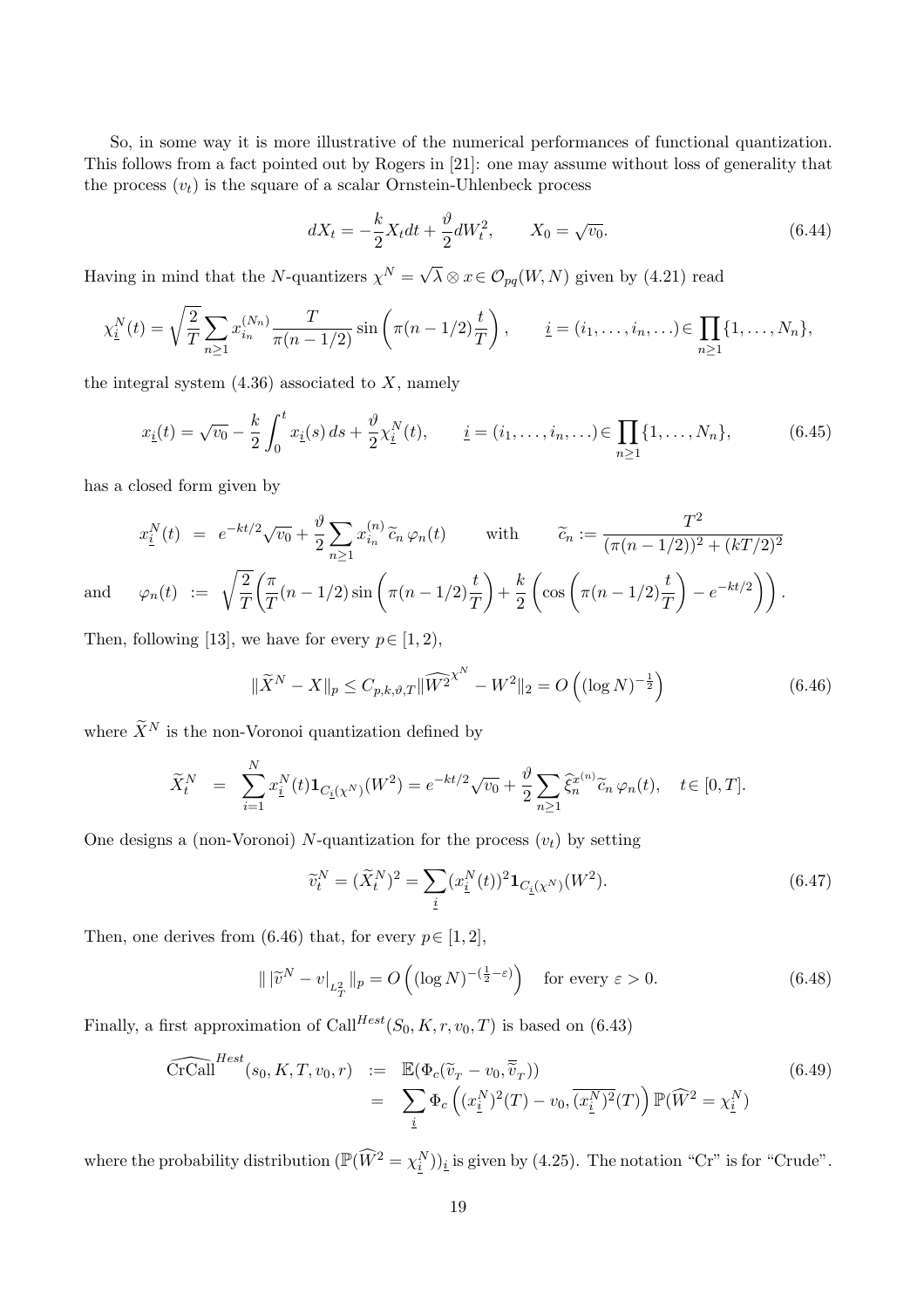The Call-Put parity equation provides a second proxy of the Call by setting

$$
\widehat{\text{PrCall}}^{\text{Hest}}(s_0, K, T, v_0, r) := s_0 - e^{-rT} K + \mathbb{E}(\Phi_p(\widetilde{v}_T - v_0, \overline{\widetilde{v}}_T)).\tag{6.50}
$$

When  $\rho \neq 0$ , no error bound is available for these proxies since we do not know the rate of pointwise quantization of  $v_T$  by the quadratic functional quantizer  $\tilde{v}_T$ .

When  $\rho = 0$ ,  $\bar{\Phi}_c(v_T - v_0, \bar{v}_T) = \bar{\Phi}_c(0, \bar{v}_T)$  does not depend on  $v_T$  and is clearly Lipschitz in  $\bar{v}_T$ , so the theoretical rate of convergence is  $O((\log N)^{-(\frac{1}{2}-\varepsilon)})$  (without any acceleration techniques).

As concerns the Romberg log-extrapolation, one notices that both functions  $\sigma \mapsto \text{Call}_{BS}(s_0, K, r, \sigma, T)$ and its Put counterpart are infinitely differentiable on  $(0, +\infty)$  and  $u \mapsto \bar{u}_T := \frac{1}{T}$  $\frac{\mu_1}{r^T}$  $\int_0^1 u(s)ds$  is an  $L_T^2$ -continuous linear functional. On the other hand, the solution of the integral equation  $x(t) =$ <br> $L_T^2$ ,  $\int_C f(x) dx + \int_C f(x) dx$  is also as  $L^2$  explicitly explicitly functional of  $\zeta$ . Conserver the  $x(0) - \frac{k}{2}$  $\frac{k}{2}\int_0^t x(s)ds+\frac{\vartheta}{2}$  $\frac{\partial}{\partial z} \xi(t)$  is also an  $L_T^2$ -continuous linear functional functional of  $\xi$ . Consequently, one may write

$$
\text{Call}^{Hest}(s_0, K, T, r) = \mathbb{E}(\Psi_c(W^2)) = s_0 - e^{-rT}K + \mathbb{E}(\Psi_p(W^2))
$$

where  $\Psi_p$  and  $\Psi_c$  are infinitely differentiable and  $\Psi_p$  is bounded with all its differentials which suggests a favourable framework to implement the Romberg log-extrapolation.

Following the results of former experiments carried out with the Asian option in a Black & Scholes model (see [20]) we compute time integrals by the midpoint method with  $n = 20$ , *i.e.* 

$$
\overline{(x_i^N)^2} = \frac{1}{T} \int_0^T (x_i^N(s))^2 ds \approx \frac{1}{n} \sum_{k=1}^n (x_i^N(t_k))^2 \quad \text{with} \quad t_k = \frac{(2k-1)T}{2n}.
$$

The set of parameters of the Heston model is specified as follows

$$
s_0 = 50
$$
,  $r = 0.05$ ,  $T = 1$ ,  $\rho = 0.5$ ,  $v_0 = a = 0.01$ ,  $\vartheta = 0.1$ ,  $k = 0.25$ .

Note that  $\mathbb{E} v_t = a, t \in [0, T]$  (and  $a = \frac{\vartheta^2}{4k}$ ).

We carried out our numerical experiments on a whole vector of strike prices  $K \in \{44, 45, \ldots, 55, 56\}$ (with step 1) to evaluate the performances of the method for in-, at- and out-of-the-money options. The Heston Call premium vector were computed using:

– a "crude" FQ integration using  $\widehat{\text{CrCall}}_{(s_0, K)}^{Hest}$  given by formula (6.49) with optimal product N-quantizer of sizes  $N = N_{\text{rec}} = 96,966,9984,97920.$ 

 $-$  a Romberg log-extrapolation  $\widehat{\mathrm{RbgCrCall}}^{Hest}(s_0, K)$  based on (5.40) for the three couples  $(N, M)$  = (96, 966), (966, 9984) and (9 984, 97 920). (Since  $\rho \neq 0$ , we have no theoretical evidence that it speeds up the convergence so this is just a numerical experiment).

 $-$  a K-linear interpolation method (which is purely numerical at this stage): the principle is to interpolate  $\widehat{\text{RbgCrCall}}^{Hest}(s_0, K)$  and its counterpart  $\widehat{\text{RbgPrCall}}^{Hest}(s_0, K)$  (obtained using the modelfree Call-Put parity equation) by setting for every  $K \in \{K_{\min}, \ldots, K_{\max}\}\$ 

$$
\widehat{\text{IRCall}}^{Hest}(s_0, K) = \frac{(K - K_{\min}) \widehat{\text{RbgCrCall}}^{Hest}(s_0, K) + (K_{\max} - K) \widehat{\text{RbgPrCall}}^{Hest}(s_0, K)}{K_{\max} - K_{\min}}.
$$

Doing so we put proportionally more weight on the "less random" variable which tends to make the global error smaller. It means we put more weight on the Put when  $K$  is small, on the Call, when  $K$ is large. This is a purely heuristic approach  $(2)$ 

<sup>&</sup>lt;sup>2</sup>In a standard Monte Carlo method if two r.v.  $X \neq X'$  have the same expectation m there is an optimal way to to compute m by considering independent copies of  $\lambda X + (1 - \lambda)X'$ , with  $\lambda = \mathbb{E}((X' - X)X')/\mathbb{E}(X - \hat{X}')^2$ . We have no reason to do so in a FQ approach so we adopted the linear interpolation.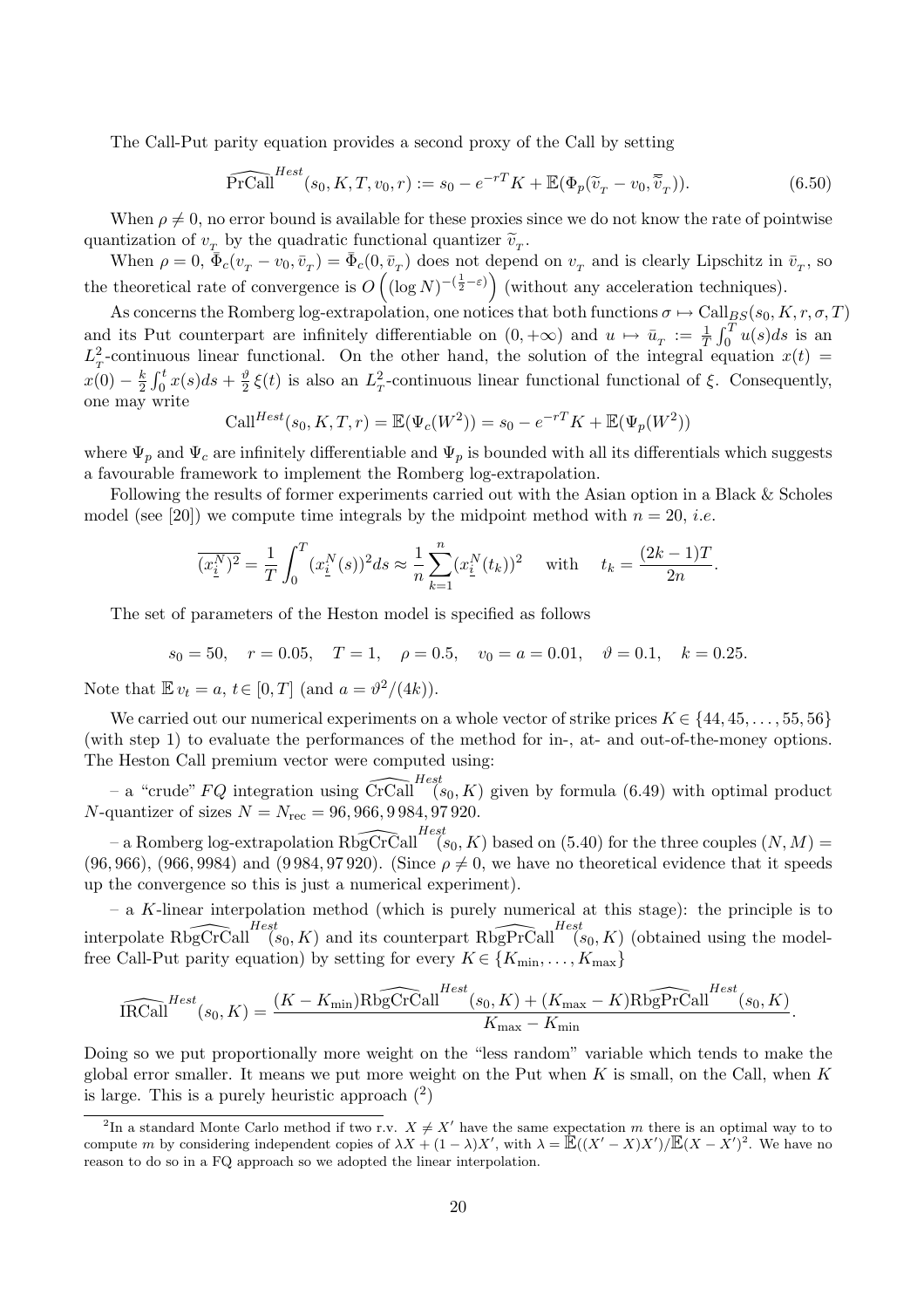– Finally the variance of the Heston Calls were computed (by a Monte Carlo simulation) in order to compare the accuracy of the  $FQ$  approaches with respect to MC confidence intervals.

The implementation was achieved on a G5 (2.5 Ghz) Apple computer using MATLAB. The results are reported in Tables 2 below (relative errors) and in Figure 8 (absolute errors).

Our comments on these first set of results are the following: the rate of the "Crude FQ" approach is  $O(1/\log(N))$  in accordance with the theoretical rate (e.g. passing from  $N = 96 \approx 100$  to  $N = 9998 \approx$ 100<sup>2</sup> divides the error by two). But its absolute accuracy is not sufficient for financial applications (see Figure  $8(a)$ ).

On the other hand, the results obtained by the Romberg log-extrapolation method and the (induced) K-interpolation method are outstanding: for both tested couples the error lies within 0.5 cent (see Figure 8(b)-(c)). For the couple  $(M, N) = (966, 9984)$  the error induced is lower than 0.2 cent by Romberg log-extrapolation and lower than 0.1 cent by K-interpolation for all strike prices (note that the differences with the reference price in Table 2 below are only due to rounding effect to the nearest cent). This can be considered as a good indication on the conjecture (5.39). On this very example the K-interpolation only yields a slight improvement. Its main asset is in fact its robustness with respect to time discretization (as emphasized in further simulations). From a theoretical viewpoint, these results plead in favour of the existence of higher order term at rate  $O((\log N)^{-3/2})$  in the expansion (5.40). Furthermore, a comparison between Figures  $8(b)$  and  $8(c)$  shows the expected effect of the K-linear interpolation of Romberg log-extrapolations on the values of the absolute errors of the Heston Call for small values of the strike  $K$  (deep in-the-money options), especially in a rough spatial discretization setting  $((M, N) = (96, 966)).$ 

As concerns the comparison with a "crude" Monte Carlo method, we reported in Table 2 below (third row)  $2 \times Std_N$ , where  $Std_N$  denotes the (relative) standard deviation of a MC estimator (for  $N = 10000$ . This quantity defines its 95.5%-confidence interval. Note that by "crude" MC, we simply mean a standard MC estimator without any variance reduction techniques.

One verifies that  $2 \times Std_{10000}$  is slightly higher (say 10 to 30%) than the relative error induced by "crude"  $FQ$ -integration with  $N = 9984$  (within brackets, fourth row).

In terms of velocity, computing the whole premium vector (13 strike prices) by functional quantization for  $(M, N) = (966, 9984)$  including the Romberg log-extrapolation and the K-interpolation takes (with  $n = 20$ ) less than 0.5 second (this outperforms any Monte Carlo simulation but not the "reference" Inverse Fourier Transform method (second row) but this is not our aim at this stage since we use this setting as a benchmark).

| K                                                                           | 44                 | 45                 | 46                 | 47                 | 48                 | 49                 | 50                 |
|-----------------------------------------------------------------------------|--------------------|--------------------|--------------------|--------------------|--------------------|--------------------|--------------------|
| Heston Call(Ref)                                                            | 8.18               | 7.26               | 6.36               | 5.49               | 4.68               | 3.93               | 3.26               |
| "Crude" Monte Carlo $(2 \times Std_{10000})$                                | $(0.64\%)$         | $(0.72\%)$         | $(0.82\%)$         | $(0.94\%)$         | $(1.08\%)$         | $1.26\%)$          | $(1.44\%)$         |
| Hest<br>"crude" $FQ$ (CrCall $(s_0, K)$ )<br>$N = 9.984$                    | 8.14<br>$(0.50\%)$ | 7.21<br>$(0.57\%)$ | 6.31<br>$(0.67\%)$ | 5.45<br>$(0.79\%)$ | 4.64<br>$(0.94\%)$ | 3.89<br>$(1.11\%)$ | 3.22<br>$(1.31\%)$ |
| Hest                                                                        |                    |                    |                    |                    |                    |                    |                    |
| Romberg on "crude" $FQ$ (RbgCrCall $(s_0, K)$ )                             | 8.18               | 7.25               | 6.36               | 5.49               | 4.68               | 3.93               | 3.26               |
| $(M,N)=(966-9984)$                                                          | $(0.07\%)$         | $(0.07\%)$         | $(0.11\%)$         | $(0.13\%)$         | $(0.16\%)$         | $(0.20\%)$         | $(0.24\%)$         |
| Hest<br><i>K</i> -interpol. of Romberg $FQ$ (IRCall $\left(S_0, K\right)$ ) | 8.18               | 7.26               | 6.36               | 5.49               | 4.68               | 3.93               | 3.26               |
| $(M,N)=(966-9984)$                                                          | $(0.00\%)$         | $(0.00\%)$         | $(0.02\%)$         | $(0.05\%)$         | $(0.08\%)$         | $(0.11\%)$         | $(0.15\%)$         |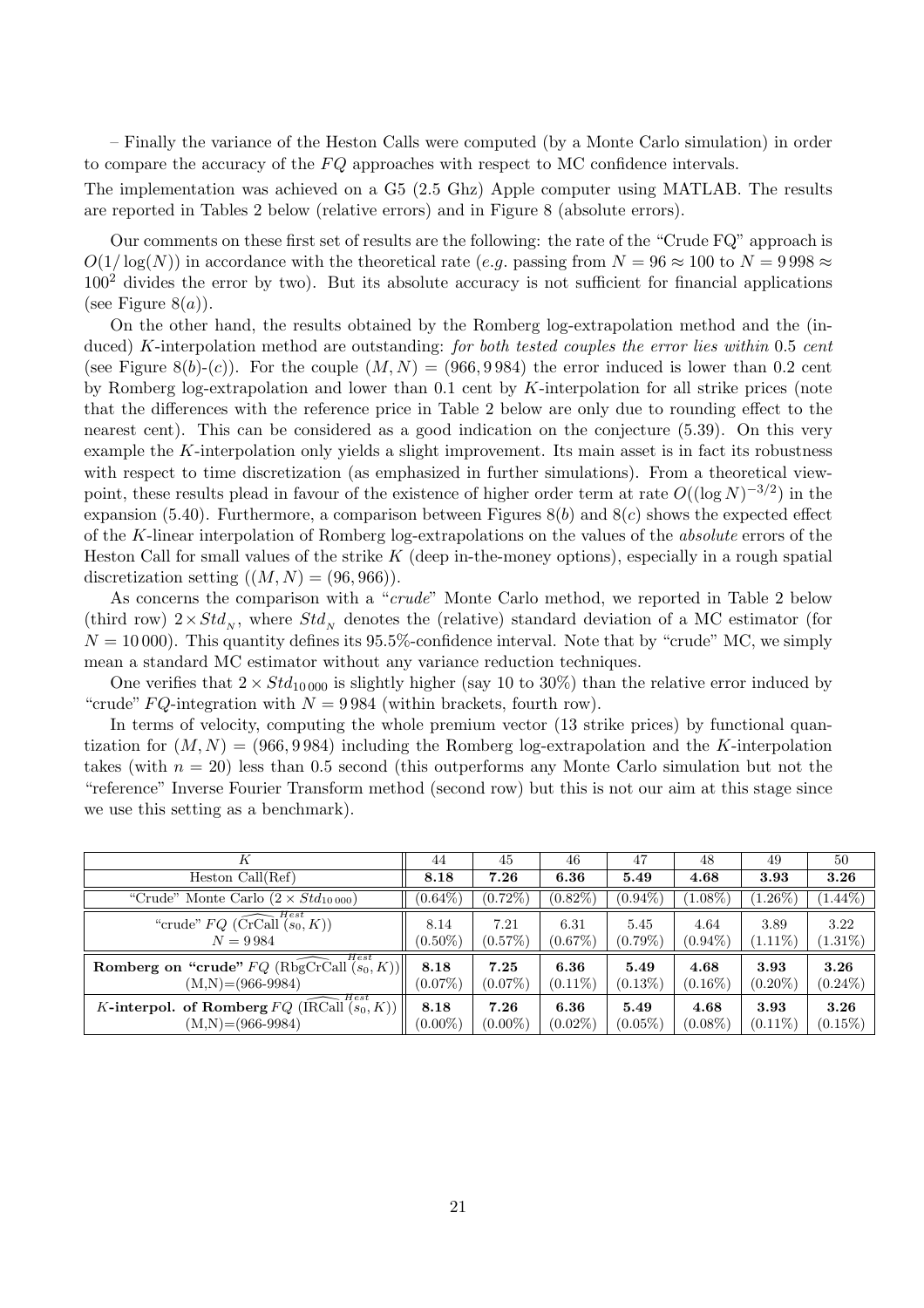| K                                                                                     | 51         | 52         | 53         | 54         | 55         | 56         |
|---------------------------------------------------------------------------------------|------------|------------|------------|------------|------------|------------|
| Heston Call(Ref)                                                                      | 2.68       | 2.18       | 1.765      | 1.42       | 1.14       | 0.91       |
| "Crude" Monte Carlo $(2 \times Std_{10000})$                                          | $1.66\%$ ) | $(1.90\%)$ | $(2.14\%)$ | $(2.42\%)$ | $(2.70\%)$ | $(3.02\%)$ |
| "crude" $FQ \left(\widehat{\text{CrCall}}\left(s_0, K\right)\right)$                  | 2.64       | 2.14       | 1.73       | 1.39       | 1.11       | 0.89       |
| $N = 9.984$                                                                           | $(1.53\%)$ | $(1.77\%)$ | $(2.01\%)$ | $(2.21\%)$ | $(2.38\%)$ | $(2.61\%)$ |
| Hest<br>Romberg on "crude" $FQ \left( \text{RbgCrCall}^{\text{Hess}}(s_0, K) \right)$ | 2.68       | 2.18       | 1.765      | 1.42       | 1.14       | 0.91       |
| $(M,N)=(966-9984)$                                                                    | $(0.28\%)$ | $(0.32\%)$ | $(0.33\%)$ | $(0.29\%)$ | $(0.18\%)$ | $(0.10\%)$ |
| Hest<br><i>K</i> -interpol. of Romberg $FQ$ (IRCall $(s_0, K)$ )                      | 2.68       | 2.18       | 1.765      | 1.42       | 1.14       | 0.91       |
| $(M,N)=(966-9984)$                                                                    | $(0.19\%)$ | $(0.23\%)$ | $(0.23\%)$ | $(0.22\%)$ | $(0.14\%)$ | $(0.10\%)$ |

Table 2. A setting: Relative Standard deviation of the 10 000 Monte Carlo estimator, Heston Call by "Crude" Functional Quantization ( $N = 9984$ ), Romberg log-extrapolation ((M, N) = (966, 9984)) and K-linear interpolation.

Concerning the behaviour of the method with other sets of parameters, numerical experiments not reproduced here (see [20]) show that the smaller the correlation  $\rho$  is (in absolute value), the more efficient functional quantization is (the impact of the non  $L_T^2$ -continuous pointwise functional  $v_T$ decreases). Other experiments not reproduced here either show that, as expected, the error increases (for both  $FQ$  and MC) as the volatility  $\vartheta$  of the volatility process grows, but remains quite satisfactory until  $\vartheta = 30\%$  (when  $a = 0.01$ ).

<u>B setting:</u>  $\vartheta^2/(4k) < a$ . Any solution  $(v_t)$  of (6.41) is positive and, once again an adaptation of the proof of Theorem 1 in [13] would show that  $|||v-\tilde{v}^N|_{L^2_{\tilde{v}}}\|_2 = O((\log N)^{-\frac{1}{2}+\varepsilon})$ . This time any numerical implementation of this functional quantization method requires to discretize the integral system  $(4.36)$ for the process  $(v_t)_t$  defined by the second equation in (6.41). This means setting  $b(v) = k(a - v)$  and for the process  $(v_t)_t$  defined by the second equation in (0.41). This means setting  $\vartheta(v) = \kappa(v)$ <br>  $\sigma(v) = \vartheta \sqrt{v}$ . We implemented a (slightly non-homogeneous) Euler scheme defined by:  $y_i^{n,N}$  $i^{n,N}(0) = v_0,$ 

$$
y_{\underline{i}}^{n,N}(t_{k+1}) = y_{\underline{i}}^{n,N}(t_k) + k\left(a - \frac{\vartheta^2}{4k} - y_{\underline{i}}^{n,N}(t_k)\right)(\Delta t)_k + \vartheta \sqrt{y_{\underline{i}}^{n,N}(t_k)}(\chi_{\underline{i}}^N(t_{k+1}) - \chi_{\underline{i}}^N(t_k)), \quad (6.51)
$$

 $k = 0, \ldots, n$ , with  $t_0 = 0$ ,  $t_k = (2k-1)T/(2n)$ ,  $k = 1, \ldots, n$ ,  $t_{n+1} = T$  and  $(\Delta t)_k = t_k - t_{k-1}$ . Then, one sets

$$
y_{\underline{i}}^{n,N}(t) = y_{\underline{i}}^{n,N}(t_k), \quad t \in ((k-1)T/n, kT/n), \ k = 1, \ldots, n.
$$

This scheme is designed to optimize the computation of the integral below by a midpoint method. Then, one designs a (non-Voronoi) N-quantization for the process  $(v_t)$  by setting

$$
\tilde{v}_t^{n,N} = \sum_i y_i^{n,N}(t) \mathbf{1}_{C_i(\chi^N)}(W^2).
$$
\n(6.52)

The integral  $\frac{1}{T}$  $rT$  $\tilde{v}_t$   $\tilde{v}_t$  *dt* is then approximated by

$$
\frac{1}{T} \int_0^T \widetilde{v}_t^{n,N} dt = \frac{1}{n} \sum_{k=1}^n \widetilde{v}^{n,N}(t_k).
$$

Since the functions  $y_i^N$  are positive and the functions b,  $\sigma$  and  $\chi^N$  are smooth on  $(0, +\infty)$ , it is classical background in numerical analysis of ODE that

$$
y_{\underline{i}}^N - y_{\underline{i}}^{n,N} = \frac{\zeta_{\underline{i}}^N}{n} + O_{\underline{i}}(1/n^2)
$$

where  $\zeta_i^N$  satisfies an  $ODE$  involving b,  $\sigma$  and their higher order derivatives. This expansion holds for the uniform convergence on compact sets.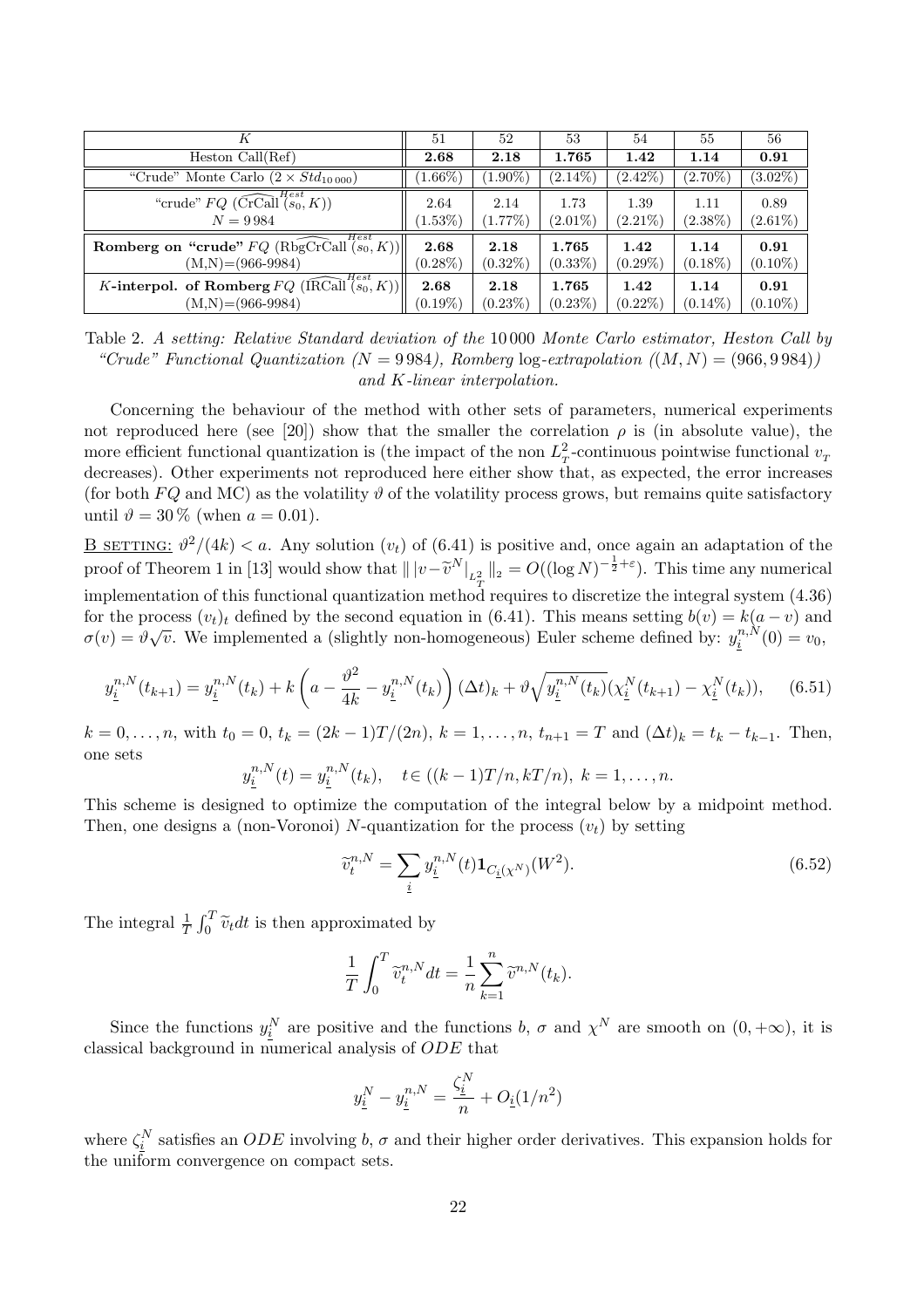This suggests to implement a Romberg time extrapolation to speed up the convergence of Euler scheme. More precisely, some standard computations based on a Taylor expansion of  $\Phi_c$  show that

$$
2\,\Phi_c(y_{\underline{i}}^{2n,N} - v_0, \overline{y}_{\underline{i}}^{2n,N}) - \Phi_c(y_{\underline{i}}^{n,N} - v_0, \overline{y}_{\underline{i}}^{n,N}) = \Phi_c(y_{\underline{i}}^N - v_0, \overline{y}_{\underline{i}}^N) + \frac{C_n}{n^2}
$$
\n(6.53)

with  $\sup_n \mathbb{E}(C_n) < +\infty$ .

The first tested method is to estimate the premium of the Heston Call by a Romberg logextrapolation (5.40) of the expectation of the left hand side of the above equation (6.53), still denoted  $Rbq\widehat{\operatorname{Crcal}}$ <sup>Hest</sup>  $(s_0, K)$ . We used the same size couples  $(M, N)$  and introduced the same K-interpolated estimator as in A setting (but the "crude"  $FQ$  approach was no longer tested given the results of A setting). For numerical tests we set

 $s_0 = 50$ ,  $k = 2$ ,  $r = 0.05$ ,  $T = 1$ ,  $\rho = 0.5$ ,  $v_0 = a = 0.01$ ,  $\vartheta = 0.1$ .

The time discretization of the integral system was processed with  $2n = 64$ . This is finer than in A setting but this time we do not simply evaluate some functions at the discretization times, we discretize an integral system.

| K                                                                             |                    | 45                 | 46                  | 47                 | 48                 | 49                 | 50                 |
|-------------------------------------------------------------------------------|--------------------|--------------------|---------------------|--------------------|--------------------|--------------------|--------------------|
| $\overline{\text{Call}^{Hest}(\text{FFT} \text{ Ref. premium})}$              |                    | 7.26               | 6.38                | 5.53               | 4.73               | 3.99               | 3.33               |
| "Crude" Monte Carlo $(2 \times Std_{10000})$                                  | $(0.35\%)$         | $(0.40\%)$         | $(0.51\%)$          | (0.57%)            | $(0.63\%)$         | $(0.68\%)$         | $(0.72\%)$         |
| Hest<br>Romberg on "crude" FQ (RbgCrCall<br>$(s_0, K))$<br>$(M,N)=(966-9984)$ | 8.18<br>$(0.00\%)$ | 7.25<br>$(0.00\%)$ | 6.38<br>$(0.00\%)$  | 5.53<br>$(0.00\%)$ | 4.73<br>$(0.00\%)$ | 3.99<br>$(0.00\%)$ | 3.33<br>$(0.00\%)$ |
| Hest<br>K-interpol. of Romberg $FQ$ (IRCall<br>$(s_0, K))$<br>$(966 - 9984)$  | 8.18<br>$(0.00\%)$ | 7.26<br>$(0.00\%)$ | 6.38<br>$(0.00\%)$  | 5.53<br>$(0.00\%)$ | 4.73<br>$(0.00\%)$ | 3.99<br>$(0.00\%)$ | 3.33<br>$(0.00\%)$ |
| K                                                                             | 51                 | 52                 | 53                  | 54                 | 55                 | 56                 |                    |
| $\overline{\text{Call}^{Hest}(\text{FFT Ref. premium})}$                      | 2.74               | 2.23               | 1.795               | 1.43               | 1.13               | 0.89               |                    |
| "Crude" Monte Carlo $(2 \times Std_{10000})$                                  | $(0.75\%)$         | $(0.75\%)$         | $(0.77\%)$          | $(0.77\%)$         | $(0.77\%)$         | $(0.77\%)$         |                    |
| Hest<br>Romberg on "crude" FQ (RbgCall<br>$(s_0, K)$<br>$(966 - 9984)$        | 2.74<br>$(0.00\%)$ | 2.23<br>$(0.00\%)$ | 1.795<br>$(0.00\%)$ | 1.43<br>$(0.01\%)$ | 1.13<br>$(0.04\%)$ | 0.89<br>$(0.11\%)$ |                    |
| Hest<br>K-interpol. of Romberg $FQ$ (IRCall<br>$(s_0, K))$<br>(966-9984)      | 2.74<br>$(0.01\%)$ | 2.23<br>$(0.04\%)$ | 1.795<br>$(0.11\%)$ | 1.43<br>$(0.17\%)$ | 1.13<br>$(0.27\%)$ | 0.89<br>$(0.41\%)$ |                    |

Table 3. B setting: Relative Standard deviation of the "crude" 10 000 Monte Carlo estimator, Heston Call by Romberg  $log-extrapolation$  and K-linear interpolation with  $(M, N) = (966, 9984)$ .

Additional information of interest are the following:

CPU Time 
$$
< 0.8 s
$$
, mean error (over  $K$ ) =  $5.10^{-4}$ .

The results reported in Table 3 (relative errors) and Figure 5 (absolute errors) confirm those obtained in the special A setting. Again the K-linear interpolation gives better results for lower values of K (deep in-the-money options) as expected (see Figure  $5(b)$ ).

### 6.2 Pricing "Heston" Asian Call by functional quantization

The Asian Call premium is defined by

$$
\text{AsCall}^{Hest} = e^{-rT} \mathbb{E}\left( \left( \frac{1}{T} \int_0^T S_s ds - K \right)_+ \right).
$$

Note that here the functional is not smoother than Lipschitz and that no closed form is available for this option. We only consider the more general case  $\theta^2/(4k) < a$ . We adopt the same notations as for the vanilla Call.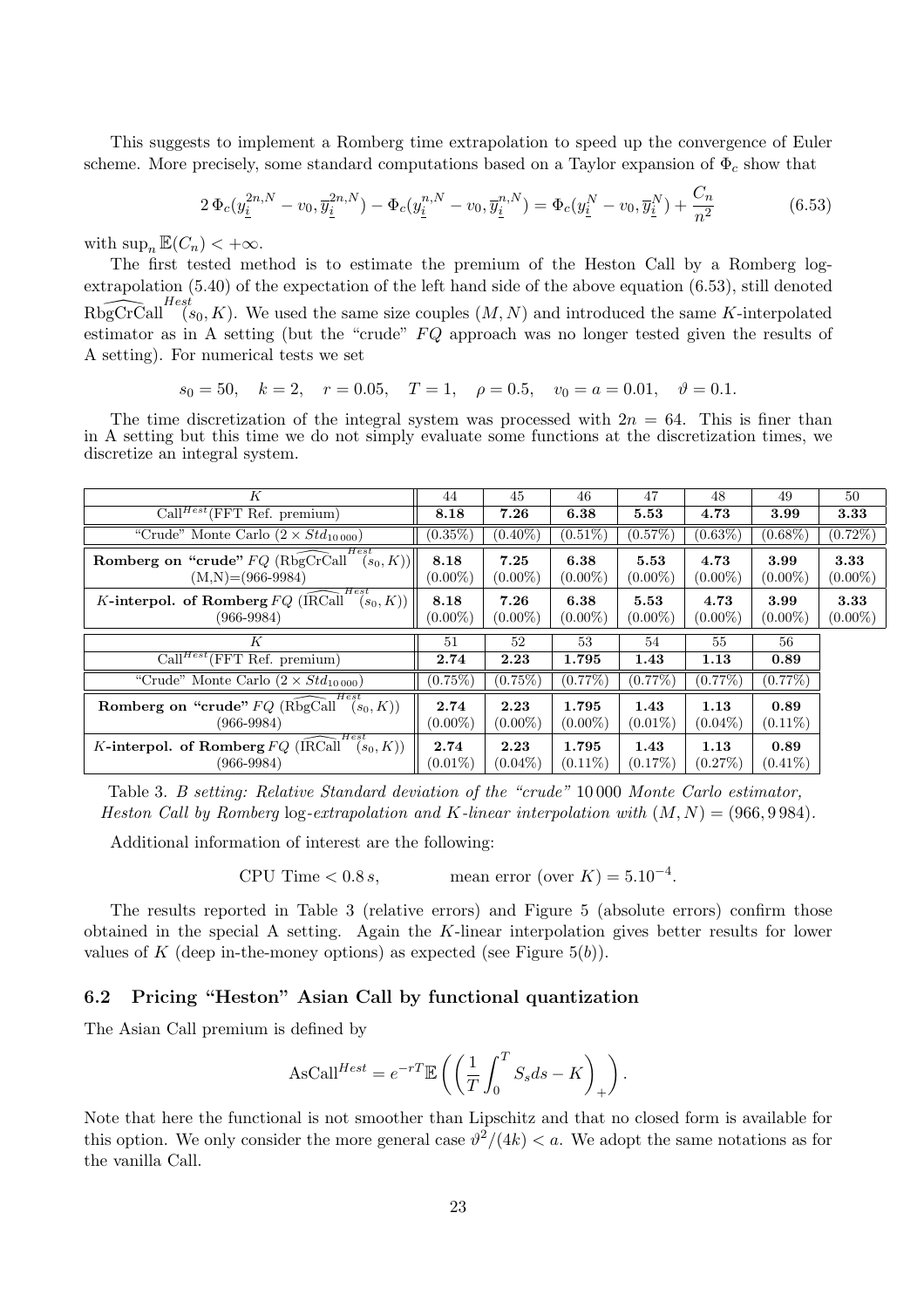First, we approximate the temporal mean by a midpoint quadrature formula *i.e.* 

$$
\frac{1}{T} \int_0^T S_s ds \approx \frac{1}{n} \sum_{k=1}^n S_{t_k}
$$

where  $t_k = (2k-1)T/(2n)$ ,  $k = 1, \ldots, n$ . Following (6.41), we recall that for every  $t \in [0, T]$ ,

$$
S_t = s_0 \exp\left((r - \frac{1}{2}\bar{v}_t)t + \rho \int_0^t \sqrt{v_s} dW_s^2\right) \exp\left(\sqrt{1 - \rho^2} \int_0^t \sqrt{v_s} d\widetilde{W}_s^1\right)
$$
  
=  $s_0 \exp\left(t\left((r - \frac{\rho a k}{\vartheta}) + \bar{v}_t(\frac{\rho k}{\vartheta} - \frac{1}{2})\right) + \frac{\rho}{\vartheta}(v_t - v_0)\right) \exp\left(\sqrt{1 - \rho^2} \int_0^t \sqrt{v_s} d\widetilde{W}_s^1\right).$ 

We start from the chaining rule for conditional expectations to compute this premium *i.e.* 

$$
\text{AsCall}^{Hest}(s_0, K) = e^{-rT} \mathbb{E}\left(\mathbb{E}\left(\left(\frac{1}{T} \int_0^T S_s ds - K\right)_+ |\sigma((v_t)_{0 \le t \le T})\right)\right). \tag{6.54}
$$

Then one sets

$$
\widehat{S}_t^{n,N} = \sum_{\underline{i},\underline{j}} s_{\underline{i},\underline{j}}^{n,N}(t) \mathbf{1}_{\chi_{\underline{i}}^N} (\widetilde{W}^1) \mathbf{1}_{\chi_{\underline{j}}^N} (W^2)
$$
\n(6.55)

.

where the multi-indices  $\underline{i}$  and  $\underline{j}$  run over  $\prod_{k\geq 1} \{1, \ldots, N_k\}$  and

$$
s_{\underline{i},\underline{j}}^{n,N}(t) = s_0 \exp\left(t\left((r - \frac{\rho a k}{\vartheta}) + \bar{y}_{\underline{j}}^{n,N}(t)(\frac{\rho k}{\vartheta} - \frac{1}{2})\right) + \frac{\rho}{\vartheta}(y_{\underline{j}}^{n,N}(t) - v_0)\right) \exp\left(\sqrt{1 - \rho^2} \int_0^t \sqrt{y_{\underline{j}}^{n,N}} d\chi_{\underline{i}}^N\right),
$$

where  $y_i^{n,N}$  $j^{n,N}_{j}$  are obtained as in (6.51). The rest of the procedure is quite similar to that implemented for the Heston vanilla Call: "crude" functional quantization approach directly based on (6.54) and (6.55) (and a time Romberg extrapolation). Indeed we set for a given time discretization size  $n$ 

$$
\widehat{\text{CrAsCall}}^{Hest}(s_0, K) = 2 \mathbb{E}(\Phi_{as}(s_0, K, 2n, \chi^N)) - \mathbb{E}(\Phi_{as}(s_0, K, n, \chi^N)),
$$
\nwhere\n
$$
\Phi_{as}(s_0, K, n, \chi^N) = e^{-rT} \mathbb{E}\left(\left(\frac{1}{T} \int_0^T \widehat{S}_t^{n, N} dt - K\right)_+ | \mathcal{F}_T^{\widehat{W}^2}\right)
$$
\n
$$
= e^{-rT} \sum_{i,j} \left(\frac{1}{T} \int_0^T s_{i,j}^{n, N}(t) dt - K\right)_+ \mathbb{P}(\widetilde{W}^1 \in C_{\underline{i}}(\chi^N)) \mathbf{1}_{\chi^N_{\underline{j}}}(W^2)
$$
\nso that\n
$$
\mathbb{E}(\Phi_{as}(s_0, K, n, \chi^N)) = e^{-rT} \sum_{i,j} \left(\frac{1}{T} \int_0^T s_{i,j}^{n, N}(t) dt - K\right)_+ \mathbb{P}(\widetilde{W}^1 \in C_{\underline{i}}(\chi^N)) \mathbb{P}(W^2 \in C_{\underline{j}}(\chi^N)).
$$

Like for Heston vanilla Calls, its poor (but expected) rate of convergence leads to introduce a space Romberg log-extrapolation RCrAsCall<sup>Hest</sup> $(s_0, K)$  and, finally, a K-linear interpolation IRAsCall<sup>Hest</sup> $(s_0, K)$ between  $\widehat{\text{RCrAsCall}}^{Hest}(s_0, K)$  and its counterpart  $\widehat{\text{RPrAsCall}}^{Hest}(s_0, K)$  resulting from the Asian Call-Put parity equation

$$
\text{AsCall}^{Hest}(s_0, K) - \text{AsPut}(s_0, K) = s_0 \frac{1 - e^{-rT}}{rT} - Ke^{-rT}
$$

The reference price was computed using a Monte Carlo simulation of size  $10^8$  (including a time Romberg extrapolation with  $2n = 32$  and some variance reduction techniques).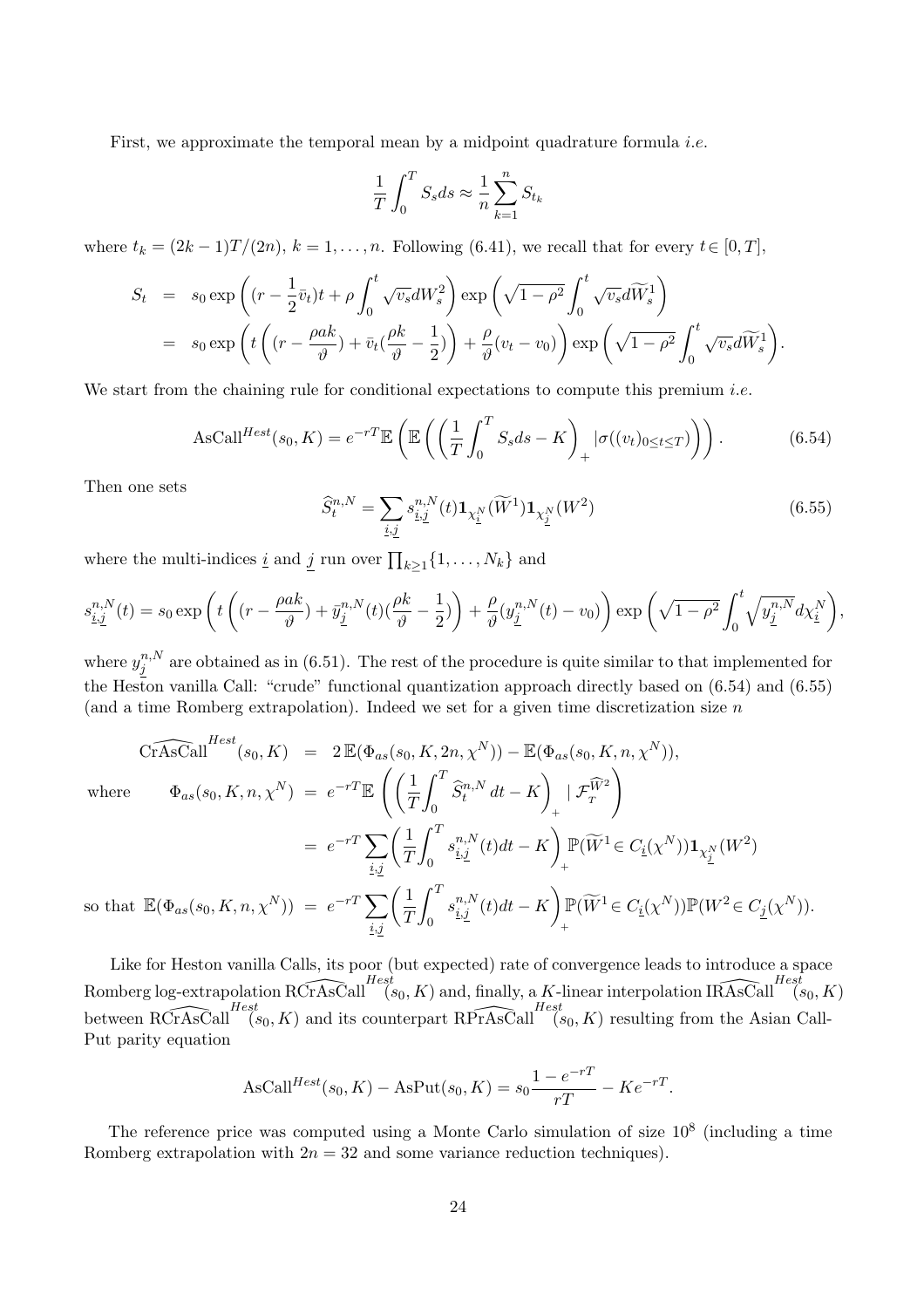In this framework the quantization procedure has a greater complexity since we have to sum over a bivariate functional product quantizer: namely the complexity of the quantizing procedure is approximately  $N^2$  (since  $M \ll N$ ), but this is partially balanced by the lower volatility of the Asian pseudo-asset  $\frac{1}{t}$  $\frac{1}{t}$  $\int_0^t S_s ds$  compared to the original traded asset  $(S_t)$ . Nevertheless, the comparison with a crude MC simulation (through the computation of the standard deviation parameter) is made in this framework with respect to a  $10^6$ -*MC estimator* (using the same time Romberg extrapolation but no variance reduction).

We evaluated the method with both couples  $(M, N) = (96, 966)$  and  $(M, N) = (966, 9984)$ . The time discretization size is  $2n = 32$ . The results are reported in Table 4 below (relative errors for the first couple only) and are depicted in Figure 6 (absolute errors).

| K                                                                                                         | 44                 | 45                 | 46                  | 47                 | 48                  | 49                  | 50                 |
|-----------------------------------------------------------------------------------------------------------|--------------------|--------------------|---------------------|--------------------|---------------------|---------------------|--------------------|
| Heston Asian Call $(10^8 \text{-}MC \text{ Reference})$                                                   | 6.92               | 5.97               | 5.03                | 4.11               | 3.245               | 2.46                | 1.79               |
| "Crude" Monte Carlo $(2 \times Std_{10^6})$                                                               | $(0.08\%)$         | $(0.10\%)$         | $(0.11\%)$          | $(0.14\%)$         | $(0.16\%)$          | $(0.20\%)$          | $(0.26\%)$         |
| Hest<br>Romberg on "crude" $FQ$ (RCrAsCall $(s_0, K)$ )<br>$(M,N)=(96-966)$                               | 6.92<br>$(0.01\%)$ | 5.97<br>$(0.04\%)$ | 5.03<br>$(0.05\%)$  | 4.12<br>$(0.09\%)$ | 3.25<br>$(0.17\%)$  | 2.47<br>$(0.32\%)$  | 1.80<br>$(0.63\%)$ |
| $H$ est<br>K-interpol. of Romberg $FQ$ (IRAsCall $(s_0, K)$ )<br>$(M,N)=(96-966)$                         | 6.92<br>$(0.01\%)$ | 5.97<br>$(0.02\%)$ | 5.03<br>$(0.02\%)$  | 4.11<br>$(0.04\%)$ | 3.24<br>$(0.05\%)$  | 2.46<br>$(0.04\%)$  | 1.79<br>$(0.03\%)$ |
| К                                                                                                         | 51                 | 52                 | 53                  | 54                 | 55                  | 56                  |                    |
| Heston Asian Call(MC Ref)                                                                                 | 1.25               | 0.84               | 0.54                | 0.34               | 0.21                | 0.125               |                    |
| "Crude" Monte Carlo $(2 \times Std_{10^6})$                                                               | $(0.31\%)$         | $(0.39\%)$         | $(0.50\%)$          | $(0.63\%)$         | $(0.81\%)$          | $(1.04\%)$          |                    |
| Romberg on "crude" $FQ \left( \widehat{\text{RCrAsCall}}\left(s_0, K \right) \right)$<br>$(M,N)=(96-966)$ | 1.26<br>$(1.16\%)$ | 0.85<br>$(2.06\%)$ | 0.56<br>$(3.73\%)$  | 0.36<br>$(6.58\%)$ | 0.23<br>$(11.53\%)$ | 0.15<br>$(19.96\%)$ |                    |
| Hest<br>K-interpol. of Romberg $FQ$ (IRAsCall $(s_0, K)$ )<br>$(M,N)=(96-966)$                            | 1.25<br>$(0.17\%)$ | 0.84<br>$(0.37\%)$ | 0.545<br>$(0.78\%)$ | 0.34<br>$(1.37\%)$ | 0.21<br>$(2.15\%)$  | 0.125<br>$(2.84\%)$ |                    |

Table 4. B setting: Relative Standard deviation of the 10<sup>6</sup>-Monte Carlo estimator, Heston Asian Call by Romberg log-extrapolation and the induced K-linear interpolation with  $(M, N) = (96, 966)$ .

Additional information of interest are the following:

 $(M, N) = (96, 966),$  CPU Time < 4.4 s, mean quadratic error (over K) = 7.51 10<sup>-4</sup>.

The main comments are the following: when  $(M, N) = (96, 966)$  the Romberg log-extrapolated premia are not satisfactory (although the errors remain within 2 cents and decrease when the options goes out-of-the money so that the relative error remains bounded). On the other hand, the Kinterpolation method produces premia with an error lying within 0.5 cent with respect to the Monte Carlo reference price. This is quite satisfactory although this may induce non vanishing relative errors for deep out-of-the-money options (but in practice Asian options are dealt closer to the money than plain vanilla options). The functional quantization approach is fifteen times faster than a  $10^6$ -MC simulation having exactly the same characteristics (in particular a time Romberg extrapolation with  $2n = 32$ : CPU time is 4.4 seconds with FQ with 13 strike prices versus 66 seconds for MC (on our device).

When  $(M, N) = (966, 9984)$ , the error induced by the Romberg log-extrapolation lies now within 0.5 cent. As concerns the K-interpolated premia one observes a little improvement (maximal error within 0.4 cent on Figure  $6(b)$ ) but the computation time is of no interest for application (close to 430) seconds  $\approx 7 \, \text{mn}$ ) but the mean accuracy remains similar (6.35 10<sup>-4</sup>). We can see again the efficiency of the K-linear interpolation in the low discretization setting (96, 966). It gives the same kind of precision as for  $(966, 9984)$  (compare Figure  $6(a)-(b)$ ).

As a conclusion to this section, we would like to insist on the following fact: the quantizing sizes have been selected a priori, namely  $N_{\text{rec}}$  for  $N = 100, 1000, 10000, 100000$ . For every problem some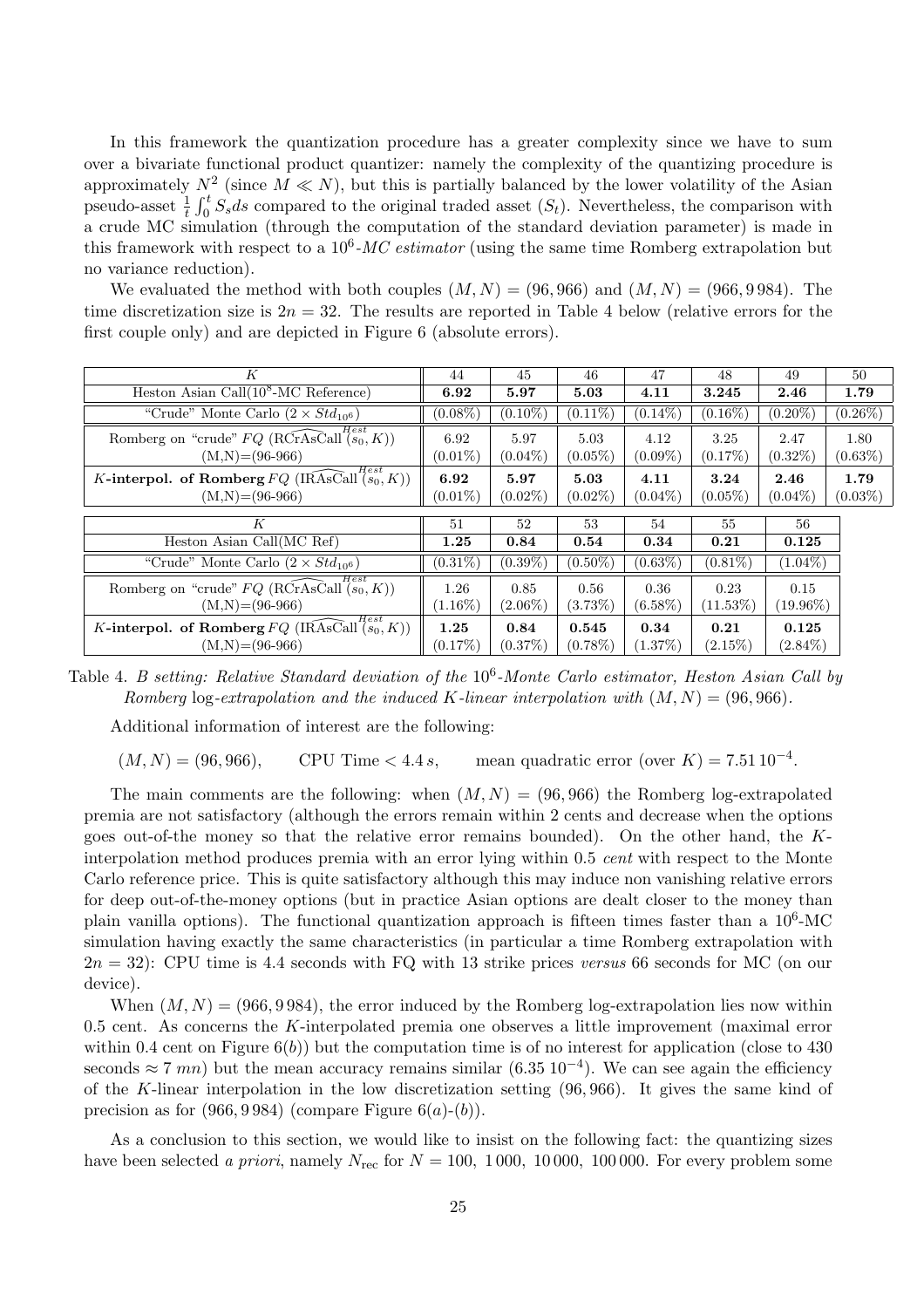parameter dependent couples  $(M, N)$  produce significantly more accurate results. We decided not to report these results which are not significant in view of operating applications. However, the next step is to carry on a systematic search for some possibly globally more performing couples  $(M, N)$ . This requires to have more insight on the interaction between  $M$  and  $N$  in the log-Romberg extrapolation. Finally, we would like to emphasize that we decided not to implement the  $FQ$  counterpart of any usual "control variate random variable". When implemented they do improve the results (see [20] for the case of the Asian option in Black-Scholes model). Note that what have been proposed here straightforwardly applies to the C.I.R. interest rate model.

# 7  $FQ$  as a control variate variable in a  $FQ$ - $MC$  method for non smooth functionals.

Numerical integration on the  $L_T^2$ -space by functional quantization turns out to performs surprisingly well as emphasized on the two formerly investigated option pricing problems. It provides very accurate deterministic proxies for medium values of N, say  $N \approx 10000$ . However, in both cases the underlying functionals had some regularity on  $L_T^2$ . For less regular functionals (like indicator functions, etc) it can be interesting is to use numerical  $FQ$  for small values of  $N$  – say  $N \approx 100$  – as a control variate random variable in a Monte Carlo simulation.

We will briefly outline this approach now. Let us consider the case of a functional  $F(W)$  of the Brownian motion  $W$  (but what follows formally applies too any Gaussian process with an explicit K-L expansion). In order to compute  $\mathbb{E}(F(W))$ , one writes

$$
\mathbb{E}(F(W)) = \mathbb{E}(F(\widehat{W}^{N})) + \mathbb{E}\left(F(W) - F(\widehat{W}^{N})\right)
$$
  
= 
$$
\underbrace{\mathbb{E}(F(\widehat{W}^{N}))}_{\text{(a)}} + \underbrace{\frac{1}{M} \sum_{m=1}^{M} F(W^{(m)}) - F(\widehat{W^{(m)}}^{N})}_{\text{(b)}} + R_{N,M}
$$
(7.56)

where  $(W^{(m)})_{m=1,\dots,M}$  are M independent copies of the standard Brownian motion and  $R_{N,M}$  is a remainder term defined by  $(7.56)$ . Term  $(a)$  is computed by quantization and Term  $(b)$  is computed by a Monte Carlo simulation of the  $K-L$  expansion of the Brownian motion. Then,

$$
\mathbb{E}|R_{N,M}|_{L^2_T}^2 \le \frac{\mathbb{E}|F(W) - F(\widehat{W}^N)|^2}{M} \quad \text{ and } \quad \sqrt{M}R_{N,M} \stackrel{\mathcal{L}}{\longrightarrow} \mathcal{N}(0; \|F(W) - F(\widehat{W}^N)\|_2)
$$

as  $M \to +\infty$  so that if F is simply a Lipschitz functional (e.g. like the payoff of the Asian Call in a Black-Scholes model) and if  $(\widehat{W}^N)_{N\geq 1}$  is a rate optimal sequence of product quantization, then

$$
||F(W) - F(\widehat{W}^{N})||_2 \le \frac{[F]_{\text{Lip}} C_W}{(\log N)^{\frac{1}{2}}} \quad \text{ and } \quad |||R_{N,M}|_{L^2_T} ||_2 \le \frac{[F]_{\text{Lip}} C_W}{(M \log N)^{\frac{1}{2}}}.
$$

The simulation of  $\widehat{W}^N$  from  $W = \sum$  $n\geq 1$  $\sqrt{\lambda_n} \xi_n e_n^W$  amounts to solving for every  $n = 1, \ldots, m_N$ , the nearest neighbour problem for the simulated Gaussian variable  $\xi_n$  into the N<sub>n</sub>-quantizer set  $\{x_1^{(N_1)}\}$  $\binom{(N_1)}{1},\ldots,\binom{(N_n)}{N_n}$  $\binom{N_n}{N_n}$ .

# 8 Provisional remarks

First let us mention that several speeding up procedures (especially the Romberg log-extrapolation, etc) remains partially heuristic and subsequently would need some theoretical support: this means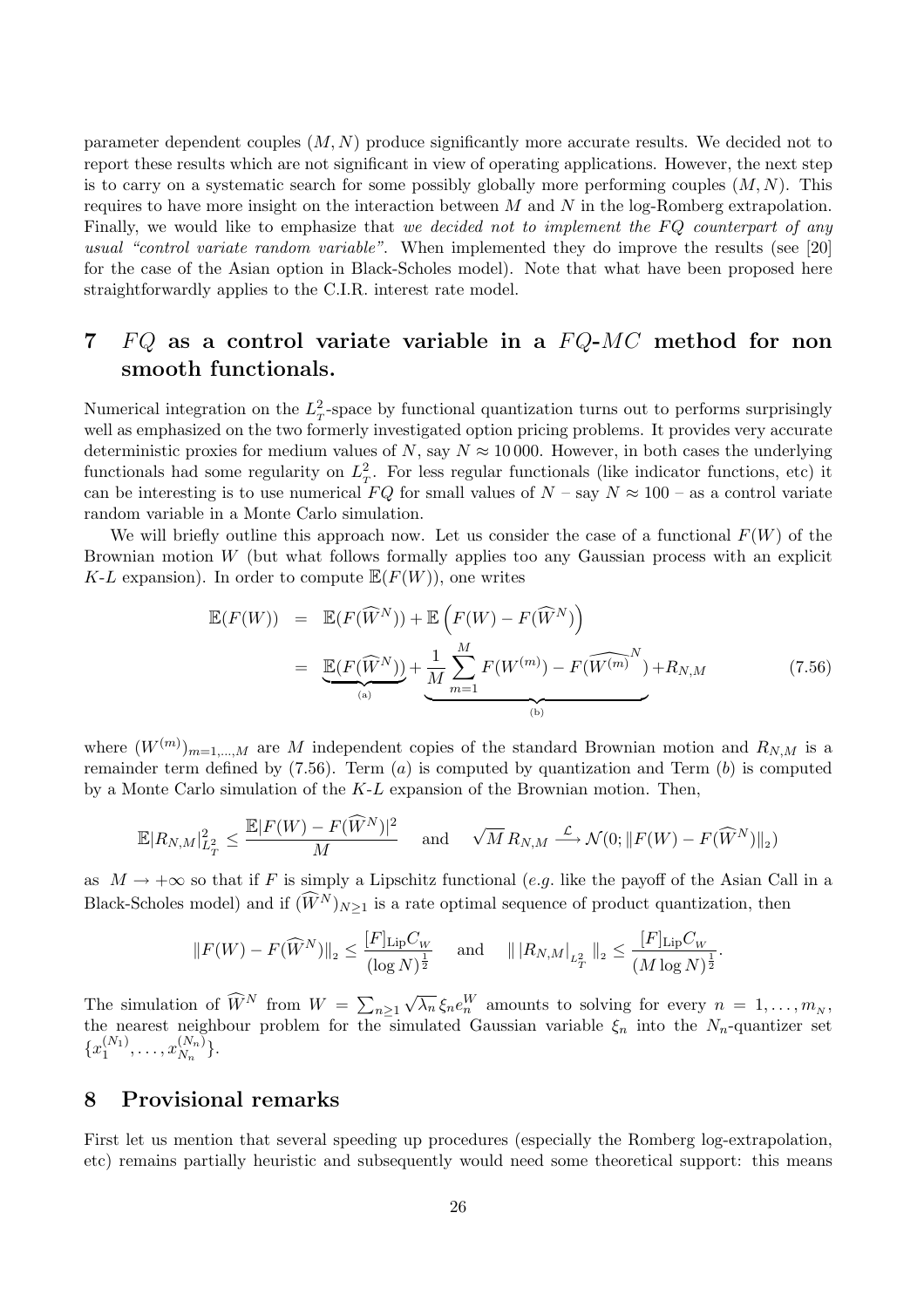that deeper investigations on these specific theoretical aspects of functional quantization should be carried out.

On the other hand, further numerical developments to still improve the efficiency of quadrature formulæ based on functional quantization could be:

– to search for some (reasonably) "universal" good couples  $(M, N)$  that would improve the performances of our selected couples (some numerical work is in progress in that direction, see [23]). This needs to have more insight on the interaction between  $M$  and  $N$  in the Romberg log-extrapolation.

– to investigate the quantization using higher dimensional marginals (see [23]).

– to replace the Romberg log-extrapolation by a "three step" extrapolation method to cancel two terms instead of one in the expansion of the error  $\mathbb{E}(\Psi(W) - \psi(\hat{W}))$ . This requires some insight on the rate of convergence of quantities like  $\mathbb{E}(\Theta(\widehat{W}).(W - \widehat{W})^{\otimes 3})$ .

– the implementation of an  $L_T^2$ -valued extension of the  $CLVQ$  procedure used in finite dimension to get some (locally) optimal quantizers (see [19]). The CLVQ procedure is the stochastic gradient descent derived in d-dimension from the integral representation of the distortion gradient function (see  $(3.4)$  and  $[16]$  and  $[19]$ ). However, the bounds obtained in  $(5.37)$  show that the gain to be expected from such a stochastic optimization remains limited.

Finally, let us mention that the  $K-L$  expansion of the Brownian motion W is in fact a.s. converging in  $(C([0,T]), \| \| \|_{\text{sup}})$ . This follows from the Kolmogorov criterion and the Lévy-Ito-Nisio Theorem (see e.g. [22] p.104 and p.431 respectively). A.s. uniform convergence holds for the Schauder basis as well. This suggests to evaluate the performances of K-L product quantizers for the  $\|\cdot\|_{\text{sun}}$ -norm (theoretically, see [14], but also numerically): the family of  $\mathbb{P}_{w}$ -a.s.  $\|\cdot\|_{\sup}$ -continuous functional is much wider than for the  $\|\cdot\|_2$ -norm and contains most natural functionals (supremum, Brownian hitting times, stopped functionals, etc) involved in path-dependent options (lookback, barriers, downand-out, etc).

ACKNOWLEDGEMENT: We thank Harald Luschgy for helpful discussions.

## References

- [1] DELATTRE S., LUSCHGY H., GRAF S., PAGÈS G. (2004), Quantization of probability distributions under norm-based distortion measures, Statistics and Decision, 22, pp.261-282.
- [2] DEREICH S. (2005), The quantization complexity of diffusion processes, pre-print, Technische Universität Berlin.
- [3] Dereich S., Fehringer F., Matoussi A., Scheutzow M. (2003), On the link between small ball probabilities and the quantization problem for Gaussian measures on Banach spaces, J. Theoretical Probab., 16, pp.249-265.
- [4] Gersho A., Gray R.M. (1992), Vector Quantization and Signal Compression, Kluwer, Boston.
- [5] GERSHO A., GRAY R.M. (1983), Special issue on Quantization, IEEE Trans. on Inf. Theory, 29,  $n^01\&2$ .
- [6] GRAF S., LUSCHGY H. (2000), Foundations of Quantization for Probability Distributions, Lecture Notes in Mathematics  $n^0$ 1730, Springer, Berlin, 230 p.
- [7] Heston, S.L. (1993), A closed-form solution for options with stochastic volatility with applications to bond and currency options, The review of Financial Studies,  $6, n<sup>0</sup>2, 327-343$ .
- [8] HIRSCH, F., LACOMBE G. (1997), Éléments d'analyse fonctionnelle, Masson, Paris, 339p.
- [9] IKEDA N., WATANABE S. (1989), Stochastic Differential Equations and Diffusion processes,  $2^{nd}$  edition, North-Holland & Kodansha Ltd., Tokyo, 555p.
- [10] Lamberton D., Lapeyre B. (1996), Introduction to stochastic calculus applied to Finance, Chapman & Hall/CRC, New York, 1996,185 p.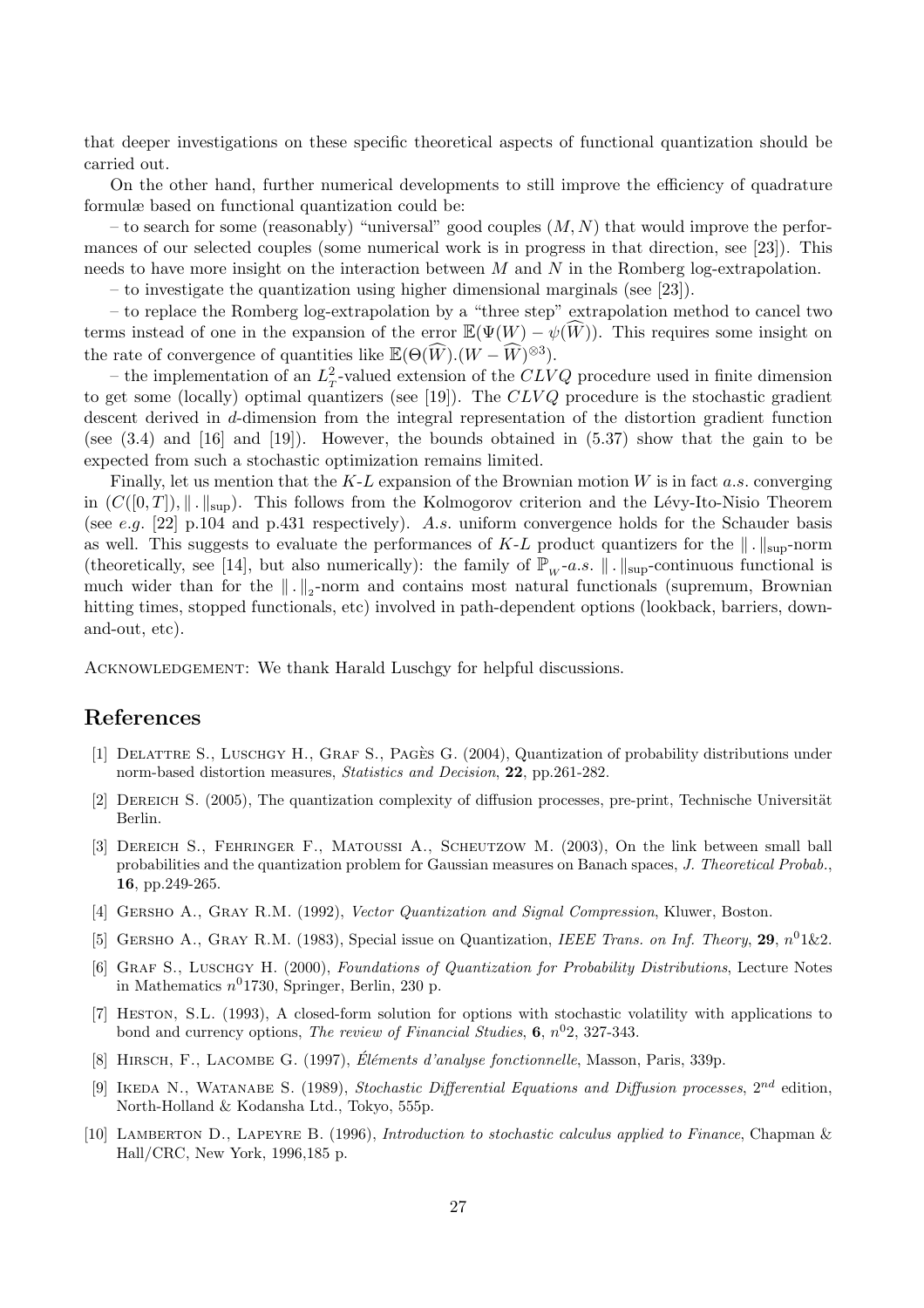- [11] LUSCHGY H., PAGES G. (2002), Functional quantization of Gaussian processes, J. Funct. Anal., 196, pp.486-531.
- [12] LUSCHGY H., PAGES G. (2002), Sharp asymptotics of the functional quantization problem for Gaussian processes, The Annals of Probability,  $32$ ,  $n^02$ , pp.1574-1599.
- [13] LUSCHGY H., PAGES G. (2005), Functional Quantization of a class of Brownian diffusions: a constructive approach, to appear in Stoch. Proc. and their Appl. (and pre-print LPMA-853, 2003, Univ. Paris 6, France).
- [14] LUSCHGY H., PAGES G. (2005), High-resolution product quantization for Gaussian processes under supnorm distortion, pre-print LPMA-1010.
- [15] Pages, G. (1993), Voronoi tessellation, space quantization algorithm and numerical integration, *Procee*dings of the ESANN'93, M. Verleysen éd., Editions D Facto (ISBN 2-9600049-0-6), Bruxelles, pp.221-228.
- [16] PAGES G. (1997), A space vector quantization method for numerical integration, *Journal of Computational* and Applied Mathematics, 89, pp.1-38.
- [17] PAGES G. (2000), Functional quantization: a first approach, Univ. Paris 12 Val de Marne, pre-print 04-00.
- [18] PAGES G., PHAM H. AND PRINTEMS J. (2004), Optimal quantization methods and applications to numerical methods and applications in finance, Handbook of Numerical Methods in Finance, S. Rachev, ed., Birkhäuser, Boston, pp.253-298.
- [19] PAGES G., PRINTEMS J. (2003), Optimal quadratic quantization for numerics: the Gaussian case, Monte Carlo Methods and Applications,  $9, n<sup>0</sup>2$ , pp.135-166.
- [20] Pages G., Printems J. (2004), Pricing derivatives using functional quantization, pre-print LPMA-930, Univ. Paris 6 (France).
- [21] Rogers L.C.G. (1995), Which model for the term structure of interest rates should one use? Mathematical Finance, IMA 65, pp.93-116.
- [22] Van der Vart A., Wellner J. (1996), Weak Convergence and Empirical Processes, Springer-Verlag, New York, 507p.
- [23] Wilbertz B. (2005), Functional Quantization of Gaussian measures and application to the Brownian motion on  $L^2([0,T], dt)$  from a numerical point of view, Diploma thesis, Universität Trier (Germany).

#### Annex: proof of the quadrature formulæ

- (a) This error bounds readily follows from  $|F(X) F(\hat{X}^x)| \leq [F]_{\text{Lip}}|X \hat{X}^x|$ .
- (b) Formula (3.7) can be derived as follows:

$$
|F(X) - F(\widehat{X}^x)| \le [F]_{\text{Liploc}} |X - \widehat{X}^x| (\theta(X) + \theta(\widehat{X}^x)).
$$

Hence by the Schwarz inquality

$$
\mathbb{E}|F(X) - F(\widehat{X}^x)| \le [F]_{\text{Liploc}} \|X - \widehat{X}^x\|_2 (\|\theta(X)\|_2 + \|\theta(\widehat{X}^x)\|_2).
$$

Now  $\theta^2$  is convex since  $\theta$  is and  $u \mapsto u^2$  is increasing and convex on  $\mathbb{R}_+$ . Consequently

$$
\mathbb{E}\,\theta^2(\widehat{X}^x) = \mathbb{E}\,\theta^2(\mathbb{E}(X|\widehat{X}^x)) \le \mathbb{E}(\mathbb{E}(\theta^2(X)|\widehat{X}^x)) = \mathbb{E}(\theta^2(X))
$$

which completes the proof. Concerning  $(3.8)$ , one starts from a Taylor expansion, where DF denotes the differential of F and  $\| \cdot \|$  the operator norm on  $L(H)$ ,

$$
|F(X) - F(\hat{X}^x) - (DF(\hat{X}^x), X - \hat{X}^x)| \le \sup_{z \in (X, \hat{X}^x)} ||DF(z) - DF(\hat{X}^x)|||X - \hat{X}^x|
$$
  

$$
\le |DF|_{\alpha}|X - \hat{X}^x|^{1+\alpha}.
$$
  

$$
\left| \mathbb{E} F(X) - \mathbb{E} F(\hat{X}^x) - \mathbb{E} \left( (DF(\hat{X}^x) | X - \hat{X}^x) \right) \right| \le |DF|_{\alpha} \mathbb{E} |X - \hat{X}^x|^{1+\alpha}.
$$

Consequently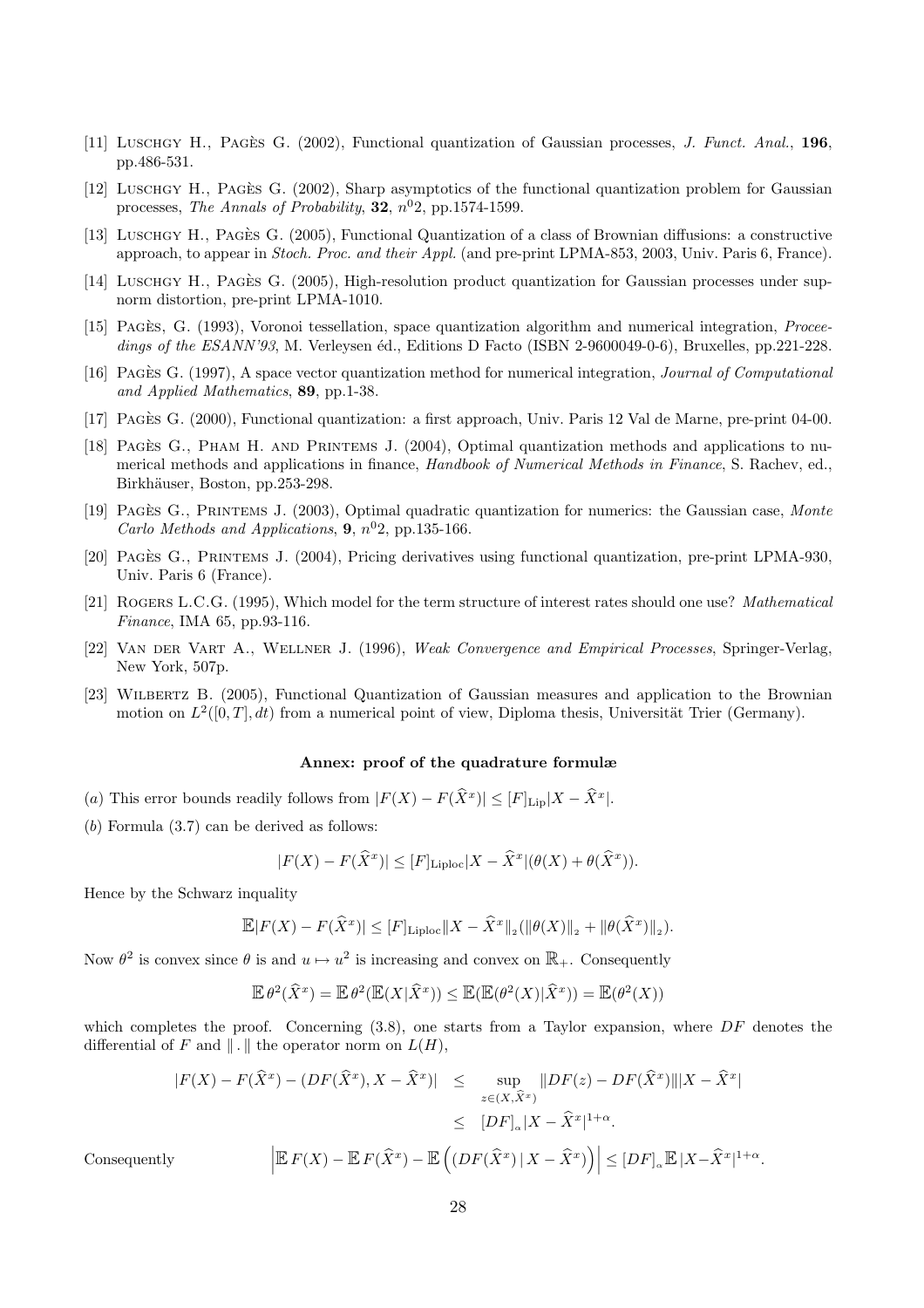Now

$$
\mathbb{E}\left(\left(DF(\widehat{X}^x) \,|\, X - \widehat{X}^x\right)\right) = \mathbb{E}\left(\left(DF(\widehat{X}^x) \,|\, \mathbb{E}(X - \widehat{X}^x | \widehat{X}^x)\right)\right) = \mathbb{E}\left(\left(DF(\widehat{X}^x) \,|\, 0_{\scriptscriptstyle H}\right)\right) = 0.
$$

To establish the last quadrature formula, one notes, using the convexity of  $\theta$  that

$$
\sup_{z \in (X,\hat{X}^x)} \|DF(z) - DF(\hat{X}^x)\| \leq [DF]_{\text{Liploc}} |X - \hat{X}^x| (\theta(\hat{X}^x) + \sup_{z \in (X,\hat{X}^x)} \theta(z))
$$
  

$$
\leq [DF]_{\text{Liploc}} |X - \hat{X}^x| (\theta(\hat{X}^x) + \max(\theta(X), \theta(\hat{X}^x)))
$$
  

$$
\leq [DF]_{\text{Liploc}} |X - \hat{X}^x| (2\theta(\hat{X}^x) + \theta(X)).
$$

and one concludes as above by combining Jensen and Schwarz Inequalities.  $~\diamond~$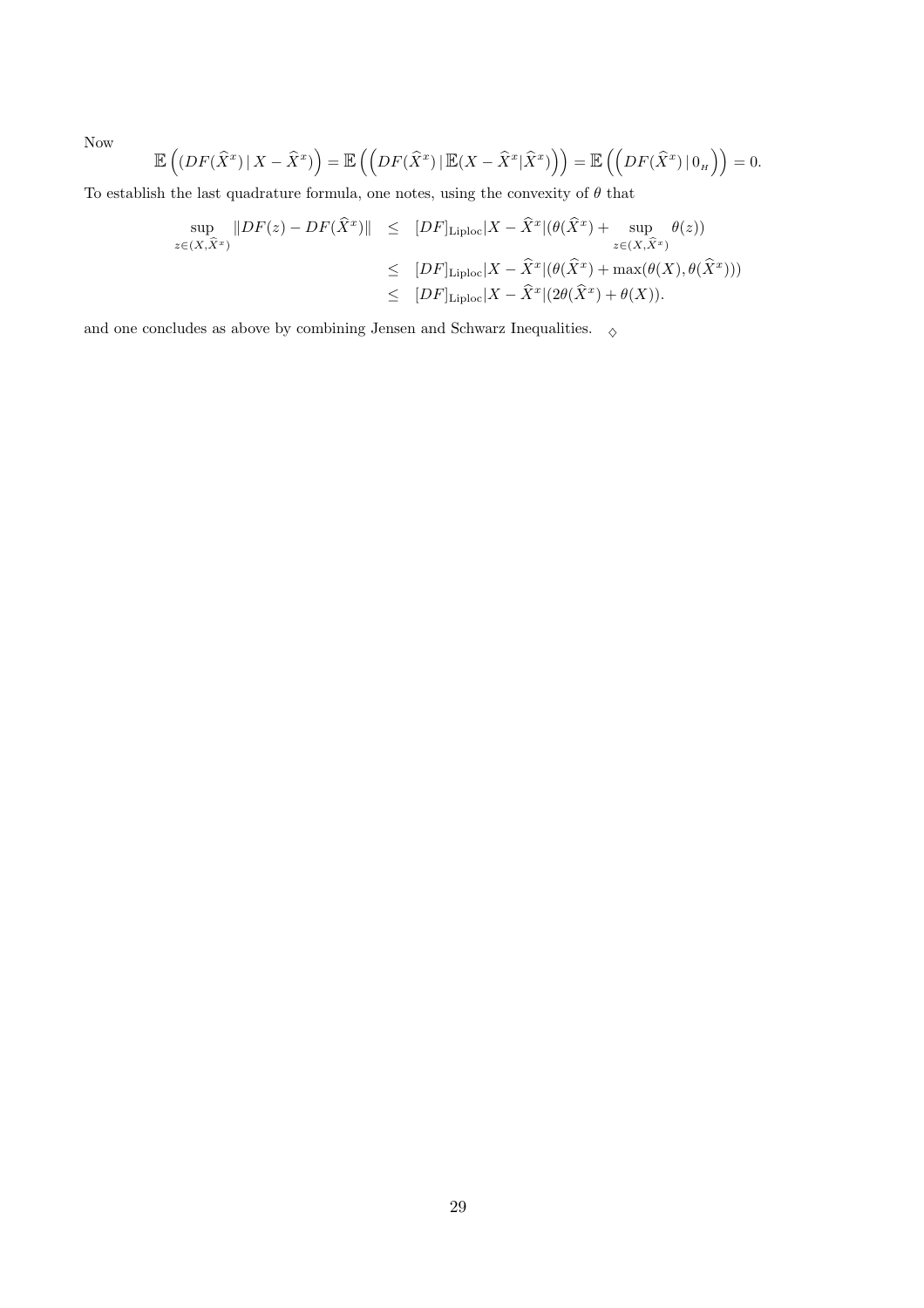

Figure 1: The  $N_{\text{rec}}$ -quantizer  $\chi_{\text{rec}}^N$  =  $\lambda \otimes x$  for  $N = 10$  ( $N_{\text{rec}} = 2 \times 5 = 10$ ),  $N = 50$  ( $N_{\text{rec}} = 12 \times 4 = 10$ 48) and  $N = 100$  ( $N_{\text{rec}} = 12 \times 4 \times 2 = 96$ ).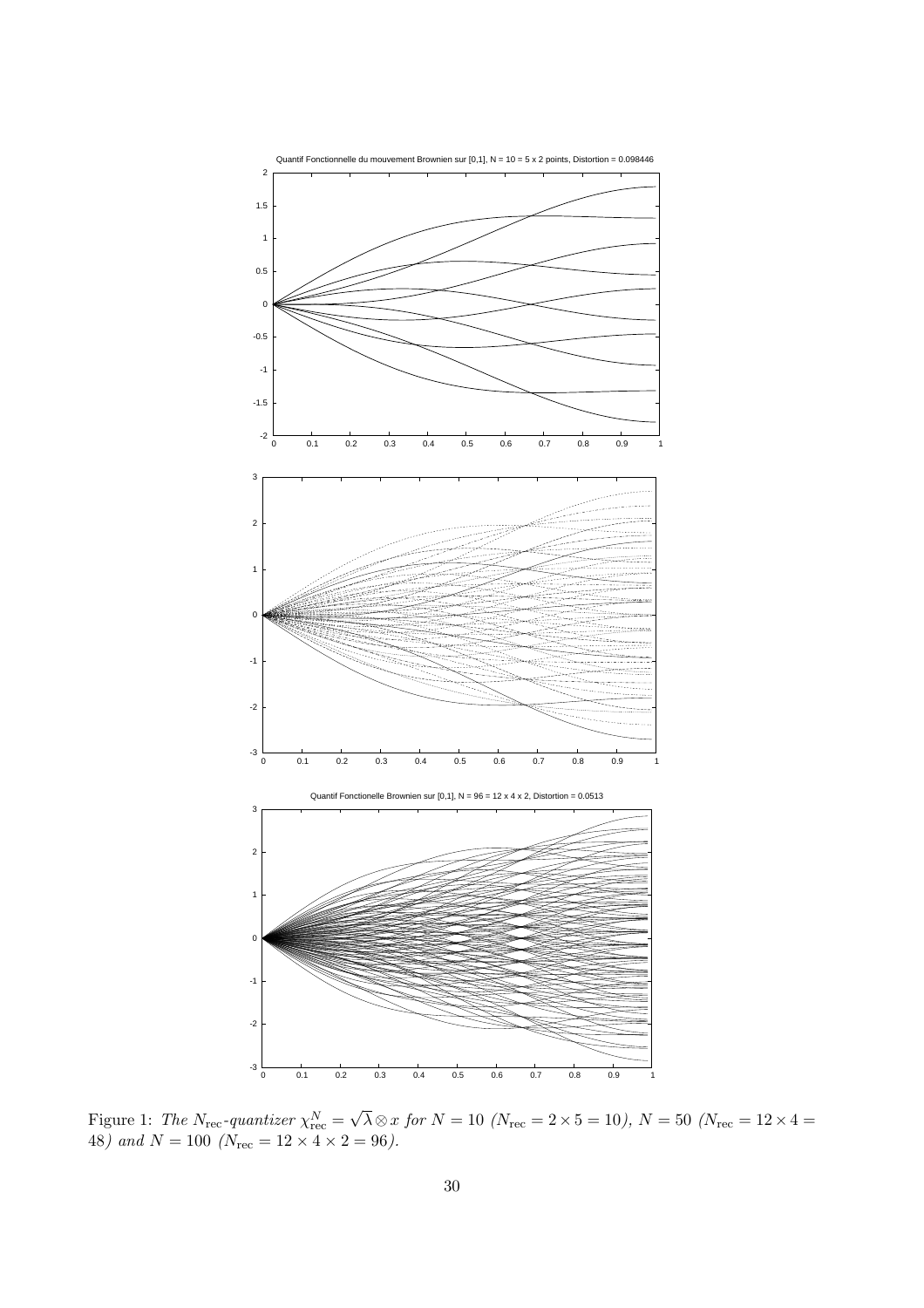

Figure 2:  $N \mapsto ||W - \widehat{W}^{\chi_{\text{opt}}^N}||_2^2$  and  $N \mapsto ||W - \widehat{W}^{\chi_{\text{rec}}^N}||_2^2 = \min_{\chi \in \mathcal{O}_{pq}(W,N)} ||W - \widehat{W}^{\chi}||_2^2$ ,  $N = 1, ..., 1000$ .

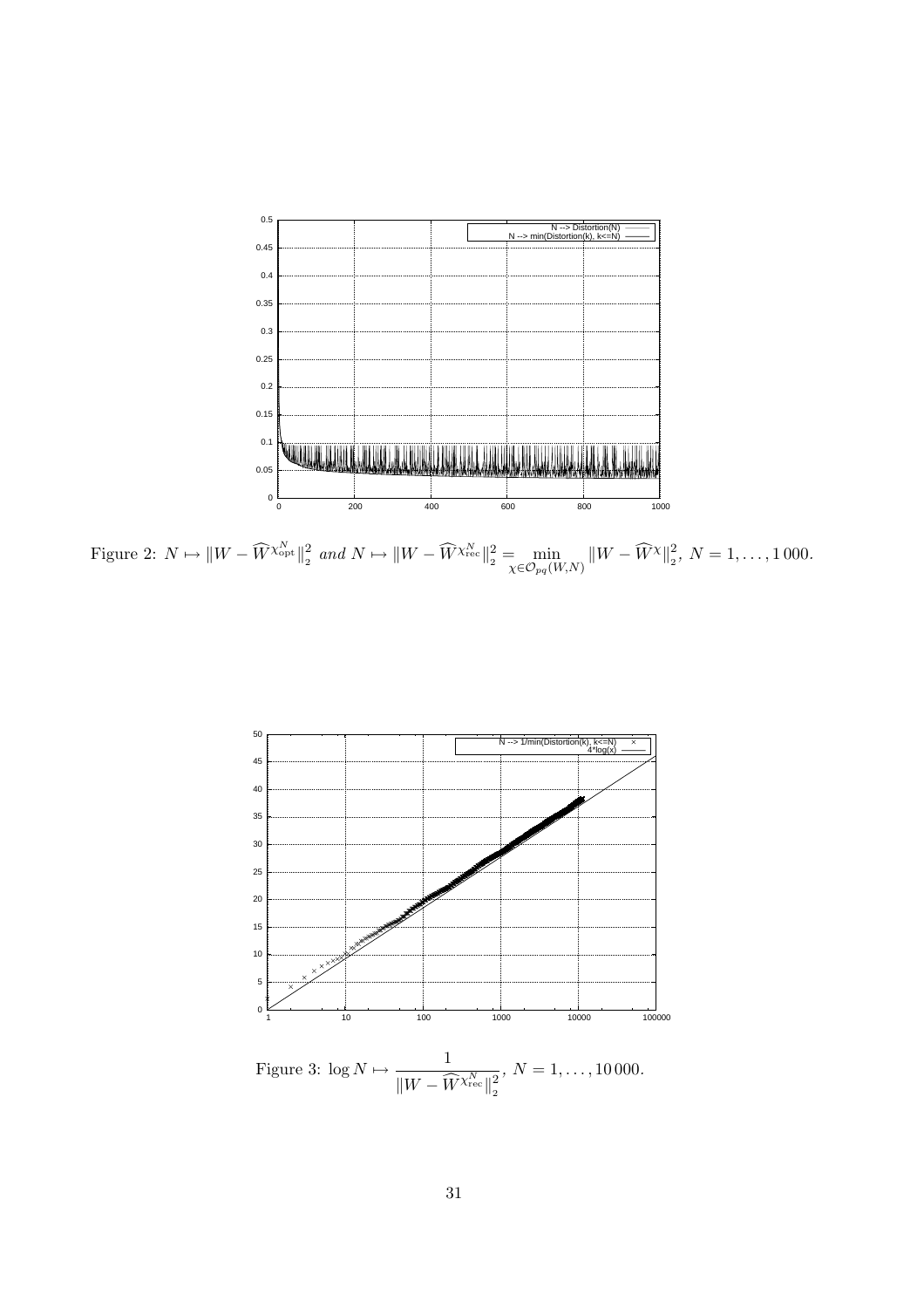

Figure 4: Heston vanilla Call, A setting (absolute errors):  $T=1$ ,  $s_0=50$ ,  $k=0.250$ ,  $a=0.01$ ,  $\rho=0.5$ ,  $\vartheta = 0.1$ .

(a)  $K \longrightarrow \text{Call}^{Hest}(s_0, K) - \widehat{\text{CrCall}}^{Hest}(s_0, K), K \in \{44, \ldots, 56\}.$ Pricing by "crude" Functional Quantization  $(-\circ-), N = 96, 966, 9984, 97920$ . (b)  $K \longmapsto \text{Call}^{Hest}(s_0, K) - \widehat{\text{RbgCrCall}}^{Hest}(s_0, K), K \in \{44, \ldots, 56\}.$ Pricing by a Romberg log-extrapolation  $(\rightarrow \leftarrow)$  with  $(M, N) = (96-966)$ , (966-9984).  $(c)$  K  $\longmapsto$  Call<sup>Hest</sup> $(s_0, K)$  – IRCAll  $\bigcap_{s=0}^{Hest}(s_0, K)$ ,  $K \in \{44, ..., 56\}.$ Pricing by K-linear interpolation of Romberg log-extrapolations  $(→-)$  with  $(M, N) = (96, 966)$ , (966, 9984).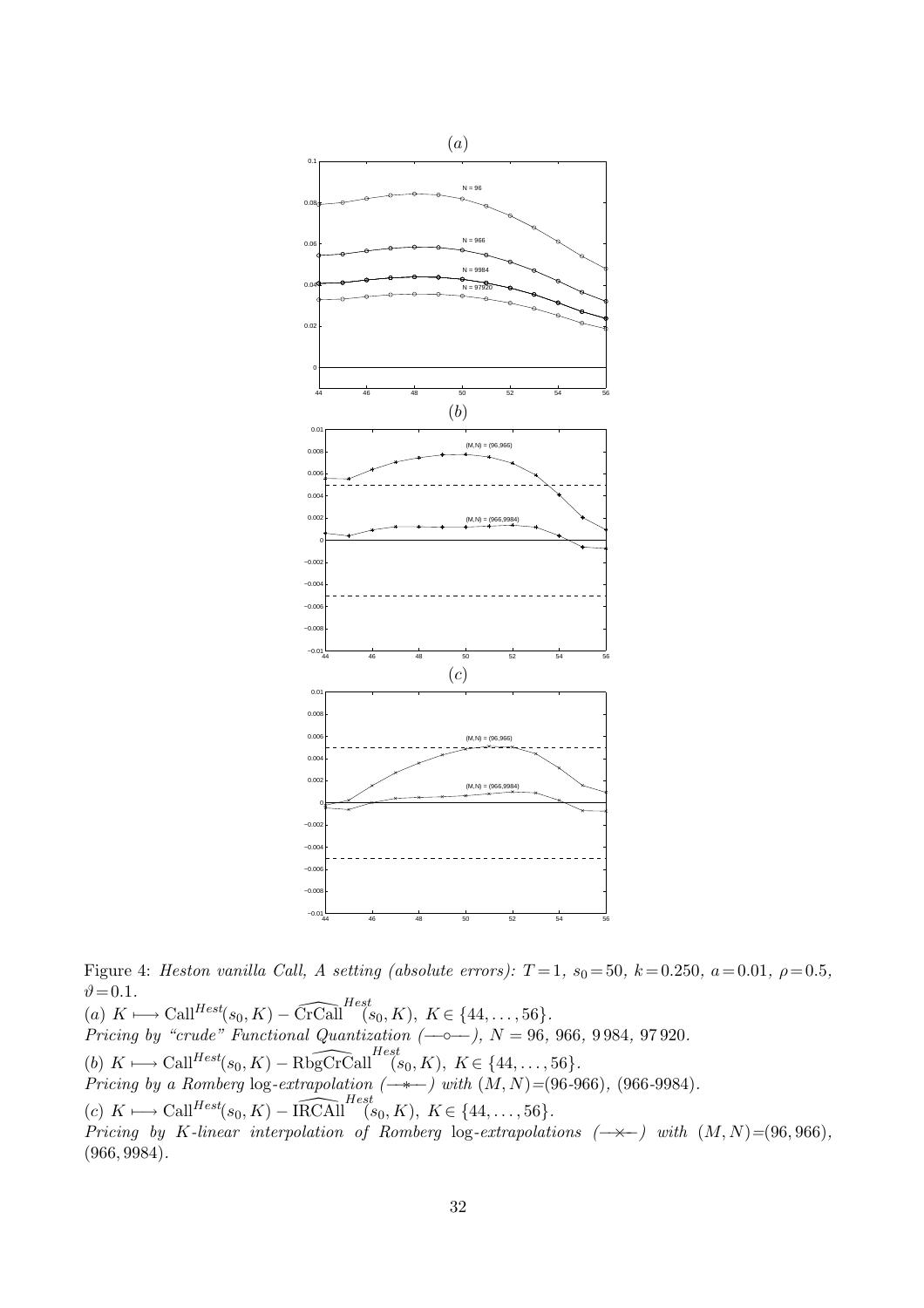

Figure 5: Heston vanilla Call, B setting (absolute errors):  $T = 1$ ,  $s_0 = 50$ ,  $k = 2$ ,  $a = 0.01$ ,  $\rho = 0.5$ ,  $\vartheta = 0.1$ 

(a)  $K \longmapsto \text{Call}^{Hest}(s_0, K) - \widehat{\text{RbgCrCall}}^{Hest}(s_0, K), K \in \{44, \ldots, 56\}.$ Pricing by Romberg log-extrapolation  $(\rightarrow \leftarrow), (M, N) = (966, 9984).$ 

(b)  $K \longmapsto \text{Call}^{Hest}(s_0, K) - \widehat{\text{IRCall}}^{Hest}(s_0, K), K \in \{44, \ldots, 56\}.$  Pricing by K-linear interpolation of Romberg log-extrapolations  $(\rightarrow \leftarrow)$  with  $(M, N) = (966, 9984)$ .